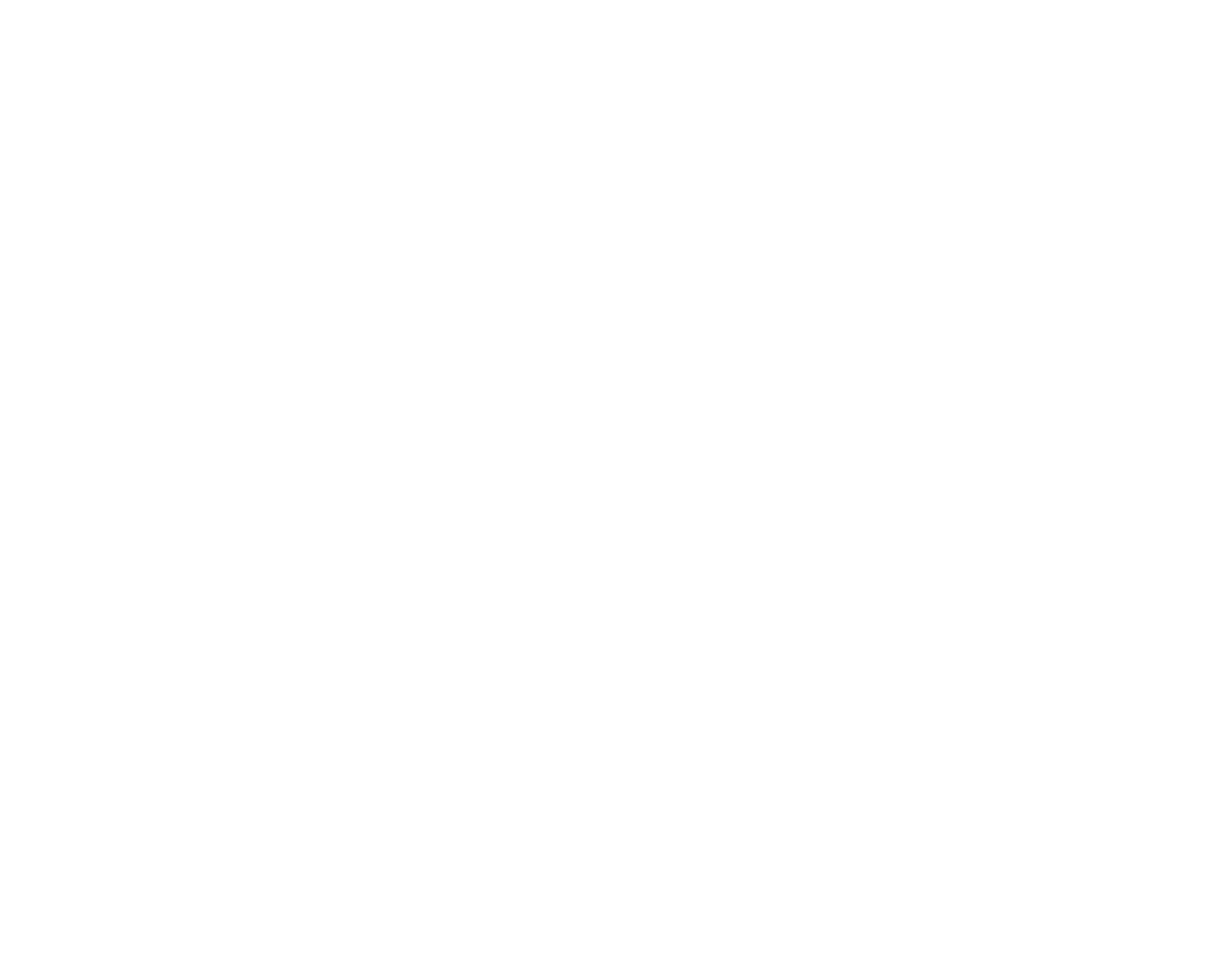**Page 2 of 37**

#### Total Number of Voters : 11,878 of 45,594 = 26.05%

| Party      | Candidate                                     |                | Early  | Election                 |        |                | Total  |
|------------|-----------------------------------------------|----------------|--------|--------------------------|--------|----------------|--------|
|            | GOVERNOR REP, Vote For 1<br><b>REPUBLICAN</b> |                |        |                          |        |                |        |
| <b>REP</b> | TOM CORBETT                                   | 202            | 92.24% | 8,569                    | 95.38% | 8,771          | 95.31% |
|            | <b>GENE WYERMAN (W)</b>                       | 0              | 0.00%  | -1                       | 0.01%  | $\mathbf{1}$   | 0.01%  |
|            | LYNN SWAN (W)                                 | 0              | 0.00%  | $\overline{1}$           | 0.01%  | $\overline{1}$ | 0.01%  |
|            | ROB MCCORD (W)                                | 0              | 0.00%  | 85                       | 0.95%  | 85             | 0.92%  |
|            | JERRY STERN (W)                               | $\overline{1}$ | 0.46%  | 14                       | 0.16%  | 15             | 0.16%  |
|            | TOMWOLF (W)                                   | 11             | 5.02%  | 179                      | 1.99%  | 190            | 2.06%  |
|            | YANCE HOLLEN (W)                              | $\mathbf 0$    | 0.00%  | -1                       | 0.01%  | $\mathbf{1}$   | 0.01%  |
|            | RON WOLF (W)                                  | $\mathbf 0$    | 0.00%  | $\overline{1}$           | 0.01%  | $\mathbf{1}$   | 0.01%  |
|            | HALVEERSON ART (W)                            | $\mathbf 0$    | 0.00%  | $\overline{1}$           | 0.01%  | $\mathbf{1}$   | 0.01%  |
|            | DANE AZELES (W)                               | $\mathbf 0$    | 0.00%  | $\overline{1}$           | 0.01%  | $\mathbf{1}$   | 0.01%  |
|            | BRIAN BAUM (W)                                | $\mathbf 0$    | 0.00%  | $\overline{1}$           | 0.01%  | $\mathbf{1}$   | 0.01%  |
|            | MARVIN BERGMAN (W)                            | $\mathbf 0$    | 0.00%  | $\overline{1}$           | 0.01%  | $\mathbf{1}$   | 0.01%  |
|            | ALLAN C BERKHIMER (W)                         | $\mathbf 0$    | 0.00%  | $\overline{1}$           | 0.01%  | $\mathbf{1}$   | 0.01%  |
|            | BOB GUZZARDII (W)                             | $\mathbf 0$    | 0.00%  | $\overline{1}$           | 0.01%  | $\mathbf{1}$   | 0.01%  |
|            | JACKIE BERNARD (W)                            | $\mathbf 0$    | 0.00%  | $\overline{1}$           | 0.01%  | $\mathbf{1}$   | 0.01%  |
|            | CHRISTOPHER CHERRY (W)                        | $\mathbf 0$    | 0.00%  | $\overline{1}$           | 0.01%  | $\mathbf{1}$   | 0.01%  |
|            | SEAN CLAPPER (W)                              | $\mathbf 0$    | 0.00%  | $\overline{1}$           | 0.01%  | $\mathbf{1}$   | 0.01%  |
|            | JOHN CLOSSON (W)                              | $\mathbf 0$    | 0.00%  | 2                        | 0.02%  | 2              | 0.02%  |
|            | MICHAEL DELGROSSO (W)                         | $\mathbf 0$    | 0.00%  | $\overline{1}$           | 0.01%  | $\mathbf{1}$   | 0.01%  |
|            | MARK DILLEN (W)                               | $\mathbf 0$    | 0.00%  | $\overline{1}$           | 0.01%  | $\mathbf{1}$   | 0.01%  |
|            | JOE DODSON (W)                                | $\mathbf 0$    | 0.00%  | $\overline{1}$           | 0.01%  | $\overline{1}$ | 0.01%  |
|            | CHARLES DOMBROWSKI (W)                        | $\mathbf 0$    | 0.00%  | $\overline{1}$           | 0.01%  | $\mathbf{1}$   | 0.01%  |
|            | DAN DRUM (W)                                  | $\mathbf 0$    | 0.00%  | $\overline{1}$           | 0.01%  | $\overline{1}$ | 0.01%  |
|            | JOSEPH EBERSOLE (W)                           | $\mathbf 0$    | 0.00%  | $\overline{2}$           | 0.02%  | 2              | 0.02%  |
|            | JOHN EICHELBERGER (W)                         | $\mathbf 0$    | 0.00%  | $\overline{1}$           | 0.01%  | $\overline{1}$ | 0.01%  |
|            | THOMAS FADESCO (W)                            | $\mathbf 0$    | 0.00%  | $\overline{1}$           | 0.01%  | $\mathbf{1}$   | 0.01%  |
|            | JOSEPH FAGNANI (W)                            | $\overline{1}$ | 0.46%  | $\mathbf 0$              | 0.00%  | $\mathbf{1}$   | 0.01%  |
|            | PATRICK J FANELLI (W)                         | $\mathbf 0$    | 0.00%  | $\overline{1}$           | 0.01%  | $\overline{1}$ | 0.01%  |
|            | JAMES FEE (W)                                 | $\mathbf 0$    | 0.00%  | $\overline{1}$           | 0.01%  | $\mathbf{1}$   | 0.01%  |
|            | FREDRICK FINK (W)                             | $\mathbf 0$    | 0.00%  | $\overline{1}$           | 0.01%  | $\mathbf{1}$   | 0.01%  |
|            | MIKE FOLMER (W)                               | $\mathbf 0$    | 0.00%  | $\overline{1}$           | 0.01%  | $\mathbf{1}$   | 0.01%  |
|            | TOM FORD (W)                                  | $\mathbf 0$    | 0.00%  | $\overline{1}$           | 0.01%  | $\overline{1}$ | 0.01%  |
|            | TODD FREDRICK (W)                             | $\mathbf 0$    | 0.00%  | -1                       | 0.01%  | -1             | 0.01%  |
|            | NICHOLAS FRICK (W)                            | 0              | 0.00%  | -1                       | 0.01%  | $\mathbf{1}$   | 0.01%  |
|            | CHRISTINA GARBER (W)                          | 0              | 0.00%  | -1                       | 0.01%  | 1              | 0.01%  |
|            | DAVID GARMAN (W)                              | $\mathbf 0$    | 0.00%  | $\overline{\phantom{a}}$ | 0.01%  | 1              | 0.01%  |
|            | BECKY GEINER (W)                              | $\mathbf 0$    | 0.00%  | -1                       | 0.01%  | $\overline{1}$ | 0.01%  |
|            | RICK GEIST (W)                                | $\mathbf 0$    | 0.00%  | $\overline{\mathbf{1}}$  | 0.01%  | $\overline{1}$ | 0.01%  |
|            | JAMES GERLACH (W)                             | $\mathbf 0$    | 0.00%  | $\overline{\phantom{a}}$ | 0.01%  | 1              | 0.01%  |
|            | PAUL GOOD (W)                                 | $\mathbf 0$    | 0.00%  | $\overline{1}$           | 0.01%  | $\mathbf{1}$   | 0.01%  |
|            | CRAIG GRASSMYER (W)                           | 0              | 0.00%  | $\mathbf{1}$             | 0.01%  | $\mathbf{1}$   | 0.01%  |

**05/23/2014 01:54 PM**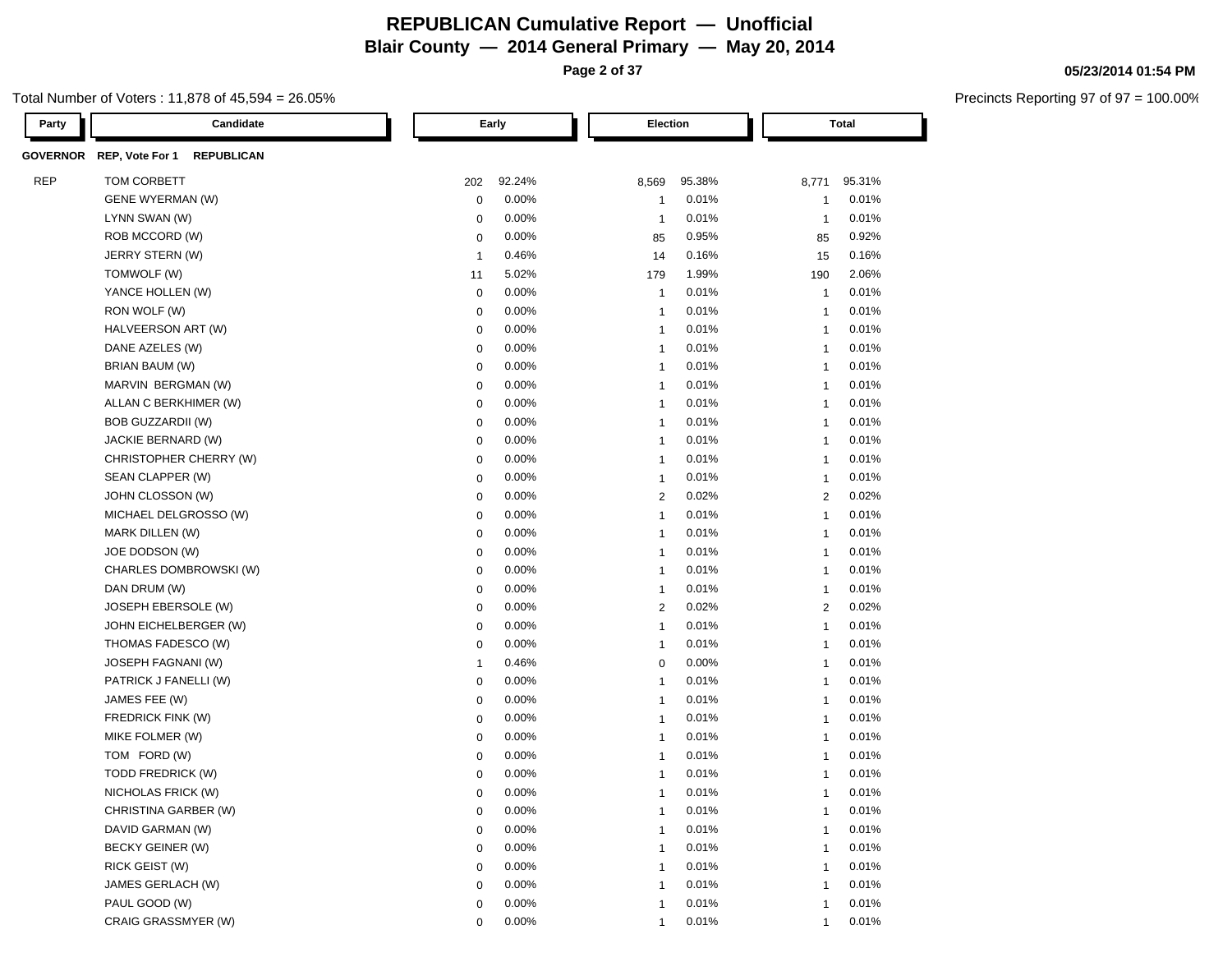**Page 3 of 37**

#### Total Number of Voters : 11,878 of 45,594 = 26.05%

| Candidate<br>Party        | Early        | Election       | Total          |
|---------------------------|--------------|----------------|----------------|
| ROBERT GUZZARDI (W)       | 0.00%        | 0.06%          | 0.05%          |
|                           | $\mathbf 0$  | 5              | 5              |
| <b>BOB GUZZARDI (W)</b>   | 0.46%        | 0.19%          | 0.20%          |
|                           | $\mathbf{1}$ | 17             | 18             |
| WILLIAM CALVERT JR (W)    | 0.00%        | 2              | 0.02%          |
|                           | 0            | 0.02%          | $\overline{2}$ |
| BILL HABERSTROH (W)       | 0.00%        | 0.01%          | 0.01%          |
|                           | 0            | $\mathbf{1}$   | $\mathbf{1}$   |
| ART HALVERSON (W)         | 0.00%        | 0.01%          | 0.01%          |
|                           | $\mathbf 0$  | $\mathbf{1}$   | $\mathbf{1}$   |
| ALLAN HANCOCK (W)         | 0.00%        | 0.01%          | 0.01%          |
|                           | 0            | $\mathbf{1}$   | $\mathbf{1}$   |
| JOHN HANGER (W)           | 0.00%        | 0.01%          | 0.01%          |
|                           | 0            | $\mathbf{1}$   | $\mathbf{1}$   |
| SARAH JACKSON (W)         | 0.00%        | 0.01%          | 0.01%          |
|                           | 0            | $\mathbf{1}$   | $\mathbf{1}$   |
| WALTER W BAGLEY JR (W)    | 0.00%        | 0.01%          | 0.01%          |
|                           | 0            | $\mathbf{1}$   | $\mathbf{1}$   |
| RICHARD THORNBURG JR (W)  | 0.00%        | 0.01%          | 0.01%          |
|                           | 0            | $\mathbf{1}$   | $\mathbf{1}$   |
| ROBERT JUBELIER (W)       | 0.46%        | 0.00%          | 0.01%          |
|                           | $\mathbf{1}$ | 0              | $\mathbf{1}$   |
| LARRY BRITTONN (W)        | 0.00%        | 0.01%          | 0.01%          |
|                           | 0            | $\mathbf{1}$   | $\mathbf{1}$   |
| CASEY KEPHART (W)         | 0.00%        | 0.02%          | 0.02%          |
|                           | 0            | 2              | 2              |
| JEREMY KNOTT (W)          | 0.00%        | 0.01%          | 0.01%          |
|                           | 0            | $\mathbf{1}$   | $\mathbf{1}$   |
| <b>KEN KRAWCHUK (W)</b>   | 0.00%        | 0.01%          | 0.01%          |
|                           | 0            | $\mathbf{1}$   | $\mathbf{1}$   |
| <b>JIM MACKERETH (W)</b>  | 0.00%        | 0.01%          | 0.01%          |
|                           | $\mathbf 0$  | $\mathbf{1}$   | $\mathbf{1}$   |
| ELAINE MALLORY (W)        | 0.00%        | 0.01%          | 0.01%          |
|                           | $\mathbf 0$  | $\mathbf{1}$   | $\mathbf{1}$   |
| BYRON MAURER (W)          | $\mathbf 0$  | 0.01%          | 0.01%          |
|                           | 0.00%        | $\mathbf{1}$   | $\mathbf{1}$   |
| TOM MCCORD (W)            | $\mathbf 0$  | 0.03%          | 0.03%          |
|                           | 0.00%        | 3              | 3              |
| KATIE MCGINTY (W)         | 0.00%        | 0.06%          | 0.05%          |
|                           | $\mathbf 0$  | 5              | 5              |
| RONALD MCDONALD (W)       | 0.00%        | 0.01%          | 0.01%          |
|                           | 0            | $\mathbf{1}$   | $\mathbf{1}$   |
| RON MCCORD (W)            | 0.00%        | 0.01%          | 0.01%          |
|                           | 0            | $\mathbf{1}$   | $\mathbf{1}$   |
| KATIE MCGINLEY (W)        | 0.00%        | 0.01%          | 0.01%          |
|                           | $\mathbf 0$  | $\mathbf{1}$   | $\mathbf{1}$   |
| JOHN MCGINNIS (W)         | 0.00%        | 0.02%          | 0.02%          |
|                           | $\mathbf 0$  | 2              | $\overline{2}$ |
| FRED MERTZ (W)            | 0.46%        | 0.00%          | 0.01%          |
|                           | $\mathbf 1$  | 0              | $\mathbf{1}$   |
| DARYL METCALF (W)         | 0.00%        | 0.01%          | 0.01%          |
|                           | 0            | $\mathbf{1}$   | $\mathbf{1}$   |
| BOB MILLER (W)            | 0.00%        | 0.01%          | 0.01%          |
|                           | 0            | $\mathbf{1}$   | $\mathbf{1}$   |
| AL MILLS (W)              | 0.00%        | 0.01%          | 0.01%          |
|                           | 0            | $\mathbf{1}$   | $\mathbf{1}$   |
| BRYAN MUSSELMAN (W)       | 0.00%        | 0.01%          | 0.01%          |
|                           | 0            | $\mathbf{1}$   | $\mathbf{1}$   |
| BILL NEUGABAUER (W)       | 0.00%        | 0.01%          | 0.01%          |
|                           | 0            | $\mathbf{1}$   | $\mathbf{1}$   |
| TAMMY NEUGEBAUER (W)      | 0.00%        | 0.01%          | 0.01%          |
|                           | $\mathbf 0$  | $\mathbf{1}$   | $\mathbf{1}$   |
| STEVE NOLAND (W)          | 0.00%        | 0.01%          | 0.01%          |
|                           | $\mathbf 0$  | $\mathbf{1}$   | $\mathbf{1}$   |
| <b>MATT NORRIS (W)</b>    | 0.00%        | 0.01%          | 0.01%          |
|                           | 0            | $\mathbf{1}$   | $\mathbf{1}$   |
| SAM PAULE (W)             | 0.00%        | 0.01%          | 0.01%          |
|                           | 0            | $\mathbf{1}$   | $\mathbf{1}$   |
| DONOLD PEACHMAN (W)       | 0.00%        | 0.01%          | 0.01%          |
|                           | 0            | $\mathbf{1}$   | $\mathbf{1}$   |
| RUSSELL POND (W)          | 0.00%        | 2              | 0.02%          |
|                           | $\mathbf 0$  | 0.02%          | 2              |
| ERIC PRENDERGAST (W)      | 0.00%        | 0.02%          | 0.02%          |
|                           | $\mathbf 0$  | $\overline{2}$ | $\overline{2}$ |
| ED RENDELL (W)            | 0.00%        | 0.01%          | 0.01%          |
|                           | $\mathbf 0$  | $\mathbf{1}$   | $\mathbf{1}$   |
| <b>VICTOR RICKER (W)</b>  | 0.00%        | 0.02%          | 0.02%          |
|                           | $\mathbf 0$  | 2              | $\overline{2}$ |
| TOM RIDGE (W)             | 0.00%        | 0.01%          | 0.01%          |
|                           | 0            | $\mathbf{1}$   | $\mathbf{1}$   |
| STUART ROBERTS (W)        | 0.00%        | 0.01%          | 0.01%          |
|                           | 0            | $\mathbf{1}$   | $\mathbf{1}$   |
| HENRY ROLLINS (W)         | 0.00%        | 0.01%          | 0.01%          |
|                           | $\mathbf 0$  | $\mathbf{1}$   | $\mathbf{1}$   |
| <b>GUIDO SANTELLA (W)</b> | 0.00%        | 0.01%          | 0.01%          |
|                           | $\mathbf{0}$ | $\mathbf{1}$   | $\mathbf{1}$   |

#### **05/23/2014 01:54 PM**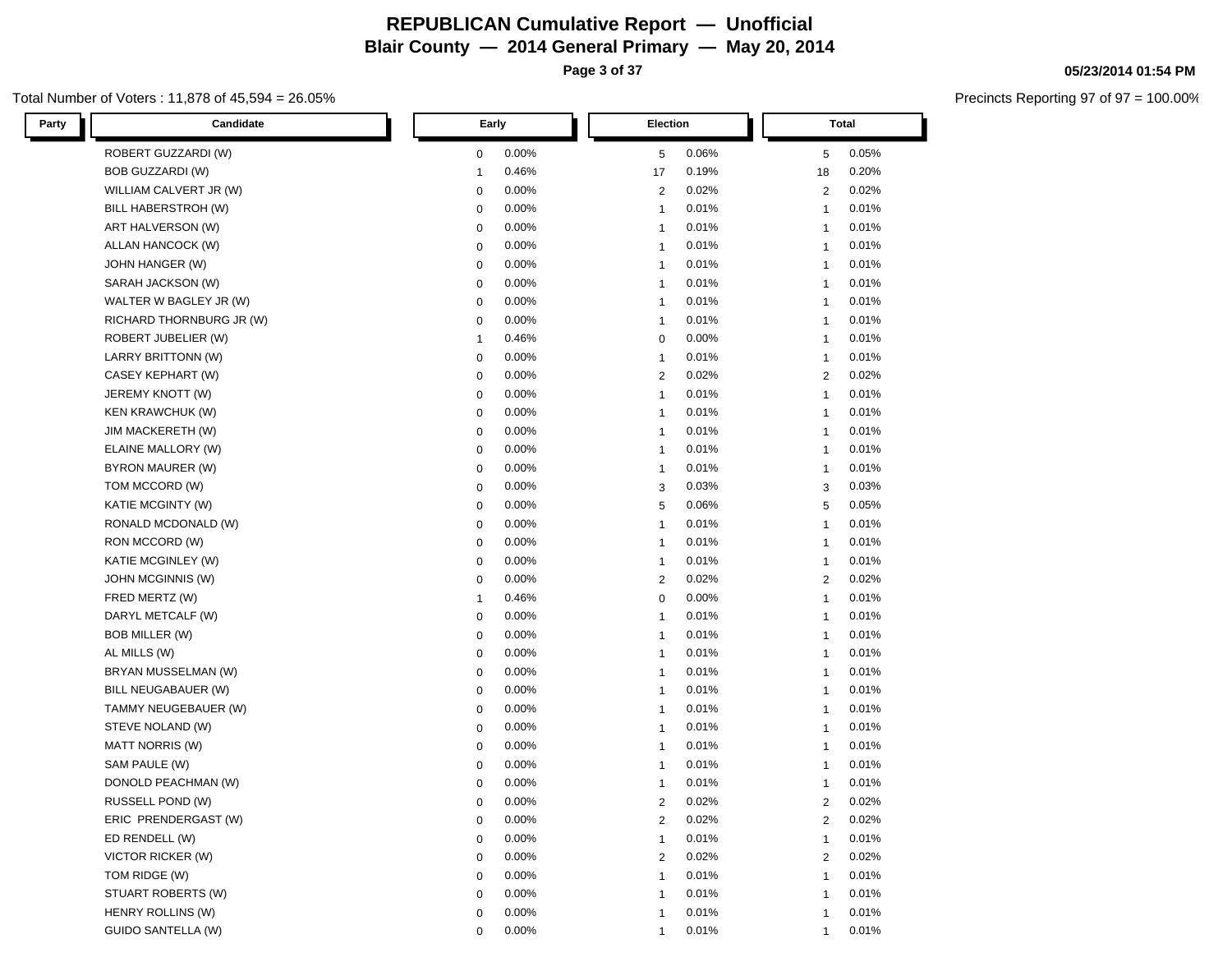**Page 4 of 37**

#### Total Number of Voters : 11,878 of 45,594 = 26.05%

| Party | Candidate                |             | Early  | Election       |        |                | <b>Total</b> |  |
|-------|--------------------------|-------------|--------|----------------|--------|----------------|--------------|--|
|       | <b>RICK SANTORUM (W)</b> | $\mathbf 0$ | 0.00%  | $\mathbf{1}$   | 0.01%  | $\overline{1}$ | 0.01%        |  |
|       | FATHER BRIAN SAYLOR (W)  | $\mathbf 0$ | 0.00%  |                | 0.01%  |                | 0.01%        |  |
|       | <b>BRUCE SAYOR (W)</b>   | $\mathbf 0$ | 0.00%  |                | 0.01%  |                | 0.01%        |  |
|       | JOSEPH SCARNATTI (W)     | 0           | 0.00%  |                | 0.01%  |                | 0.01%        |  |
|       | ALLYSON Y SCHWARTZ (W)   | $\mathbf 0$ | 0.00%  | 3              | 0.03%  | 3              | 0.03%        |  |
|       | ELLEN SELL (W)           | $\mathbf 0$ | 0.00%  | -1             | 0.01%  |                | 0.01%        |  |
|       | TOM SHAW (W)             | $\mathbf 0$ | 0.00%  | $\overline{2}$ | 0.02%  | $\overline{2}$ | 0.02%        |  |
|       | BILL SHUSTER (W)         | $\mathbf 1$ | 0.46%  |                | 0.01%  | $\overline{2}$ | 0.02%        |  |
|       | AMY WEBSTER SILL (W)     | $\mathbf 0$ | 0.00%  |                | 0.01%  | -1             | 0.01%        |  |
|       | TOM SMITH (W)            | $\mathbf 0$ | 0.00%  | 3              | 0.03%  | 3              | 0.03%        |  |
|       | JOHN SMITH (W)           | $\mathbf 0$ | 0.00%  | 2              | 0.02%  | $\overline{2}$ | 0.02%        |  |
|       | JAMES SMITH (W)          | $\mathbf 0$ | 0.00%  |                | 0.01%  |                | 0.01%        |  |
|       | ABE SMITH (W)            | $\mathbf 0$ | 0.00%  |                | 0.01%  |                | 0.01%        |  |
|       | JOHN R T SNYDER (W)      | $\mathbf 0$ | 0.00%  | -1             | 0.01%  |                | 0.01%        |  |
|       | NATHAN W KARN SR (W)     | $\mathbf 0$ | 0.00%  | $\overline{1}$ | 0.01%  |                | 0.01%        |  |
|       | STEVE ANSLINGER (W)      | $\mathbf 0$ | 0.00%  | $\overline{1}$ | 0.01%  |                | 0.01%        |  |
|       | PAT TOOMEY (W)           | $\mathbf 0$ | 0.00%  |                | 0.01%  | 1              | 0.01%        |  |
|       | MIKE WAGNER (W)          | 0           | 0.00%  | -1             | 0.01%  | -1             | 0.01%        |  |
|       | EARL WEAVER (W)          | 0           | 0.00%  | -1             | 0.01%  |                | 0.01%        |  |
|       | THADDEUS WHITE (W)       | $\mathbf 0$ | 0.00%  |                | 0.01%  |                | 0.01%        |  |
|       | <b>Cast Votes:</b>       | 219         | 82.95% | 8,984          | 77.35% | 9,203          | 77.48%       |  |
|       | Over Votes:              | -1          | 0.38%  | 0              | 0.00%  |                | 0.01%        |  |
|       | <b>Under Votes:</b>      | 44          | 16.67% | 2,630          | 22.65% | 2,674          | 22.51%       |  |

#### **05/23/2014 01:54 PM**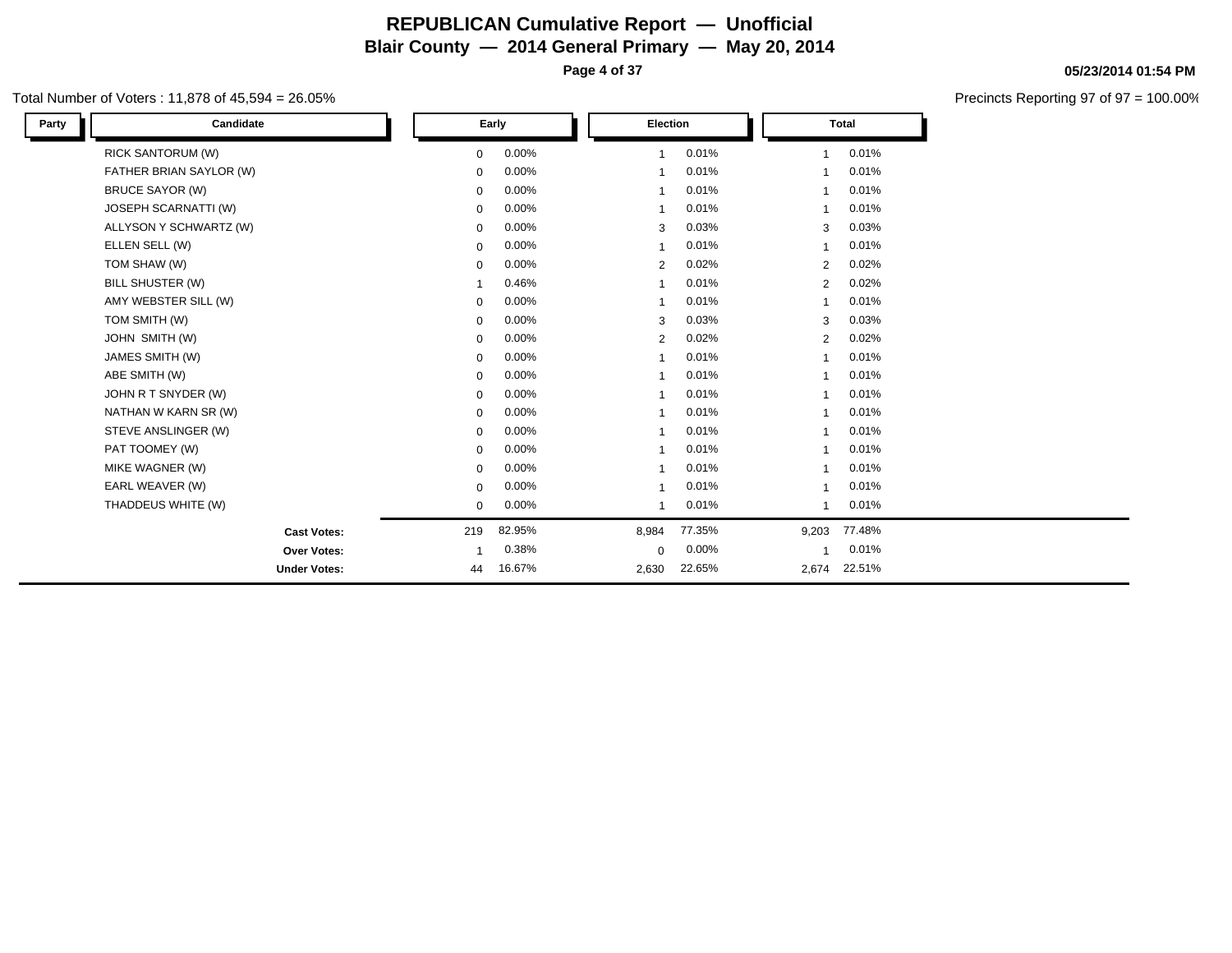**Page 5 of 37**

#### Total Number of Voters : 11,878 of 45,594 = 26.05%

| Party      | Candidate                                                |              | Early  | Election       |        |                | <b>Total</b> |
|------------|----------------------------------------------------------|--------------|--------|----------------|--------|----------------|--------------|
|            | LIEUTENANT GOVERNOR REP, Vote For 1<br><b>REPUBLICAN</b> |              |        |                |        |                |              |
| <b>REP</b> | <b>JIM CAWLEY</b>                                        | 206          | 99.52% | 9,307          | 99.26% | 9,513          | 99.27%       |
|            | MARK CRITZ (W)                                           | $\mathbf{1}$ | 0.48%  | 25             | 0.27%  | 26             | 0.27%        |
|            | STEVE ANSLINGER (W)                                      | $\mathbf 0$  | 0.00%  | $\overline{1}$ | 0.01%  | $\mathbf{1}$   | 0.01%        |
|            | DANIEL B BAUER (W)                                       | $\mathbf 0$  | 0.00%  | $\overline{1}$ | 0.01%  | $\overline{1}$ | 0.01%        |
|            | ALLAN C BERKHIMER (W)                                    | $\mathbf 0$  | 0.00%  | $\overline{1}$ | 0.01%  | $\overline{1}$ | 0.01%        |
|            | BILL SHUSTEER (W)                                        | $\mathbf 0$  | 0.00%  | $\overline{1}$ | 0.01%  | $\overline{1}$ | 0.01%        |
|            | SCOTT CONKLIN (W)                                        | $\pmb{0}$    | 0.00%  | $\mathbf{1}$   | 0.01%  | $\mathbf{1}$   | 0.01%        |
|            | DAWN DILLON (W)                                          | $\mathbf 0$  | 0.00%  | $\overline{1}$ | 0.01%  | $\overline{1}$ | 0.01%        |
|            | <b>GUY EILENBUGER (W)</b>                                | $\mathbf 0$  | 0.00%  | $\overline{1}$ | 0.01%  | $\overline{1}$ | 0.01%        |
|            | JAMES FEE (W)                                            | $\mathbf 0$  | 0.00%  | $\overline{1}$ | 0.01%  | $\overline{1}$ | 0.01%        |
|            | NICHOLAS FRICK (W)                                       | $\mathbf 0$  | 0.00%  | $\overline{1}$ | 0.01%  | $\overline{1}$ | 0.01%        |
|            | ERIC FRICK (W)                                           | $\mathbf 0$  | 0.00%  | $\overline{1}$ | 0.01%  | $\overline{1}$ | 0.01%        |
|            | LARRY FRYE (W)                                           | $\mathbf 0$  | 0.00%  | $\overline{1}$ | 0.01%  | $\mathbf{1}$   | 0.01%        |
|            | DAVID GARMAN (W)                                         | $\pmb{0}$    | 0.00%  | $\mathbf{1}$   | 0.01%  | $\mathbf{1}$   | 0.01%        |
|            | JOHN HANGER (W)                                          | $\mathbf 0$  | 0.00%  | $\overline{1}$ | 0.01%  | $\overline{1}$ | 0.01%        |
|            | JESSE ICKES (W)                                          | $\mathbf 0$  | 0.00%  | $\overline{1}$ | 0.01%  | $\overline{1}$ | 0.01%        |
|            | ROBERT IGOE III (W)                                      | $\pmb{0}$    | 0.00%  | $\mathbf{1}$   | 0.01%  | $\mathbf{1}$   | 0.01%        |
|            | JERRY STERN (W)                                          | $\mathbf 0$  | 0.00%  | $\overline{2}$ | 0.02%  | $\overline{2}$ | 0.02%        |
|            | LOIS KANESHKI (W)                                        | $\mathbf 0$  | 0.00%  | $\overline{1}$ | 0.01%  | $\overline{1}$ | 0.01%        |
|            | PHYLLIS KEPHART (W)                                      | $\mathbf 0$  | 0.00%  | $\overline{1}$ | 0.01%  | $\mathbf{1}$   | 0.01%        |
|            | BETSY LLOYD (W)                                          | $\pmb{0}$    | 0.00%  | $\mathbf{1}$   | 0.01%  | $\mathbf{1}$   | 0.01%        |
|            | JAMES MACKERETH (W)                                      | $\mathbf 0$  | 0.00%  | $\overline{1}$ | 0.01%  | $\overline{1}$ | 0.01%        |
|            | ROB MCCORD (W)                                           | $\mathbf 0$  | 0.00%  | $\overline{2}$ | 0.02%  | $\overline{2}$ | 0.02%        |
|            | STARK MIKE (W)                                           | $\pmb{0}$    | 0.00%  | $\mathbf{1}$   | 0.01%  | $\mathbf{1}$   | 0.01%        |
|            | RG MILLER (W)                                            | $\mathbf 0$  | 0.00%  | $\overline{1}$ | 0.01%  | $\overline{1}$ | 0.01%        |
|            | SAM PAULE (W)                                            | $\mathbf 0$  | 0.00%  | $\overline{1}$ | 0.01%  | $\overline{1}$ | 0.01%        |
|            | RUSSELL POND (W)                                         | $\mathbf 0$  | 0.00%  | $\overline{2}$ | 0.02%  | $\overline{2}$ | 0.02%        |
|            | JOEL SEELYE (W)                                          | $\mathbf 0$  | 0.00%  | $\mathbf{1}$   | 0.01%  | $\overline{1}$ | 0.01%        |
|            | SAM SMITH (W)                                            | $\mathbf 0$  | 0.00%  | $\mathbf{1}$   | 0.01%  | $\overline{1}$ | 0.01%        |
|            | MARK SMITH (W)                                           | $\pmb{0}$    | 0.00%  | 3              | 0.03%  | 3              | 0.03%        |
|            | MIKE STACK (W)                                           | $\mathbf 0$  | 0.00%  | 3              | 0.03%  | 3              | 0.03%        |
|            | SUSAN STERN (W)                                          | $\mathbf 0$  | 0.00%  | $\overline{1}$ | 0.01%  | $\overline{1}$ | 0.01%        |
|            | JOHN SWOPE (W)                                           | $\mathbf 0$  | 0.00%  | $\overline{1}$ | 0.01%  | $\overline{1}$ | 0.01%        |
|            | TRAVIS SCHOOLEY (W)                                      | $\mathbf 0$  | 0.00%  | $\overline{1}$ | 0.01%  | $\mathbf{1}$   | 0.01%        |
|            | HERBERT TURTLE (W)                                       | $\mathbf 0$  | 0.00%  | $\overline{1}$ | 0.01%  | $\overline{1}$ | 0.01%        |
|            | JUDY WARD (W)                                            | $\mathbf 0$  | 0.00%  | $\overline{1}$ | 0.01%  | $\overline{1}$ | 0.01%        |
|            | TOM WOLF (W)                                             | $\mathbf 0$  | 0.00%  | 3              | 0.03%  | 3              | 0.03%        |
|            | <b>Cast Votes:</b>                                       | 207          | 78.41% | 9,376          | 80.73% | 9,583          | 80.68%       |
|            | <b>Over Votes:</b>                                       | $\mathbf 0$  | 0.00%  | $\mathbf 0$    | 0.00%  | $\mathbf 0$    | 0.00%        |
|            | <b>Under Votes:</b>                                      | 57           | 21.59% | 2,238          | 19.27% | 2,295          | 19.32%       |

**05/23/2014 01:54 PM**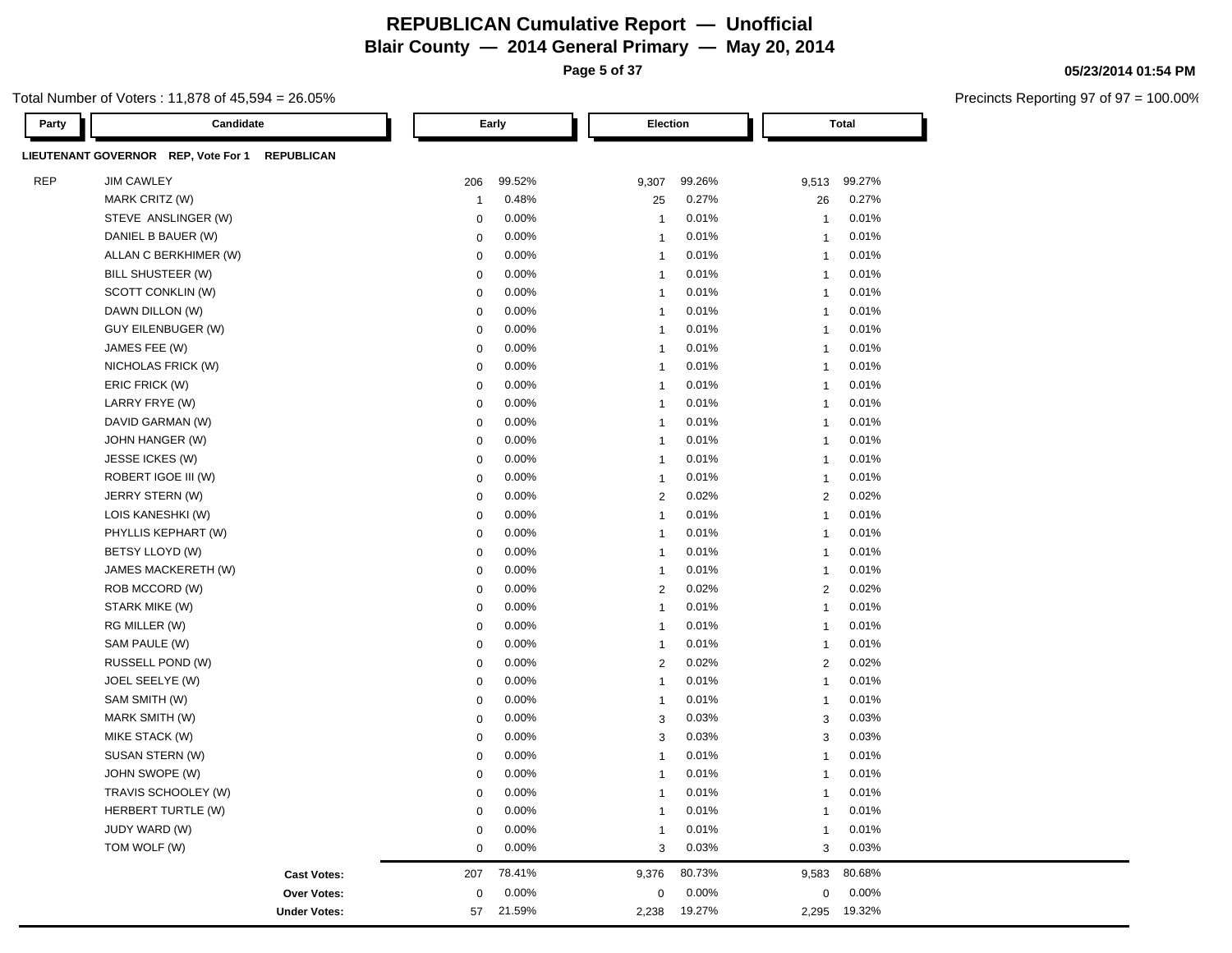**Page 6 of 37**

|            | otal Number of Voters: 11,878 of 45,594 = 26.05%                  |                   |          |                |          |                |              | Precincts Reporting 97 of 97 = 100.00% |
|------------|-------------------------------------------------------------------|-------------------|----------|----------------|----------|----------------|--------------|----------------------------------------|
| Party      | Candidate                                                         |                   | Early    | Election       |          |                | <b>Total</b> |                                        |
|            | <b>REPRESENTATIVE IN CONGRESS 9TH DISTRICT</b><br>REP, Vote For 1 | <b>REPUBLICAN</b> |          |                |          |                |              |                                        |
| <b>REP</b> | <b>BILL SHUSTER</b>                                               | 150               | 58.82%   | 6,001          | 52.75%   | 6,151          | 52.88%       |                                        |
| <b>REP</b> | <b>TRAVIS SCHOOLEY</b>                                            | 16                | 6.27%    | 752            | 6.61%    | 768            | 6.60%        |                                        |
| <b>REP</b> | <b>ART HALVORSON</b>                                              | 89                | 34.90%   | 4,611          | 40.53%   | 4,700          | 40.41%       |                                        |
|            | ALLAN C BERKHIMER (W)                                             | $\mathbf{0}$      | $0.00\%$ |                | 0.01%    |                | 0.01%        |                                        |
|            | SCOTT CAMPANARO (W)                                               | $\mathbf{0}$      | $0.00\%$ |                | 0.01%    |                | 0.01%        |                                        |
|            | MICHAEL DELGROSSO (W)                                             | $\mathbf{0}$      | 0.00%    |                | 0.01%    |                | 0.01%        |                                        |
|            | ALANNA HARTZOK (W)                                                | $\mathbf{0}$      | 0.00%    | 3              | 0.03%    | 3              | 0.03%        |                                        |
|            | AARON RITCHEY (W)                                                 | $\mathbf{0}$      | $0.00\%$ | $\overline{2}$ | 0.02%    | $\overline{2}$ | 0.02%        |                                        |
|            | JUDY WARD (W)                                                     | $\Omega$          | $0.00\%$ | 4              | 0.04%    | 4              | 0.03%        |                                        |
|            | TOM WOLF (W)                                                      | $\mathbf{0}$      | $0.00\%$ |                | 0.01%    |                | 0.01%        |                                        |
|            | <b>Cast Votes:</b>                                                | 255               | 96.59%   | 11,377         | 97.96%   | 11,632         | 97.93%       |                                        |
|            | <b>Over Votes:</b>                                                | $\mathbf{0}$      | $0.00\%$ | $\mathbf{0}$   | $0.00\%$ | $\mathbf{0}$   | $0.00\%$     |                                        |
|            | <b>Under Votes:</b>                                               | 9                 | 3.41%    | 237            | 2.04%    | 246            | 2.07%        |                                        |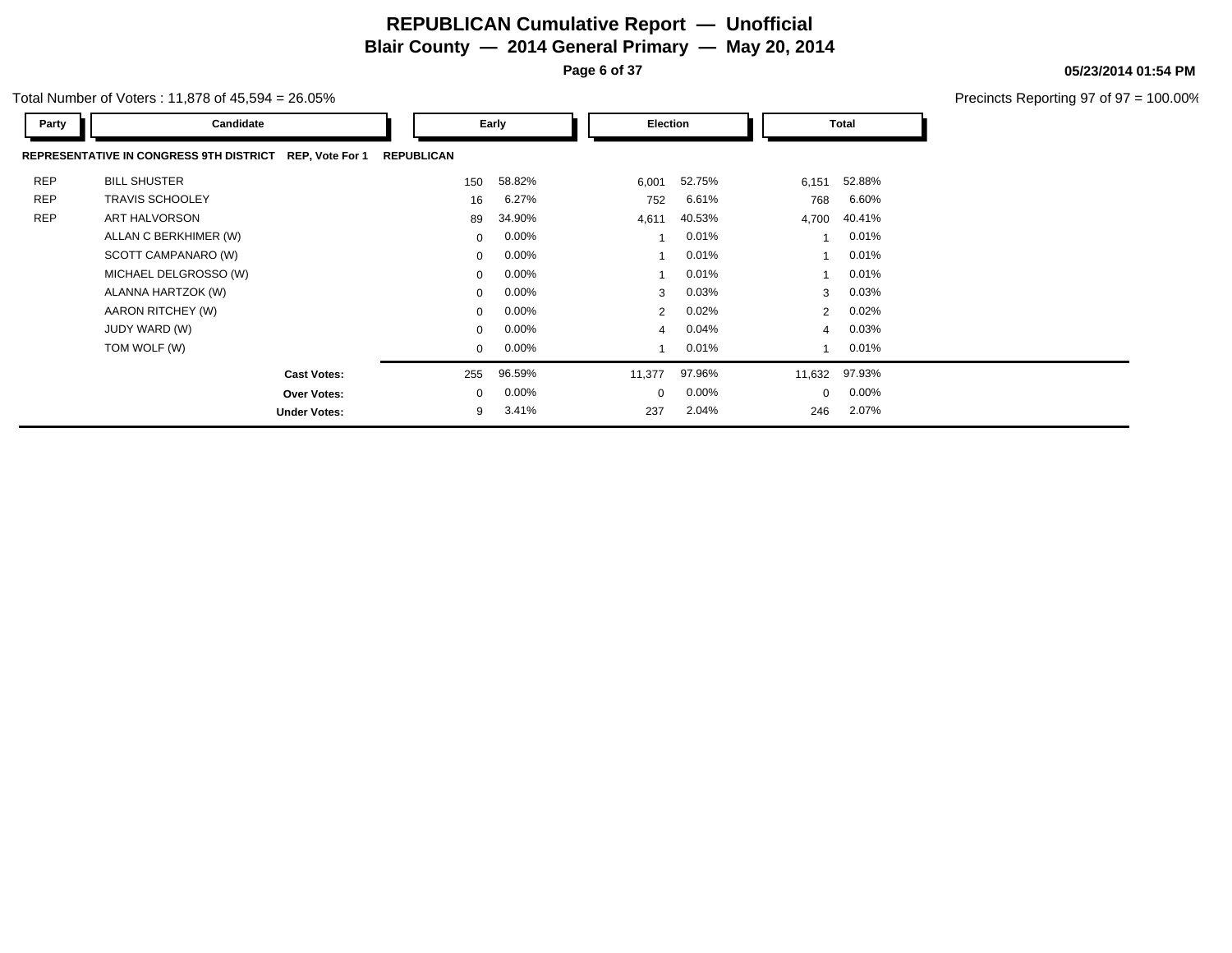**Page 7 of 37**

#### Total Number of Voters : 11,878 of 45,594 = 26.05%

| Party      | Candidate                                                     |                   | Early    | Election                 |        |                | <b>Total</b> |
|------------|---------------------------------------------------------------|-------------------|----------|--------------------------|--------|----------------|--------------|
|            | SENATOR IN THE GENERAL ASSEMBLY 30TH DISTRICT REP, Vote For 1 | <b>REPUBLICAN</b> |          |                          |        |                |              |
| <b>REP</b> | JOHN H EICHELBERGER, JR                                       | 221               | 99.10%   | 10,166                   | 99.25% | 10,387         | 99.25%       |
|            | ALLAN C BERKHIMER (W)                                         | $\mathbf 0$       | 0.00%    | $\overline{1}$           | 0.01%  | $\mathbf{1}$   | 0.01%        |
|            | BOB JUBELIER (W)                                              | $\mathbf 0$       | 0.00%    | $\overline{1}$           | 0.01%  | $\mathbf{1}$   | 0.01%        |
|            | CHARLIE BURCH (W)                                             | $\mathbf 0$       | 0.00%    | -1                       | 0.01%  | $\mathbf{1}$   | 0.01%        |
|            | SEAN BURKE (W)                                                | $\mathbf 0$       | 0.00%    | $\overline{1}$           | 0.01%  | $\mathbf{1}$   | 0.01%        |
|            | JIM BUTLER (W)                                                | 0                 | 0.00%    | $\overline{1}$           | 0.01%  | $\mathbf{1}$   | 0.01%        |
|            | MITCH COOPER (W)                                              | 0                 | 0.00%    | $\overline{1}$           | 0.01%  | $\mathbf{1}$   | 0.01%        |
|            | DAN DRUM (W)                                                  | 0                 | 0.00%    | $\overline{2}$           | 0.02%  | 2              | 0.02%        |
|            | JOHN EICHELBERGER (W)                                         | 0                 | 0.00%    | $\overline{1}$           | 0.01%  | $\overline{1}$ | 0.01%        |
|            | MICHAEL ERGLER (W)                                            | 0                 | 0.00%    | -1                       | 0.01%  | $\mathbf{1}$   | 0.01%        |
|            | LARRY FIELD (W)                                               | 0                 | 0.00%    | -1                       | 0.01%  | $\overline{1}$ | 0.01%        |
|            | LARRY FOCHT (W)                                               | $\mathbf 0$       | 0.00%    | -1                       | 0.01%  | $\overline{1}$ | 0.01%        |
|            | NICHOLAS FRICK (W)                                            | 0                 | 0.00%    | $\overline{1}$           | 0.01%  | $\overline{1}$ | 0.01%        |
|            | MIKE GARRITY (W)                                              | $\mathbf 0$       | 0.00%    | -1                       | 0.01%  | $\mathbf{1}$   | 0.01%        |
|            | BECKY GEINER (W)                                              | $\mathbf 0$       | 0.00%    | -1                       | 0.01%  | $\mathbf{1}$   | 0.01%        |
|            | <b>RICK GEISTU (W)</b>                                        | $\mathbf 0$       | 0.00%    | $\overline{1}$           | 0.01%  | $\overline{1}$ | 0.01%        |
|            | CRAIG GRASSMYER (W)                                           | $\mathbf 0$       | 0.00%    | $\overline{1}$           | 0.01%  | $\overline{1}$ | 0.01%        |
|            | BILL HABESTROH (W)                                            | $\mathbf 0$       | 0.00%    | $\overline{1}$           | 0.01%  | $\mathbf{1}$   | 0.01%        |
|            | JOHN HANGER (W)                                               | $\mathbf 0$       | 0.00%    | $\overline{1}$           | 0.01%  | $\mathbf{1}$   | 0.01%        |
|            | ALANNA HARTZOK (W)                                            | $\mathbf 0$       | 0.00%    | $\overline{1}$           | 0.01%  | $\mathbf{1}$   | 0.01%        |
|            | MIKE HORTON (W)                                               | $\mathbf 0$       | 0.00%    | $\overline{1}$           | 0.01%  | $\mathbf{1}$   | 0.01%        |
|            | AARON HOUSER (W)                                              | $\mathbf 0$       | 0.00%    | $\overline{1}$           | 0.01%  | $\mathbf{1}$   | 0.01%        |
|            | JAMES HUFF II (W)                                             | $\mathbf 0$       | 0.00%    | $\overline{1}$           | 0.01%  | $\mathbf{1}$   | 0.01%        |
|            | <b>HENRY JACKASS (W)</b>                                      | $\mathbf 0$       | 0.00%    | $\overline{1}$           | 0.01%  | $\mathbf{1}$   | 0.01%        |
|            | SARAH JACKSON (W)                                             | $\mathbf 0$       | 0.00%    | $\overline{1}$           | 0.01%  | $\mathbf{1}$   | 0.01%        |
|            | <b>JOSHUA JACKSON (W)</b>                                     | $\mathbf 0$       | 0.00%    | $\overline{1}$           | 0.01%  | $\mathbf{1}$   | 0.01%        |
|            | SEAN JOYCE (W)                                                | $\mathbf 0$       | 0.00%    | $\overline{1}$           | 0.01%  | $\overline{1}$ | 0.01%        |
|            | RAY KAUFFMAN JR (W)                                           | $\mathbf 0$       | 0.00%    | $\overline{2}$           | 0.02%  | 2              | 0.02%        |
|            | BOB JUBELIRER (W)                                             | $\mathbf 0$       | 0.00%    | $\overline{c}$           | 0.02%  | $\overline{c}$ | 0.02%        |
|            | JOE KELLER (W)                                                | $\mathbf 0$       | 0.00%    | $\overline{1}$           | 0.01%  | $\mathbf{1}$   | 0.01%        |
|            | CASEY KEPHART (W)                                             | $\mathbf 0$       | 0.00%    | $\overline{1}$           | 0.01%  | $\overline{1}$ | 0.01%        |
|            | EMILY KING (W)                                                | $\mathbf 0$       | 0.00%    | $\overline{1}$           | 0.01%  | $\overline{1}$ | 0.01%        |
|            | JERRY KNOTT (W)                                               | $\mathbf 0$       | $0.00\%$ | $\overline{1}$           | 0.01%  | $\overline{1}$ | 0.01%        |
|            | ROY KNUPP (W)                                                 | $\mathbf 0$       | 0.00%    | $\overline{1}$           | 0.01%  | $\mathbf{1}$   | 0.01%        |
|            | FRANK MELOY (W)                                               | $\mathbf 0$       | 0.00%    | $\overline{1}$           | 0.01%  | $\mathbf{1}$   | 0.01%        |
|            | FRED MILLER (W)                                               | $\mathbf 0$       | 0.00%    | $\overline{\mathbf{1}}$  | 0.01%  | $\overline{1}$ | 0.01%        |
|            | MARK MOYER (W)                                                | $\mathbf 0$       | 0.00%    | $\overline{1}$           | 0.01%  | $\mathbf{1}$   | 0.01%        |
|            | <b>VERNON NEIL (W)</b>                                        | $\mathbf 0$       | 0.00%    | $\overline{\mathbf{1}}$  | 0.01%  | $\overline{1}$ | 0.01%        |
|            | DAVID OPEL (W)                                                | $\mathbf 0$       | 0.00%    | $\overline{\phantom{a}}$ | 0.01%  | $\overline{1}$ | 0.01%        |
|            | SAM PAULE (W)                                                 | $\mathbf 0$       | 0.00%    | $\overline{\phantom{a}}$ | 0.01%  | $\mathbf 1$    | 0.01%        |
|            | RUSSELL POND (W)                                              | $\mathbf 0$       | 0.00%    | $\overline{1}$           | 0.01%  | $\mathbf{1}$   | 0.01%        |

#### **05/23/2014 01:54 PM**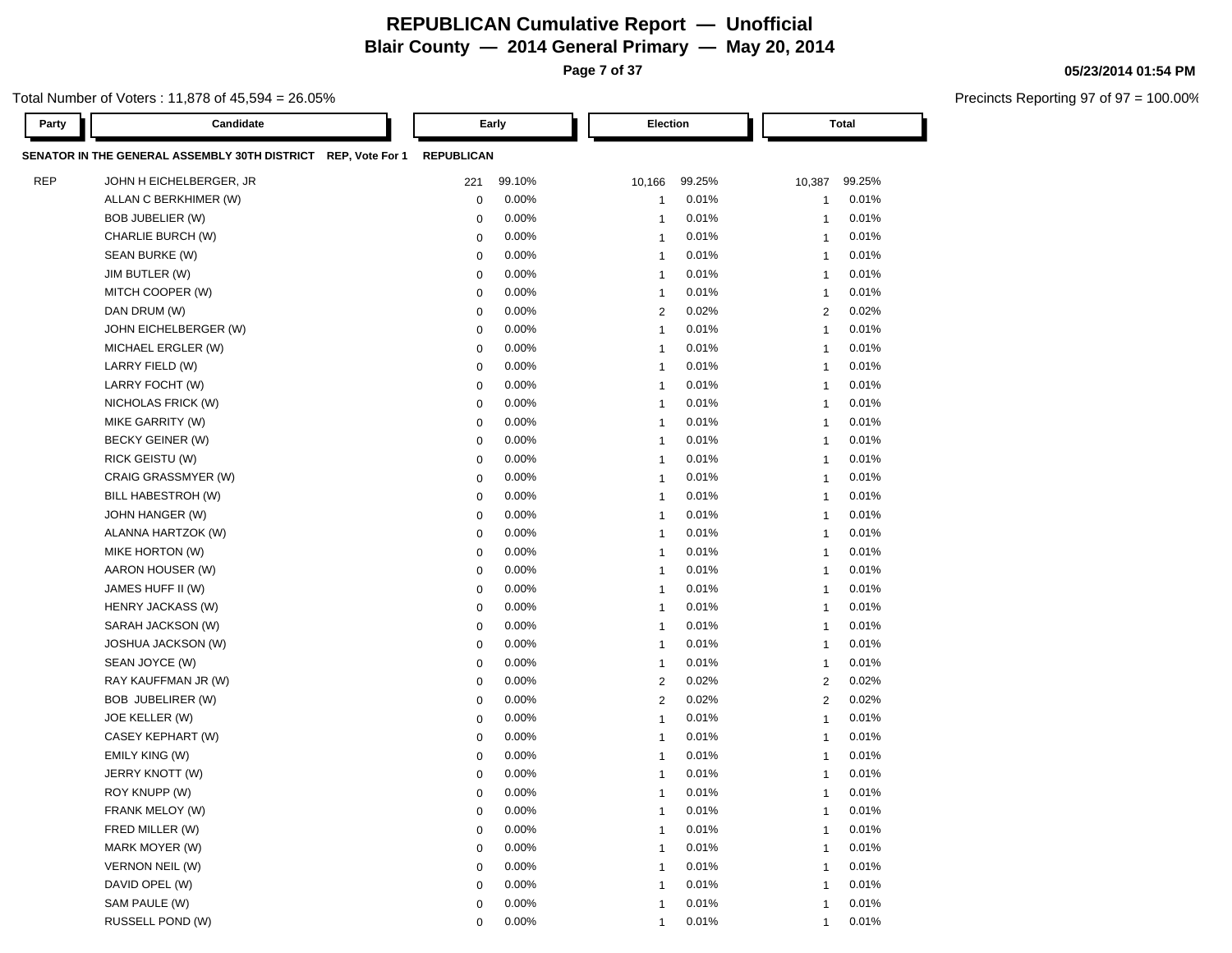#### Total Number of Voters : 11,878 of 45,594 = 26.05%

| Party | Candidate              |                | Early  | Election       |        |                | <b>Total</b> |  |
|-------|------------------------|----------------|--------|----------------|--------|----------------|--------------|--|
|       | ERIC PRENDERGAST (W)   | $\mathbf 0$    | 0.00%  | $\mathbf{1}$   | 0.01%  | $\mathbf{1}$   | 0.01%        |  |
|       | MIKE RAWLINS (W)       | $\mathbf 0$    | 0.00%  | $\overline{2}$ | 0.02%  | 2              | 0.02%        |  |
|       | AARON REACHARD (W)     | $\mathbf 0$    | 0.00%  | $\overline{1}$ | 0.01%  | $\overline{1}$ | 0.01%        |  |
|       | NATALIE ROMANO (W)     | $\mathbf 0$    | 0.00%  | $\overline{1}$ | 0.01%  | 1              | 0.01%        |  |
|       | CHRIS ROSENBERRY (W)   | $\mathbf 0$    | 0.00%  | $\overline{1}$ | 0.01%  | $\overline{1}$ | 0.01%        |  |
|       | NORM SAYLOR (W)        | 0              | 0.00%  | -1             | 0.01%  | -1             | 0.01%        |  |
|       | LOUIS SCHMITT (W)      | $\mathbf 0$    | 0.00%  | $\overline{1}$ | 0.01%  | 1              | 0.01%        |  |
|       | ARIK SHILDT (W)        | $\mathbf 0$    | 0.00%  | $\overline{1}$ | 0.01%  | $\overline{1}$ | 0.01%        |  |
|       | JOE SHOMO (W)          | 0              | 0.00%  | -1             | 0.01%  | -1             | 0.01%        |  |
|       | <b>BUD SHUSTER (W)</b> | $\mathbf 0$    | 0.00%  | 3              | 0.03%  | 3              | 0.03%        |  |
|       | SILES JONES (W)        | $\mathbf 0$    | 0.00%  | $\overline{1}$ | 0.01%  | $\mathbf{1}$   | 0.01%        |  |
|       | BILL SHUSTER (W)       | $\overline{2}$ | 0.90%  | $\mathbf 0$    | 0.00%  | $\overline{c}$ | 0.02%        |  |
|       | <b>JOHN SMITH (W)</b>  | $\mathbf 0$    | 0.00%  | $\overline{1}$ | 0.01%  | $\overline{1}$ | 0.01%        |  |
|       | JERRY SMITH (W)        | 0              | 0.00%  | $\overline{1}$ | 0.01%  | 1              | 0.01%        |  |
|       | ABE SMITH (W)          | 0              | 0.00%  | $\mathbf{1}$   | 0.01%  | $\overline{1}$ | 0.01%        |  |
|       | WILMA SNODGRASS (W)    | $\mathbf 0$    | 0.00%  | $\overline{1}$ | 0.01%  | $\mathbf{1}$   | 0.01%        |  |
|       | JERRY STERN (W)        | 0              | 0.00%  | 5              | 0.05%  | 5              | 0.05%        |  |
|       | LYNN STEWART (W)       | $\mathbf 0$    | 0.00%  | $\overline{1}$ | 0.01%  | 1              | 0.01%        |  |
|       | JOHN SWOPE (W)         | $\mathbf 0$    | 0.00%  | $\overline{1}$ | 0.01%  | $\mathbf{1}$   | 0.01%        |  |
|       | MARK THALER (W)        | $\mathbf 0$    | 0.00%  | $\overline{1}$ | 0.01%  | $\overline{1}$ | 0.01%        |  |
|       | BRIAN A THOMAS (W)     | $\mathbf 0$    | 0.00%  | $\overline{2}$ | 0.02%  | 2              | 0.02%        |  |
|       | TOM THOMPSON (W)       | $\mathbf 0$    | 0.00%  | $\overline{1}$ | 0.01%  | $\overline{1}$ | 0.01%        |  |
|       | PHILIP J WAITE (W)     | 0              | 0.00%  | $\overline{1}$ | 0.01%  | $\mathbf{1}$   | 0.01%        |  |
|       | RODERICK E WERTZ (W)   | $\mathbf 0$    | 0.00%  | $\overline{2}$ | 0.02%  | 2              | 0.02%        |  |
|       | COURTNEY WESSNER (W)   | $\mathbf 0$    | 0.00%  | $\overline{1}$ | 0.01%  | $\overline{1}$ | 0.01%        |  |
|       | DAVE WILLIAMS (W)      | $\mathbf 0$    | 0.00%  | $\mathbf{1}$   | 0.01%  | $\mathbf{1}$   | 0.01%        |  |
|       | <b>Cast Votes:</b>     | 223            | 84.47% | 10,243         | 88.20% | 10,466         | 88.11%       |  |
|       | Over Votes:            | 0              | 0.00%  | $\mathbf 0$    | 0.00%  | 0              | 0.00%        |  |
|       | <b>Under Votes:</b>    | 41             | 15.53% | 1,371          | 11.80% |                | 1,412 11.89% |  |

**05/23/2014 01:54 PM**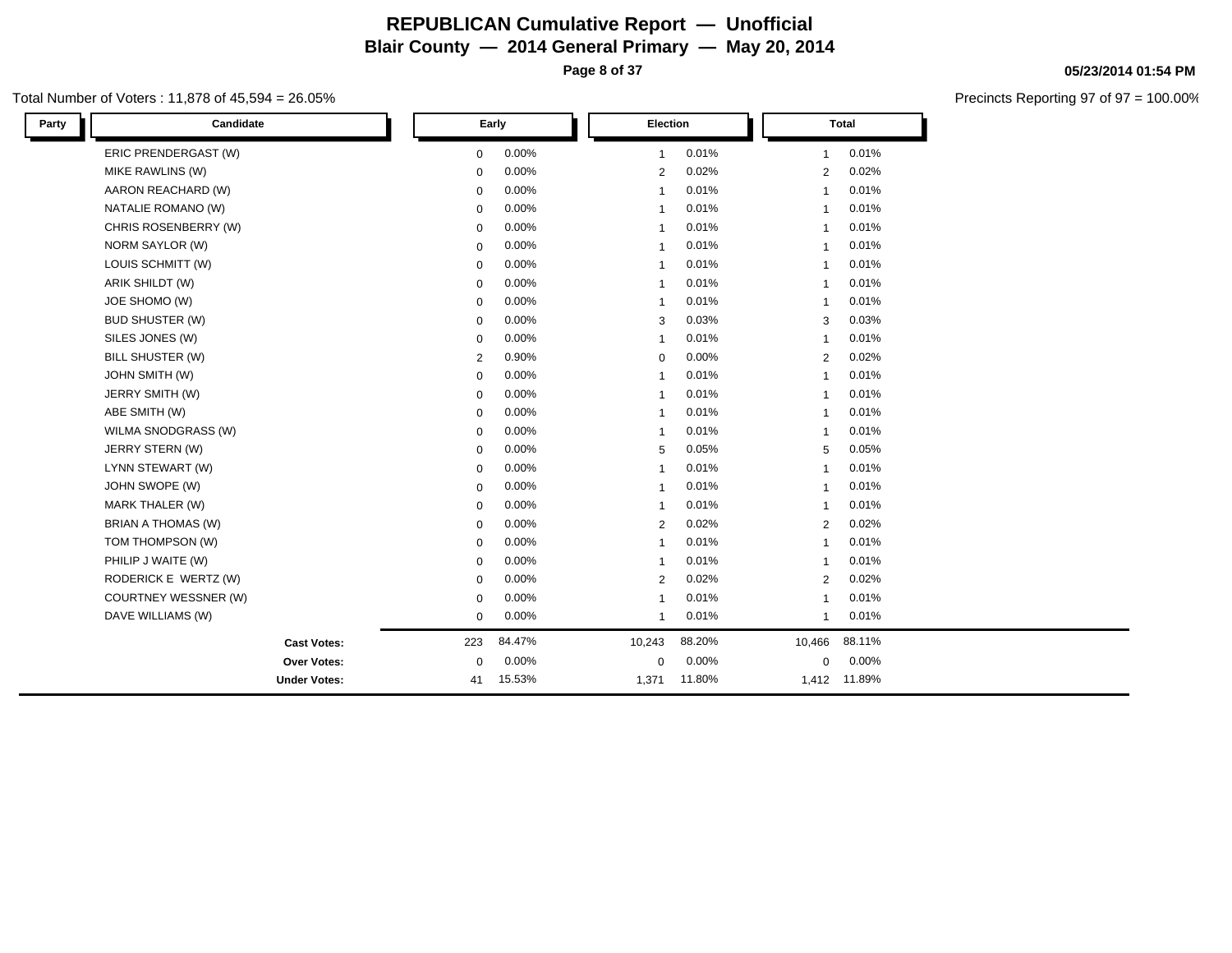**Page 9 of 37**

#### Total Number of Voters : 11,878 of 45,594 = 26.05%

| Party      | Candidate                                                            |             | Early             | Election                |        |                | <b>Total</b> |  |
|------------|----------------------------------------------------------------------|-------------|-------------------|-------------------------|--------|----------------|--------------|--|
|            | REPRESENTATIVE IN THE GENERAL ASSEMBLY 79TH DISTRICT REP, Vote For 1 |             | <b>REPUBLICAN</b> |                         |        |                |              |  |
| <b>REP</b> | <b>JOHN MCGINNIS</b>                                                 |             | 101 100.00%       | 3,904                   | 98.94% | 4,005          | 98.96%       |  |
|            | RICK GEIST (W)                                                       | $\mathbf 0$ | 0.00%             | 10                      | 0.25%  | 10             | 0.25%        |  |
|            | DAVE BARGER (W)                                                      | 0           | 0.00%             | $\overline{1}$          | 0.03%  | $\mathbf{1}$   | 0.02%        |  |
|            | <b>BOB BEMLTTTT (W)</b>                                              | $\mathbf 0$ | 0.00%             | $\overline{1}$          | 0.03%  | $\overline{1}$ | 0.02%        |  |
|            | BOB GINNER (W)                                                       | $\mathbf 0$ | 0.00%             | $\overline{\mathbf{1}}$ | 0.03%  | $\overline{1}$ | 0.02%        |  |
|            | ERIC CAGLE (W)                                                       | $\mathbf 0$ | 0.00%             | $\overline{1}$          | 0.03%  | $\overline{1}$ | 0.02%        |  |
|            | DAN DRUM (W)                                                         | $\mathbf 0$ | 0.00%             | $\overline{1}$          | 0.03%  | $\overline{1}$ | 0.02%        |  |
|            | DAN DRUMM (W)                                                        | $\mathbf 0$ | 0.00%             | $\overline{1}$          | 0.03%  | $\overline{1}$ | 0.02%        |  |
|            | HEATHER JO ECKELS (W)                                                | $\mathbf 0$ | 0.00%             | $\overline{1}$          | 0.03%  | $\overline{1}$ | 0.02%        |  |
|            | PATRICK J FANELLI (W)                                                | $\mathbf 0$ | 0.00%             | $\overline{\mathbf{1}}$ | 0.03%  | $\overline{1}$ | 0.02%        |  |
|            | FRANK SHIELDS (W)                                                    | $\mathbf 0$ | 0.00%             | $\overline{1}$          | 0.03%  | $\overline{1}$ | 0.02%        |  |
|            | WAYNE HIPPO (W)                                                      | $\mathbf 0$ | 0.00%             | $\overline{1}$          | 0.03%  | $\overline{1}$ | 0.02%        |  |
|            | <b>JESSICA HOGAN (W)</b>                                             | $\mathbf 0$ | 0.00%             | $\overline{1}$          | 0.03%  | $\overline{1}$ | 0.02%        |  |
|            | ROBERT IGOE JR (W)                                                   | $\mathbf 0$ | 0.00%             | $\overline{1}$          | 0.03%  | $\overline{1}$ | 0.02%        |  |
|            | RAY KAUFFMAN JR (W)                                                  | $\mathbf 0$ | 0.00%             | $\overline{1}$          | 0.03%  | $\overline{1}$ | 0.02%        |  |
|            | JOE KELLER (W)                                                       | $\mathbf 0$ | 0.00%             | $\overline{1}$          | 0.03%  | $\overline{1}$ | 0.02%        |  |
|            | JERRY KNOTT (W)                                                      | $\mathbf 0$ | 0.00%             | $\overline{1}$          | 0.03%  | $\overline{1}$ | 0.02%        |  |
|            | DENNIS PAGE (W)                                                      | $\mathbf 0$ | 0.00%             | $\overline{1}$          | 0.03%  | $\overline{1}$ | 0.02%        |  |
|            | MIKE RAWLINS (W)                                                     | $\mathbf 0$ | 0.00%             | $\overline{2}$          | 0.05%  | $\overline{2}$ | 0.05%        |  |
|            | AARON RITCHEY (W)                                                    | $\mathbf 0$ | 0.00%             | $\overline{4}$          | 0.10%  | $\overline{4}$ | 0.10%        |  |
|            | <b>GERALD ROSE (W)</b>                                               | $\mathbf 0$ | 0.00%             | $\overline{1}$          | 0.03%  | $\overline{1}$ | 0.02%        |  |
|            | <b>BETH SANDERS (W)</b>                                              | $\mathbf 0$ | 0.00%             | $\overline{1}$          | 0.03%  | $\overline{1}$ | 0.02%        |  |
|            | JULIA PLUMMER SCHOKKER (W)                                           | $\mathbf 0$ | 0.00%             | $\overline{1}$          | 0.03%  | $\overline{1}$ | 0.02%        |  |
|            | TIM SERBIN (W)                                                       | $\mathbf 0$ | 0.00%             | $\overline{1}$          | 0.03%  | $\overline{1}$ | 0.02%        |  |
|            | <b>JULIA SHOCKER (W)</b>                                             | $\mathbf 0$ | 0.00%             | $\overline{1}$          | 0.03%  | $\overline{1}$ | 0.02%        |  |
|            | TOM SMITH (W)                                                        | $\mathbf 0$ | 0.00%             | $\overline{1}$          | 0.03%  | $\overline{1}$ | 0.02%        |  |
|            | ANN VELLONE (W)                                                      | $\mathbf 0$ | 0.00%             | $\overline{1}$          | 0.03%  | $\overline{1}$ | 0.02%        |  |
|            | NEIL WALKER (W)                                                      | $\mathbf 0$ | 0.00%             | $\overline{1}$          | 0.03%  | $\overline{1}$ | 0.02%        |  |
|            | JUDY WARD (W)                                                        | $\Omega$    | 0.00%             | $\overline{\mathbf{1}}$ | 0.03%  | $\overline{1}$ | 0.02%        |  |
|            | SILES JONES (W)                                                      | $\mathbf 0$ | 0.00%             | $\overline{1}$          | 0.03%  | $\overline{1}$ | 0.02%        |  |
|            | <b>Cast Votes:</b>                                                   | 101         | 86.32%            | 3,946                   | 87.49% | 4,047          | 87.46%       |  |
|            | Over Votes:                                                          | $\mathbf 0$ | 0.00%             | $\mathbf 0$             | 0.00%  | $\mathbf 0$    | 0.00%        |  |
|            | <b>Under Votes:</b>                                                  | 16          | 13.68%            | 564                     | 12.51% | 580            | 12.54%       |  |

#### **05/23/2014 01:54 PM**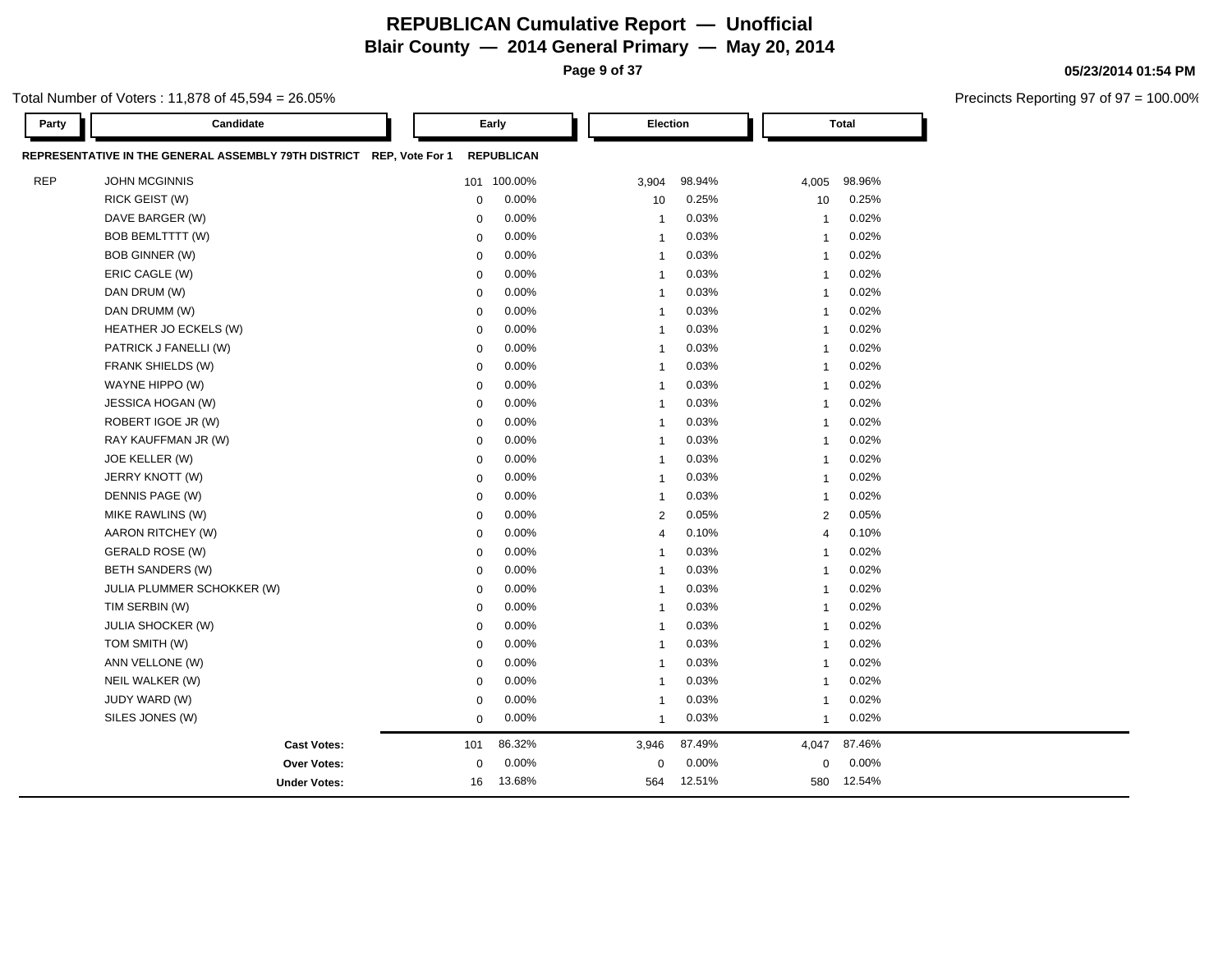**Page 10 of 37**

#### Total Number of Voters : 11,878 of 45,594 = 26.05%

| Party      | Candidate                                            |                 | Early             |       | Election |             | Total  |
|------------|------------------------------------------------------|-----------------|-------------------|-------|----------|-------------|--------|
|            | REPRESENTATIVE IN THE GENERAL ASSEMBLY 80TH DISTRICT | REP, Vote For 1 | <b>REPUBLICAN</b> |       |          |             |        |
| <b>REP</b> | <b>JUDY WARD</b>                                     | 69              | 49.64%            | 3,969 | 57.33%   | 4,038       | 57.18% |
| <b>REP</b> | AARON C RITCHEY                                      | 70              | 50.36%            | 2,938 | 42.44%   | 3,008       | 42.59% |
|            | RICH IRVIN (W)                                       | $\mathbf{0}$    | $0.00\%$          | 3     | 0.04%    | 3           | 0.04%  |
|            | ALLAN C BERKHIMER (W)                                | $\mathbf 0$     | $0.00\%$          |       | 0.01%    |             | 0.01%  |
|            | MARK CRITZ (W)                                       | 0               | $0.00\%$          |       | 0.01%    |             | 0.01%  |
|            | GEO HENRY JR (W)                                     | 0               | $0.00\%$          |       | 0.01%    |             | 0.01%  |
|            | JASON LYNN (W)                                       | 0               | $0.00\%$          | 5     | 0.07%    | 5           | 0.07%  |
|            | ELAINE MALLORY (W)                                   | $\mathbf{0}$    | $0.00\%$          |       | 0.01%    |             | 0.01%  |
|            | AARON RITCHEY (W)                                    | $\mathbf{0}$    | $0.00\%$          |       | 0.01%    |             | 0.01%  |
|            | JERRY STERN (W)                                      | $\mathbf{0}$    | $0.00\%$          |       | 0.01%    |             | 0.01%  |
|            | PATRICIA STEWARD (W)                                 | $\mathbf{0}$    | $0.00\%$          |       | 0.01%    |             | 0.01%  |
|            | JOSEPH VERY (W)                                      | $\mathbf 0$     | $0.00\%$          |       | 0.01%    |             | 0.01%  |
|            | <b>Cast Votes:</b>                                   | 139             | 94.56%            | 6,923 | 97.45%   | 7,062       | 97.39% |
|            | <b>Over Votes:</b>                                   | $\mathbf 0$     | $0.00\%$          | 0     | 0.00%    | $\mathbf 0$ | 0.00%  |
|            | <b>Under Votes:</b>                                  | 8               | 5.44%             | 181   | 2.55%    | 189         | 2.61%  |

**05/23/2014 01:54 PM**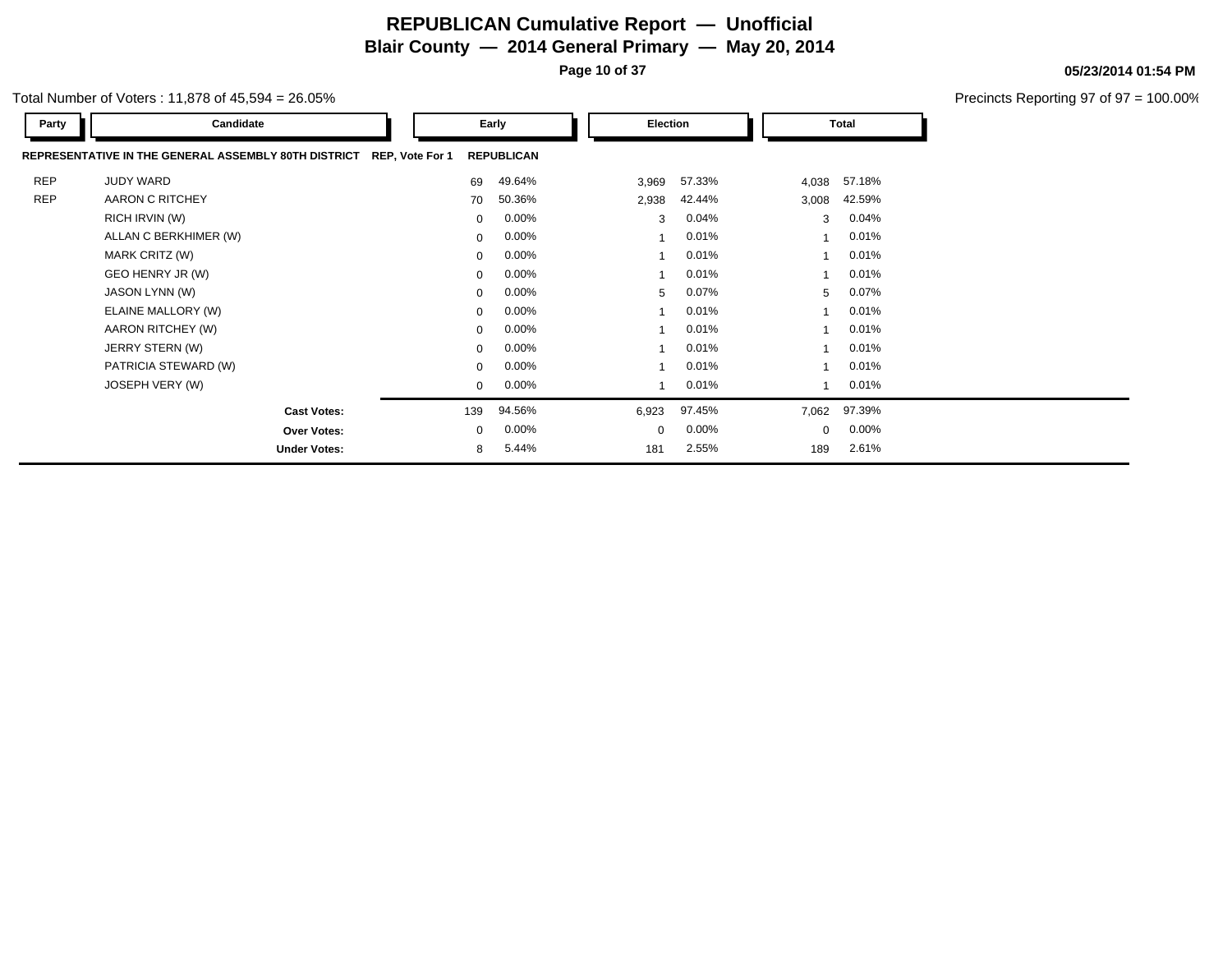**Page 11 of 37**

#### Total Number of Voters : 11,878 of 45,594 = 26.05%

| Party      | Candidate                                                         |              | Early             | Election                |        |                | <b>Total</b> |
|------------|-------------------------------------------------------------------|--------------|-------------------|-------------------------|--------|----------------|--------------|
|            | MEMBER OF REPUBLICAN STATE COMMITTEE, 4 YEAR TERM REP, Vote For 4 |              | <b>REPUBLICAN</b> |                         |        |                |              |
| <b>REP</b> | JACKIE BERNARD                                                    | 181          | 23.09%            | 7,533                   | 22.81% | 7,714          | 22.81%       |
| <b>REP</b> | MITCHELL COOPER                                                   | 197          | 25.13%            | 8,631                   | 26.13% | 8,828          | 26.11%       |
| <b>REP</b> | <b>JUDY WARD</b>                                                  | 199          | 25.38%            | 8,896                   | 26.93% | 9,095          | 26.90%       |
| <b>REP</b> | <b>BRUCE ERB</b>                                                  | 204          | 26.02%            | 7,847                   | 23.76% | 8,051          | 23.81%       |
|            | MATTHEW R ADAMS (W)                                               | $\mathbf 0$  | 0.00%             | $\mathbf{1}$            | 0.00%  | $\mathbf{1}$   | 0.00%        |
|            | DAVID ANDREWS (W)                                                 | 0            | 0.00%             | $\mathbf{1}$            | 0.00%  | $\mathbf{1}$   | 0.00%        |
|            | STEVE ANSLINGER (W)                                               | 0            | 0.00%             | $\mathbf{1}$            | 0.00%  | $\mathbf{1}$   | 0.00%        |
|            | ROBIN AURANDT (W)                                                 | 0            | 0.00%             | $\mathbf{1}$            | 0.00%  | $\mathbf{1}$   | 0.00%        |
|            | ERIC BADORREK (W)                                                 | 0            | 0.00%             | $\mathbf{1}$            | 0.00%  | -1             | 0.00%        |
|            | JAMES BALDWIN (W)                                                 | 0            | $0.00\%$          | $\overline{2}$          | 0.01%  | $\overline{2}$ | 0.01%        |
|            | TIMOTHY BARANIK (W)                                               | 0            | $0.00\%$          | $\mathbf{1}$            | 0.00%  | $\mathbf 1$    | 0.00%        |
|            | ALLAN C BERKHIMER (W)                                             | $\mathbf 0$  | 0.00%             | $\mathbf{1}$            | 0.00%  | -1             | 0.00%        |
|            | RICHARD BRANTNER (W)                                              | $\mathbf 0$  | 0.00%             | $\mathbf{1}$            | 0.00%  | -1             | 0.00%        |
|            | WAYNE A BUSH (W)                                                  | $\mathbf 0$  | 0.00%             | $\overline{2}$          | 0.01%  | $\overline{2}$ | 0.01%        |
|            | SCOTT CAMPANERO (W)                                               | $\mathbf 0$  | 0.00%             | $\mathbf{1}$            | 0.00%  | -1             | 0.00%        |
|            | TERRY CASETTISSE (W)                                              | $\mathbf 0$  | $0.00\%$          | $\mathbf{1}$            | 0.00%  | -1             | 0.00%        |
|            | SEAN CLAPPER (W)                                                  | $\mathbf 0$  | $0.00\%$          | $\mathbf{1}$            | 0.00%  | -1             | 0.00%        |
|            | DARRELL CLAPPER (W)                                               | $\mathbf 0$  | 0.00%             | $\mathbf{1}$            | 0.00%  | $\mathbf{1}$   | 0.00%        |
|            | CONNIE COTTLE (W)                                                 | $\mathbf 0$  | 0.00%             | $\mathbf{1}$            | 0.00%  | -1             | 0.00%        |
|            | LORI CRILLEY (W)                                                  | $\mathbf 0$  | $0.00\%$          | $\mathbf{1}$            | 0.00%  | $\mathbf{1}$   | 0.00%        |
|            | MARY CLAIRE CURTIS (W)                                            | $\mathbf 0$  | $0.00\%$          | 3                       | 0.01%  | 3              | 0.01%        |
|            | CAROL JEAN DECKER (W)                                             | $\mathbf 0$  | $0.00\%$          | $\mathbf{1}$            | 0.00%  | $\mathbf{1}$   | 0.00%        |
|            | AMOS DIGGORY (W)                                                  | $\mathbf 0$  | $0.00\%$          | $\mathbf{1}$            | 0.00%  | $\mathbf{1}$   | 0.00%        |
|            | JOSEPH DODSON (W)                                                 | $\mathbf{1}$ | 0.13%             | 0                       | 0.00%  | $\mathbf{1}$   | 0.00%        |
|            | JOSEPH EBERSOLE (W)                                               | $\mathbf 0$  | 0.00%             | $\mathbf{1}$            | 0.00%  | $\mathbf{1}$   | 0.00%        |
|            | PAUL ERB (W)                                                      | 0            | 0.00%             | $\mathbf{1}$            | 0.00%  | $\mathbf{1}$   | 0.00%        |
|            | MIKE FAY (W)                                                      | $\mathbf 0$  | 0.00%             | $\mathbf{1}$            | 0.00%  | $\mathbf{1}$   | 0.00%        |
|            | MICHAEL FAY (W)                                                   | $\mathbf 0$  | 0.00%             | $\mathbf{1}$            | 0.00%  | $\mathbf{1}$   | 0.00%        |
|            | LARRY J FOCHT (W)                                                 | $\mathbf 0$  | 0.00%             | $\mathbf{1}$            | 0.00%  | $\mathbf{1}$   | 0.00%        |
|            | NICK FRICK (W)                                                    | $\mathbf 0$  | 0.00%             | $\mathbf{1}$            | 0.00%  | -1             | 0.00%        |
|            | ERIC FRICK (W)                                                    | $\mathbf 0$  | $0.00\%$          | $\mathbf{1}$            | 0.00%  | $\mathbf{1}$   | 0.00%        |
|            | JOHN GARBER (W)                                                   | $\mathbf 0$  | $0.00\%$          | $\overline{\mathbf{1}}$ | 0.00%  | $\mathbf{1}$   | 0.00%        |
|            | RONALD GLUNT (W)                                                  | $\mathbf 0$  | 0.00%             | $\overline{\mathbf{1}}$ | 0.00%  | -1             | 0.00%        |
|            | LINDA GRIMM (W)                                                   | $\mathbf 0$  | 0.00%             | $\mathbf{1}$            | 0.00%  | -1             | 0.00%        |
|            | DORIS GRIMM (W)                                                   | $\mathbf 0$  | 0.00%             | $\mathbf{1}$            | 0.00%  | $\mathbf{1}$   | 0.00%        |
|            | PAT HAIGHT (W)                                                    | $\mathbf 0$  | 0.00%             | 10                      | 0.03%  | 10             | 0.03%        |
|            | YANCE HOLLEN (W)                                                  | $\mathbf 0$  | 0.00%             | $\mathbf{1}$            | 0.00%  | $\mathbf{1}$   | 0.00%        |
|            | <b>BARRY ICKES (W)</b>                                            | $\mathbf 0$  | 0.00%             | $\overline{\mathbf{1}}$ | 0.00%  | $\mathbf{1}$   | 0.00%        |
|            | WARREN CRILLY III (W)                                             | $\mathbf 0$  | 0.00%             | $\mathbf{1}$            | 0.00%  | $\mathbf{1}$   | 0.00%        |
|            | JOSEPH VERY (W)                                                   | $\mathbf 0$  | 0.00%             | 15                      | 0.05%  | 15             | 0.04%        |
|            | RAYMOND NEBELSKI JR (W)                                           | $\mathbf 0$  | 0.00%             | $\mathbf{1}$            | 0.00%  | $\mathbf{1}$   | 0.00%        |

**05/23/2014 01:54 PM**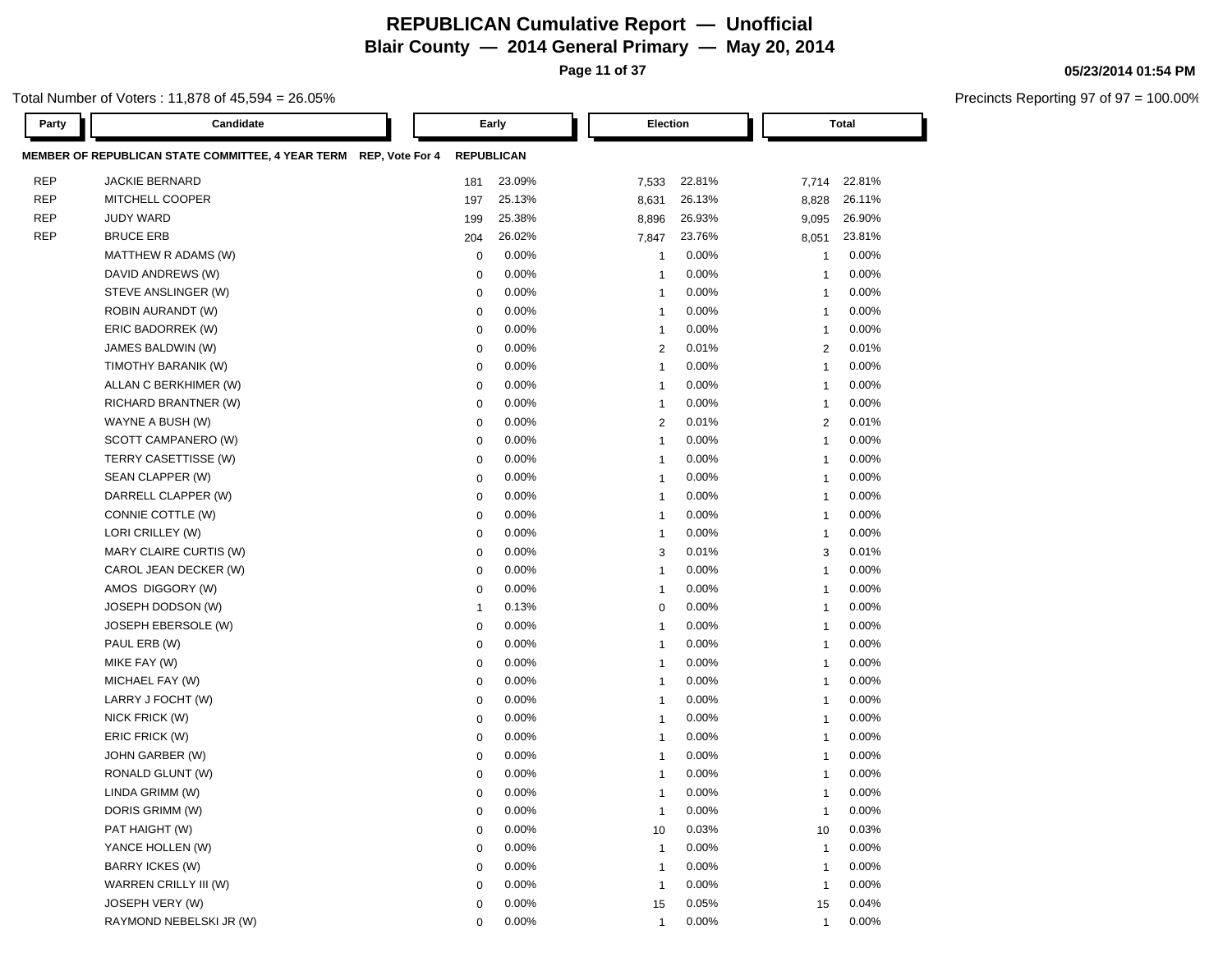Total Number of Voters : 11,878 of 45,594 = 26.05%

| Party | Candidate               |              | Early  |                | Election |                | <b>Total</b> |  |
|-------|-------------------------|--------------|--------|----------------|----------|----------------|--------------|--|
|       | FRANK SHIELDS JR (W)    | $\mathbf 0$  | 0.00%  | 2              | 0.01%    | $\overline{2}$ | 0.01%        |  |
|       | LOIS KANESHIKI (W)      | 1            | 0.13%  | 5              | 0.02%    | 6              | 0.02%        |  |
|       | <b>JOHN KASUN (W)</b>   | $\mathbf 0$  | 0.00%  | $\mathbf{1}$   | 0.00%    | $\mathbf{1}$   | 0.00%        |  |
|       | DEBBIE SHUSTER KING (W) | $\mathbf 0$  | 0.00%  | $\mathbf{1}$   | 0.00%    | $\mathbf{1}$   | 0.00%        |  |
|       | ROBERT H LYNN (W)       | $\mathbf 0$  | 0.00%  | $\mathbf{1}$   | 0.00%    | $\mathbf{1}$   | 0.00%        |  |
|       | <b>JASON LYNN (W)</b>   | $\mathbf 0$  | 0.00%  | $\mathbf{1}$   | 0.00%    | $\mathbf{1}$   | 0.00%        |  |
|       | ROBERT NEARHOOD (W)     | $\mathbf 0$  | 0.00%  | $\mathbf{1}$   | 0.00%    | $\mathbf{1}$   | 0.00%        |  |
|       | SUSAN NEBGEN (W)        | $\mathbf 0$  | 0.00%  | $\overline{1}$ | 0.00%    | $\mathbf{1}$   | 0.00%        |  |
|       | RAY NYCUM (W)           | $\mathbf 0$  | 0.00%  | $\mathbf{1}$   | 0.00%    | $\mathbf{1}$   | 0.00%        |  |
|       | LESLIE D PADULA (W)     | $\mathbf 0$  | 0.00%  | $\mathbf{1}$   | 0.00%    | $\mathbf{1}$   | 0.00%        |  |
|       | SAM PAULE (W)           | $\mathbf 0$  | 0.00%  | $\mathbf{1}$   | 0.00%    | $\mathbf{1}$   | 0.00%        |  |
|       | DANIELLE PETERMAN (W)   | $\mathbf 0$  | 0.00%  | $\mathbf{1}$   | 0.00%    | $\mathbf{1}$   | 0.00%        |  |
|       | MELANIE PORT (W)        | $\mathbf 0$  | 0.00%  | 2              | 0.01%    | 2              | 0.01%        |  |
|       | DAVID PORT (W)          | $\mathsf 0$  | 0.00%  | 2              | 0.01%    | $\overline{2}$ | 0.01%        |  |
|       | RANDY POTTER (W)        | $\mathbf 0$  | 0.00%  | $\mathbf{1}$   | 0.00%    | $\mathbf{1}$   | 0.00%        |  |
|       | ERIC PRENDERGAST (W)    | 0            | 0.00%  | $\mathbf{1}$   | 0.00%    | $\mathbf{1}$   | 0.00%        |  |
|       | BRENDA PRENDERGAST (W)  | $\mathsf 0$  | 0.00%  | $\mathbf{1}$   | 0.00%    | $\mathbf{1}$   | 0.00%        |  |
|       | AARON RITCHEY (W)       | $\mathbf 0$  | 0.00%  | $\overline{7}$ | 0.02%    | $\overline{7}$ | 0.02%        |  |
|       | ANNA MARIE RODKEY (W)   | $\mathbf 0$  | 0.00%  | $\mathbf{1}$   | 0.00%    | $\mathbf{1}$   | 0.00%        |  |
|       | JOSEPH RODKEY (W)       | $\mathbf 0$  | 0.00%  | $\mathbf{1}$   | 0.00%    | $\mathbf{1}$   | 0.00%        |  |
|       | FRANK ROSENHOOVER (W)   | $\mathbf 0$  | 0.00%  | 3              | 0.01%    | 3              | 0.01%        |  |
|       | TIM SERBIN (W)          | $\mathbf 0$  | 0.00%  | $\mathbf{1}$   | 0.00%    | $\mathbf{1}$   | 0.00%        |  |
|       | DAVID SHANNON (W)       | $\mathbf 0$  | 0.00%  | $\mathbf{1}$   | 0.00%    | $\mathbf{1}$   | 0.00%        |  |
|       | SAM SMITH (W)           | $\mathbf 0$  | 0.00%  | $\mathbf{1}$   | 0.00%    | $\mathbf{1}$   | 0.00%        |  |
|       | JOE SMOE (W)            | $\mathbf{1}$ | 0.13%  | $\mathbf 0$    | 0.00%    | $\mathbf{1}$   | 0.00%        |  |
|       | ANDREW SOCCIO (W)       | $\mathbf 0$  | 0.00%  | $\overline{7}$ | 0.02%    | $\overline{7}$ | 0.02%        |  |
|       | NATHAN KARN SR (W)      | $\mathbf 0$  | 0.00%  | 2              | 0.01%    | 2              | 0.01%        |  |
|       | PAUL W DAVIS SR (W)     | $\mathbf 0$  | 0.00%  | $\mathbf{1}$   | 0.00%    | $\mathbf{1}$   | 0.00%        |  |
|       | JERRY STERN (W)         | $\mathbf 0$  | 0.00%  | $\mathbf{1}$   | 0.00%    | $\mathbf{1}$   | 0.00%        |  |
|       | A C STICKEL (W)         | $\mathsf 0$  | 0.00%  | $\mathbf{1}$   | 0.00%    | $\mathbf{1}$   | 0.00%        |  |
|       | BRIAN THOMAS (W)        | $\mathbf 0$  | 0.00%  | $\overline{4}$ | 0.01%    | $\overline{4}$ | 0.01%        |  |
|       | WILLARD THOMPSON (W)    | $\mathbf 0$  | 0.00%  | 2              | 0.01%    | 2              | 0.01%        |  |
|       | PHIL WAITE (W)          | $\mathbf 0$  | 0.00%  | $\mathbf{1}$   | 0.00%    | $\mathbf{1}$   | 0.00%        |  |
|       | BRIAN WYLAND (W)        | $\mathbf 0$  | 0.00%  | $\mathbf{1}$   | 0.00%    | $\mathbf{1}$   | 0.00%        |  |
|       | <b>Cast Votes:</b>      | 784          | 74.24% | 33,029         | 71.10%   | 33,813         | 71.17%       |  |
|       | <b>Over Votes:</b>      | $\mathbf 0$  | 0.00%  | $\mathbf 0$    | 0.00%    | $\mathbf 0$    | 0.00%        |  |
|       | <b>Under Votes:</b>     | 272          | 25.76% | 13,427         | 28.90%   | 13,699         | 28.83%       |  |

#### **05/23/2014 01:54 PM**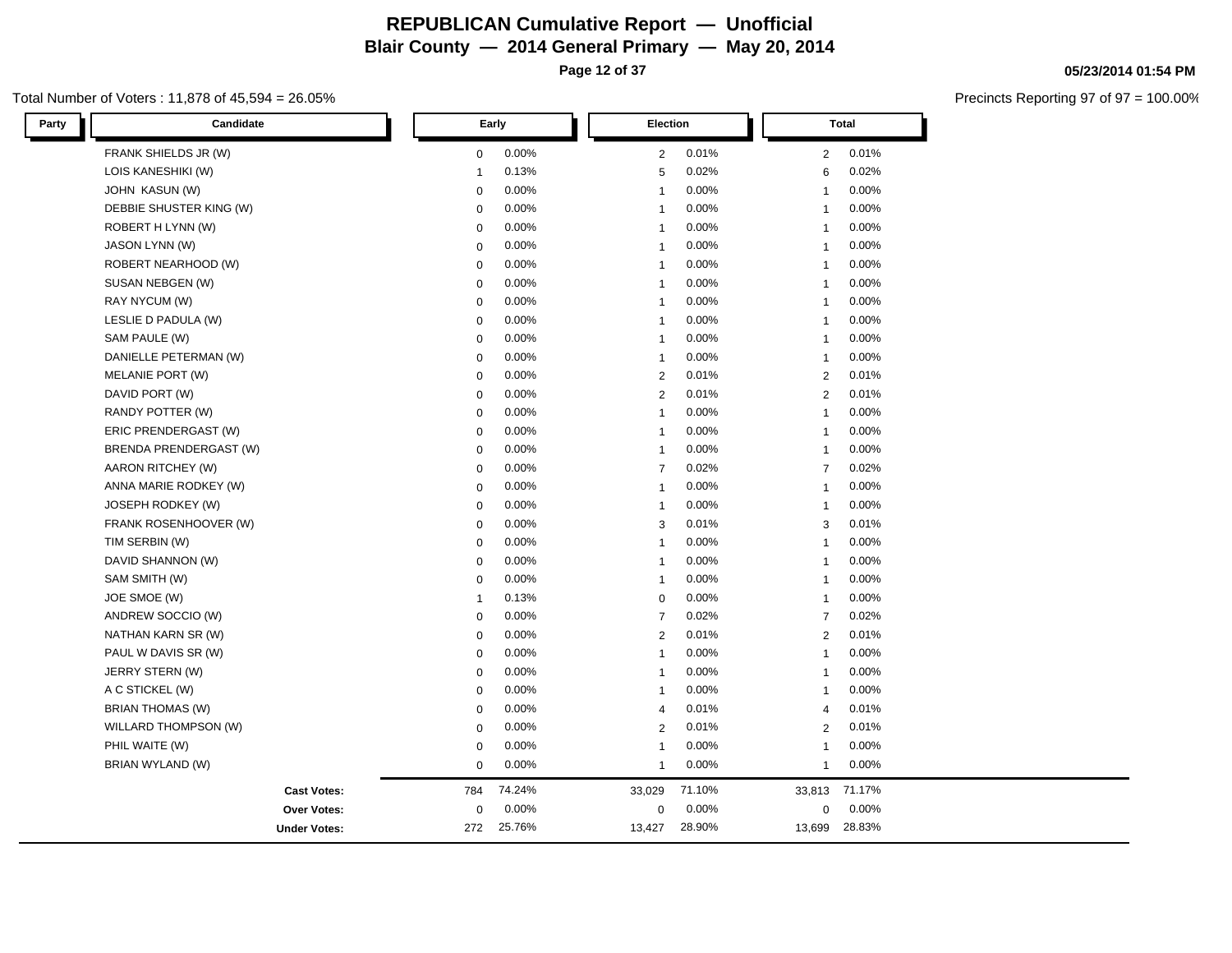**Page 13 of 37**

|       | Total Number of Voters: 11,878 of 45,594 = 26.05%                           |                     |                   |           |                |           |                |              | Precincts Reporting 97 of 97 = 100.00% |
|-------|-----------------------------------------------------------------------------|---------------------|-------------------|-----------|----------------|-----------|----------------|--------------|----------------------------------------|
| Party | Candidate                                                                   |                     |                   | Early     | Election       |           |                | <b>Total</b> |                                        |
|       | REPUBLICAN COUNTY COMMITTEE, 2 YEAR TERM ALT 1-1 REP, Vote For 2 REPUBLICAN |                     |                   |           |                |           |                |              |                                        |
|       | No Candidate Filed (W)                                                      |                     | $\mathbf 0$       | 0.00%     | $\mathbf 0$    | 0.00%     | $\mathbf 0$    | 0.00%        |                                        |
|       | JUDY ROBERTS (W)                                                            |                     | $\mathbf 0$       | 0.00%     |                | 1 100.00% |                | 1 100.00%    |                                        |
|       |                                                                             | <b>Cast Votes:</b>  | $\mathbf{0}$      | 0.00%     | $\overline{1}$ | 1.14%     | $\mathbf{1}$   | 1.04%        |                                        |
|       |                                                                             | <b>Over Votes:</b>  | $\mathbf 0$       | 0.00%     | $\Omega$       | 0.00%     | $\mathbf 0$    | 0.00%        |                                        |
|       |                                                                             | <b>Under Votes:</b> | 8                 | 100.00%   | 87             | 98.86%    | 95             | 98.96%       |                                        |
|       | REPUBLICAN COUNTY COMMITTEE, 2 YEAR TERM ALT 1-2 REP, Vote For 2 REPUBLICAN |                     |                   |           |                |           |                |              |                                        |
|       | No Candidate Filed (W)                                                      |                     | $\mathbf{0}$      | 0.00%     | $\mathbf 0$    | 0.00%     | $\mathbf 0$    | 0.00%        |                                        |
|       | STEVEN GILBERT (W)                                                          |                     | $\mathbf 0$       | 0.00%     | -1             | 50.00%    | $\mathbf{1}$   | 50.00%       |                                        |
|       | MICHELE KARBARSKI (W)                                                       |                     | $\mathbf{0}$      | 0.00%     | $\mathbf 1$    | 50.00%    | $\mathbf{1}$   | 50.00%       |                                        |
|       |                                                                             | <b>Cast Votes:</b>  | $\mathbf 0$       | 0.00%     | $\overline{2}$ | 6.25%     | 2              | 5.56%        |                                        |
|       |                                                                             | <b>Over Votes:</b>  | $\mathbf 0$       | 0.00%     | $\mathbf 0$    | 0.00%     | $\mathbf 0$    | 0.00%        |                                        |
|       |                                                                             | <b>Under Votes:</b> |                   | 4 100.00% | 30             | 93.75%    | 34             | 94.44%       |                                        |
|       | REPUBLICAN COUNTY COMMITTEE, 2 YEAR TERM ALT 2-1 REP, Vote For 2 REPUBLICAN |                     |                   |           |                |           |                |              |                                        |
|       | No Candidate Filed (W)                                                      |                     | 0                 | 0.00%     | $\mathbf 0$    | 0.00%     | 0              | 0.00%        |                                        |
|       | <b>HEATHER ECKELS (W)</b>                                                   |                     | 0                 | 0.00%     |                | 2 100.00% |                | 2 100.00%    |                                        |
|       |                                                                             | <b>Cast Votes:</b>  | $\mathbf{0}$      | 0.00%     | $\overline{2}$ | 3.57%     | $\overline{2}$ | 3.45%        |                                        |
|       |                                                                             | <b>Over Votes:</b>  | $\Omega$          | 0.00%     | $\overline{0}$ | 0.00%     | $\mathbf 0$    | 0.00%        |                                        |
|       |                                                                             | <b>Under Votes:</b> |                   | 2 100.00% | 54             | 96.43%    | 56             | 96.55%       |                                        |
|       | REPUBLICAN COUNTY COMMITTEE, 2 YEAR TERM ALT 2-2 REP, Vote For 2            |                     | <b>REPUBLICAN</b> |           |                |           |                |              |                                        |
|       | No Candidate Filed (W)                                                      |                     | $\mathbf{0}$      | 0.00%     | $\mathbf 0$    | $0.00\%$  | $\mathbf 0$    | 0.00%        |                                        |
|       | TED BEAM (W)                                                                |                     | $\mathbf 0$       | 0.00%     | -1             | 10.00%    | $\mathbf{1}$   | 10.00%       |                                        |
|       | <b>GERALD EVANS (W)</b>                                                     |                     | $\mathbf 0$       | 0.00%     | 2              | 20.00%    | 2              | 20.00%       |                                        |
|       | RHONDA HOLLAND (W)                                                          |                     | 0                 | 0.00%     | 2              | 20.00%    | $\overline{2}$ | 20.00%       |                                        |
|       | ERIC MCNEAL (W)                                                             |                     | $\mathbf 0$       | 0.00%     | -1             | 10.00%    | $\mathbf{1}$   | 10.00%       |                                        |
|       | JOE NISSLEY (W)                                                             |                     | $\mathbf 0$       | 0.00%     | 3              | 30.00%    | 3              | 30.00%       |                                        |
|       | TERRY TOMACETTI (W)                                                         |                     | $\mathbf{0}$      | 0.00%     | $\mathbf{1}$   | 10.00%    | $\mathbf{1}$   | 10.00%       |                                        |
|       |                                                                             | <b>Cast Votes:</b>  | $\mathbf{0}$      | 0.00%     | 10             | 7.69%     | 10             | 7.69%        |                                        |
|       |                                                                             | <b>Over Votes:</b>  | $\mathbf 0$       | 0.00%     | $\Omega$       | 0.00%     | 0              | 0.00%        |                                        |
|       |                                                                             | <b>Under Votes:</b> | $\mathbf 0$       | 0.00%     | 120            | 92.31%    | 120            | 92.31%       |                                        |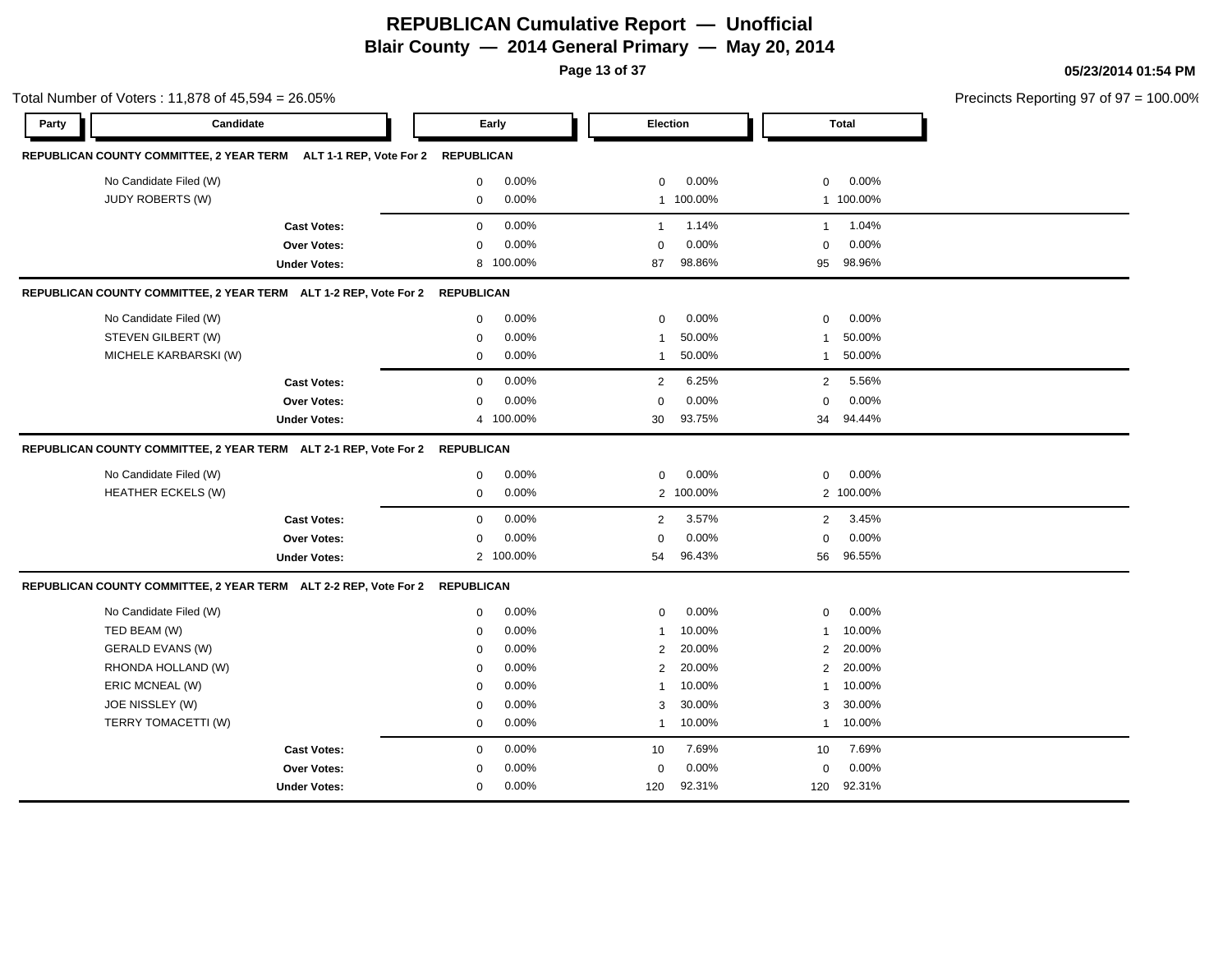**Page 14 of 37**

|            | Total Number of Voters: 11,878 of 45,594 = 26.05%                           |                     |                |           |                |            |                |              | Precincts Reporting 97 of 97 = 100.00% |
|------------|-----------------------------------------------------------------------------|---------------------|----------------|-----------|----------------|------------|----------------|--------------|----------------------------------------|
| Party      | Candidate                                                                   |                     |                | Early     | Election       |            |                | <b>Total</b> |                                        |
|            | REPUBLICAN COUNTY COMMITTEE, 2 YEAR TERM ALT 3-1 REP, Vote For 2 REPUBLICAN |                     |                |           |                |            |                |              |                                        |
|            | No Candidate Filed (W)                                                      |                     | 0              | 0.00%     | $\mathbf 0$    | 0.00%      | $\mathbf 0$    | 0.00%        |                                        |
|            | ALEXANDER BADORREK (W)                                                      |                     | 0              | 0.00%     | 1              | 25.00%     | $\mathbf{1}$   | 25.00%       |                                        |
|            | AUGUST C STICKEL III (W)                                                    |                     | $\mathbf 0$    | 0.00%     | -1             | 25.00%     | $\mathbf{1}$   | 25.00%       |                                        |
|            | ROBERT IGOE JR (W)                                                          |                     | $\mathbf 0$    | 0.00%     | -1             | 25.00%     | 1              | 25.00%       |                                        |
|            | MARY K STICKEL (W)                                                          |                     | $\mathbf 0$    | 0.00%     | $\mathbf{1}$   | 25.00%     | $\mathbf{1}$   | 25.00%       |                                        |
|            |                                                                             | <b>Cast Votes:</b>  | $\mathbf 0$    | 0.00%     | $\overline{4}$ | 6.45%      | $\overline{4}$ | 6.45%        |                                        |
|            |                                                                             | Over Votes:         | $\mathbf 0$    | 0.00%     | $\mathbf 0$    | 0.00%      | $\mathbf 0$    | 0.00%        |                                        |
|            |                                                                             | <b>Under Votes:</b> | $\mathbf 0$    | 0.00%     | 58             | 93.55%     | 58             | 93.55%       |                                        |
|            | REPUBLICAN COUNTY COMMITTEE, 2 YEAR TERM ALT 3-2 REP, Vote For 2 REPUBLICAN |                     |                |           |                |            |                |              |                                        |
| <b>REP</b> | CHRISTOPHER J. CHERRY                                                       |                     |                | 2 100.00% |                | 70 100.00% |                | 72 100.00%   |                                        |
|            |                                                                             | <b>Cast Votes:</b>  | $\mathbf{2}$   | 33.33%    | 70             | 40.23%     |                | 72 40.00%    |                                        |
|            |                                                                             | Over Votes:         | $\mathbf 0$    | 0.00%     | $\mathbf 0$    | 0.00%      | $\mathbf 0$    | 0.00%        |                                        |
|            |                                                                             | <b>Under Votes:</b> | $\overline{4}$ | 66.67%    | 104            | 59.77%     |                | 108 60.00%   |                                        |
|            | REPUBLICAN COUNTY COMMITTEE, 2 YEAR TERM ALT 4-1 REP, Vote For 2 REPUBLICAN |                     |                |           |                |            |                |              |                                        |
|            | No Candidate Filed (W)                                                      |                     | $\mathbf 0$    | $0.00\%$  | $\mathbf 0$    | 0.00%      | $\mathbf 0$    | 0.00%        |                                        |
|            | MITCHELL COOPER (W)                                                         |                     |                | 1 100.00% | $\mathbf 0$    | 0.00%      |                | 1 100.00%    |                                        |
|            |                                                                             | <b>Cast Votes:</b>  | $\mathbf{1}$   | 25.00%    | $\mathbf 0$    | 0.00%      | $\mathbf{1}$   | 1.11%        |                                        |
|            |                                                                             | Over Votes:         | $\mathbf 0$    | 0.00%     | $\mathbf 0$    | 0.00%      | $\mathbf 0$    | 0.00%        |                                        |
|            |                                                                             | <b>Under Votes:</b> |                | 3 75.00%  |                | 86 100.00% |                | 89 98.89%    |                                        |
|            | REPUBLICAN COUNTY COMMITTEE, 2 YEAR TERM ALT 4-2 REP, Vote For 2 REPUBLICAN |                     |                |           |                |            |                |              |                                        |
| <b>REP</b> | CHERYL A. RUPP                                                              |                     | $\overline{2}$ | 40.00%    | 60             | 50.85%     | 62             | 50.41%       |                                        |
| <b>REP</b> | <b>NANCY ROSE VINCENT</b>                                                   |                     | 3              | 60.00%    | 57             | 48.31%     | 60             | 48.78%       |                                        |
|            | MATT PACIFICO (W)                                                           |                     | $\mathbf 0$    | 0.00%     | $\overline{1}$ | 0.85%      | $\mathbf{1}$   | 0.81%        |                                        |
|            |                                                                             | <b>Cast Votes:</b>  | 5              | 83.33%    | 118            | 70.24%     | 123            | 70.69%       |                                        |
|            |                                                                             | Over Votes:         | $\mathbf 0$    | 0.00%     | $\mathbf 0$    | 0.00%      | $\mathbf 0$    | 0.00%        |                                        |
|            |                                                                             | <b>Under Votes:</b> | $\overline{1}$ | 16.67%    | 50             | 29.76%     | 51             | 29.31%       |                                        |
|            | REPUBLICAN COUNTY COMMITTEE, 2 YEAR TERM ALT 5-1 REP, Vote For 2 REPUBLICAN |                     |                |           |                |            |                |              |                                        |
|            | No Candidate Filed (W)                                                      |                     | 0              | 0.00%     | $\mathbf 0$    | 0.00%      | 0              | 0.00%        |                                        |
|            |                                                                             | <b>Cast Votes:</b>  | 0              | 0.00%     | $\mathbf 0$    | 0.00%      | $\mathbf 0$    | 0.00%        |                                        |
|            |                                                                             | Over Votes:         | $\mathbf 0$    | 0.00%     | $\mathbf 0$    | 0.00%      | 0              | 0.00%        |                                        |
|            |                                                                             | <b>Under Votes:</b> | $\mathbf 0$    | 0.00%     |                | 12 100.00% |                | 12 100.00%   |                                        |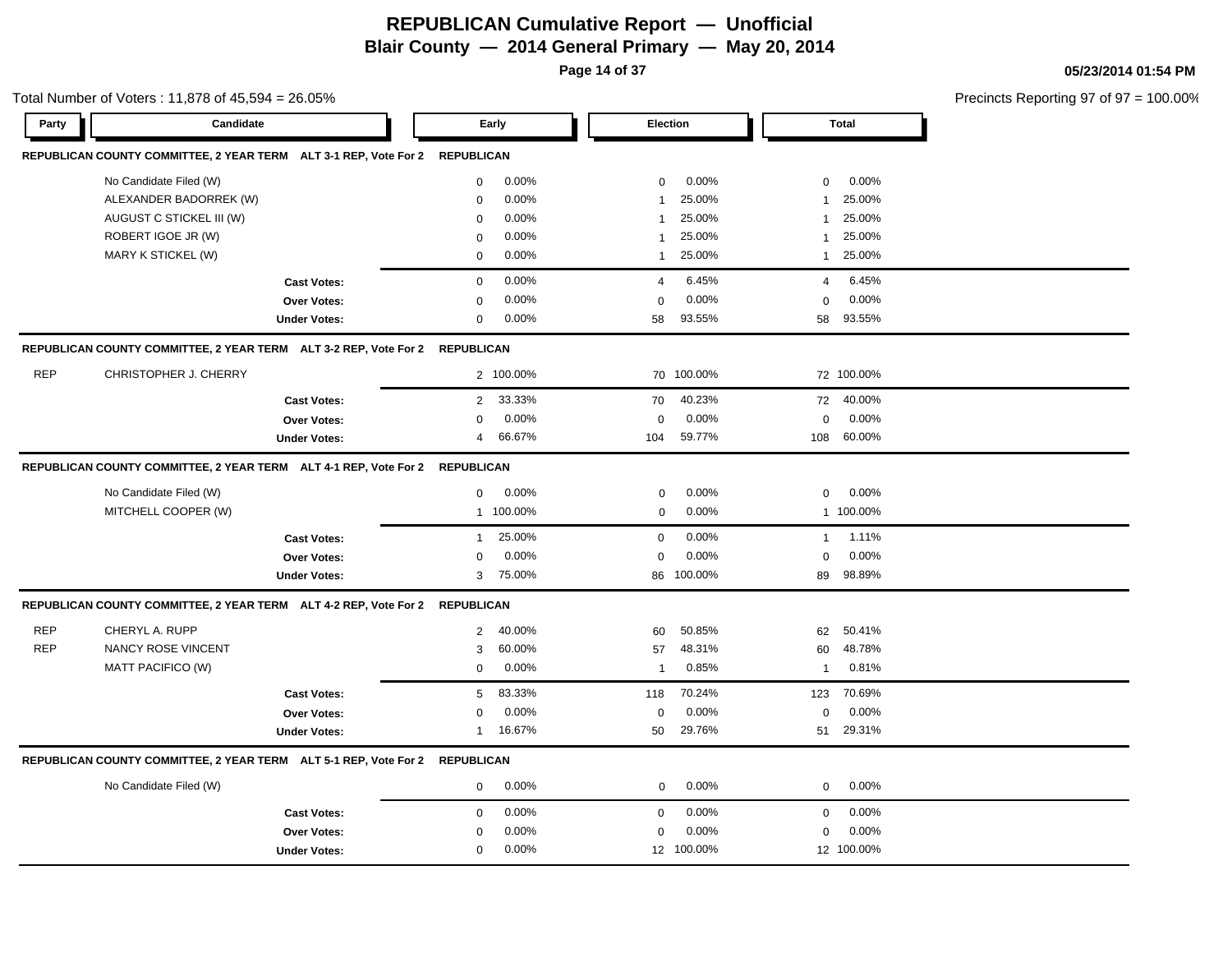**Page 15 of 37**

#### **05/23/2014 01:54 PM**

|            | Total Number of Voters: 11,878 of 45,594 = 26.05%                           |                     |                   |         |                |            |                |              | Precincts Reporting 97 of 97 |
|------------|-----------------------------------------------------------------------------|---------------------|-------------------|---------|----------------|------------|----------------|--------------|------------------------------|
| Party      | Candidate                                                                   |                     |                   | Early   |                | Election   |                | <b>Total</b> |                              |
|            | REPUBLICAN COUNTY COMMITTEE, 2 YEAR TERM ALT 5-2 REP, Vote For 2            |                     | <b>REPUBLICAN</b> |         |                |            |                |              |                              |
|            | No Candidate Filed (W)                                                      |                     | 0                 | 0.00%   | $\mathbf 0$    | 0.00%      | $\mathbf 0$    | 0.00%        |                              |
|            | ANNA MARIE RODKEY (W)                                                       |                     | $\mathbf 0$       | 0.00%   | $\overline{4}$ | 36.36%     | $\overline{4}$ | 36.36%       |                              |
|            | JOSEPH F RODKEY (W)                                                         |                     | 0                 | 0.00%   | $\overline{4}$ | 36.36%     | 4              | 36.36%       |                              |
|            | CHARLES COLEGROVE (W)                                                       |                     | $\mathbf 0$       | 0.00%   | -1             | 9.09%      | -1             | 9.09%        |                              |
|            | TERRY TOMMASETI (W)                                                         |                     | $\mathbf 0$       | 0.00%   | -1             | 9.09%      | -1             | 9.09%        |                              |
|            | DOUGLAS WALTERS (W)                                                         |                     | 0                 | 0.00%   | -1             | 9.09%      | 1              | 9.09%        |                              |
|            |                                                                             | <b>Cast Votes:</b>  | $\mathbf{0}$      | 0.00%   | 11             | 9.48%      | 11             | 9.02%        |                              |
|            |                                                                             | Over Votes:         | $\Omega$          | 0.00%   | $\mathbf 0$    | 0.00%      | $\mathbf 0$    | 0.00%        |                              |
|            |                                                                             | <b>Under Votes:</b> | 6                 | 100.00% | 105            | 90.52%     | 111            | 90.98%       |                              |
|            | REPUBLICAN COUNTY COMMITTEE, 2 YEAR TERM ALT 5-3 REP, Vote For 2 REPUBLICAN |                     |                   |         |                |            |                |              |                              |
| <b>REP</b> | MICHAEL C. HAIRE                                                            |                     | 1                 | 100.00% | 35             | 97.22%     | 36             | 97.30%       |                              |
|            | THOMAS R VERZELLA (W)                                                       |                     | 0                 | 0.00%   | $\mathbf{1}$   | 2.78%      | $\mathbf{1}$   | 2.70%        |                              |
|            |                                                                             | <b>Cast Votes:</b>  | $\mathbf{1}$      | 50.00%  | 36             | 41.86%     | 37             | 42.05%       |                              |
|            |                                                                             | Over Votes:         | $\Omega$          | 0.00%   | $\mathbf 0$    | 0.00%      | $\mathbf 0$    | 0.00%        |                              |
|            |                                                                             | <b>Under Votes:</b> | $\mathbf 1$       | 50.00%  | 50             | 58.14%     | 51             | 57.95%       |                              |
|            | REPUBLICAN COUNTY COMMITTEE, 2 YEAR TERM ALT 6-1 REP, Vote For 2 REPUBLICAN |                     |                   |         |                |            |                |              |                              |
|            | No Candidate Filed (W)                                                      |                     | $\mathbf{0}$      | 0.00%   | $\mathbf 0$    | 0.00%      | $\mathbf 0$    | 0.00%        |                              |
|            | JULIUS IACURTO (W)                                                          |                     | $\overline{2}$    | 66.67%  | $\mathbf 0$    | 0.00%      | 2              | 50.00%       |                              |
|            | A.C. STICKEL (W)                                                            |                     | -1                | 33.33%  | $\mathbf 0$    | 0.00%      | -1             | 25.00%       |                              |
|            | JUDY WARD (W)                                                               |                     | $\mathbf 0$       | 0.00%   | $\mathbf{1}$   | 100.00%    | $\mathbf{1}$   | 25.00%       |                              |
|            |                                                                             | <b>Cast Votes:</b>  | 3                 | 15.00%  | $\mathbf{1}$   | 0.86%      | $\overline{4}$ | 2.94%        |                              |
|            |                                                                             | Over Votes:         | 0                 | 0.00%   | $\mathbf 0$    | 0.00%      | $\mathbf 0$    | 0.00%        |                              |
|            |                                                                             | <b>Under Votes:</b> | 17                | 85.00%  | 115            | 99.14%     | 132            | 97.06%       |                              |
|            | REPUBLICAN COUNTY COMMITTEE, 2 YEAR TERM ALT 6-2 REP, Vote For 2 REPUBLICAN |                     |                   |         |                |            |                |              |                              |
| REP        | NANCY E. HEAD                                                               |                     | 0                 | 0.00%   |                | 36 100.00% |                | 36 100.00%   |                              |
|            |                                                                             | <b>Cast Votes:</b>  | $\mathbf 0$       | 0.00%   | 36             | 43.90%     | 36             | 43.90%       |                              |
|            |                                                                             | <b>Over Votes:</b>  | $\Omega$          | 0.00%   | $\mathbf 0$    | 0.00%      | $\Omega$       | 0.00%        |                              |
|            |                                                                             | <b>Under Votes:</b> | 0                 | 0.00%   | 46             | 56.10%     | 46             | 56.10%       |                              |
|            |                                                                             |                     |                   |         |                |            |                |              |                              |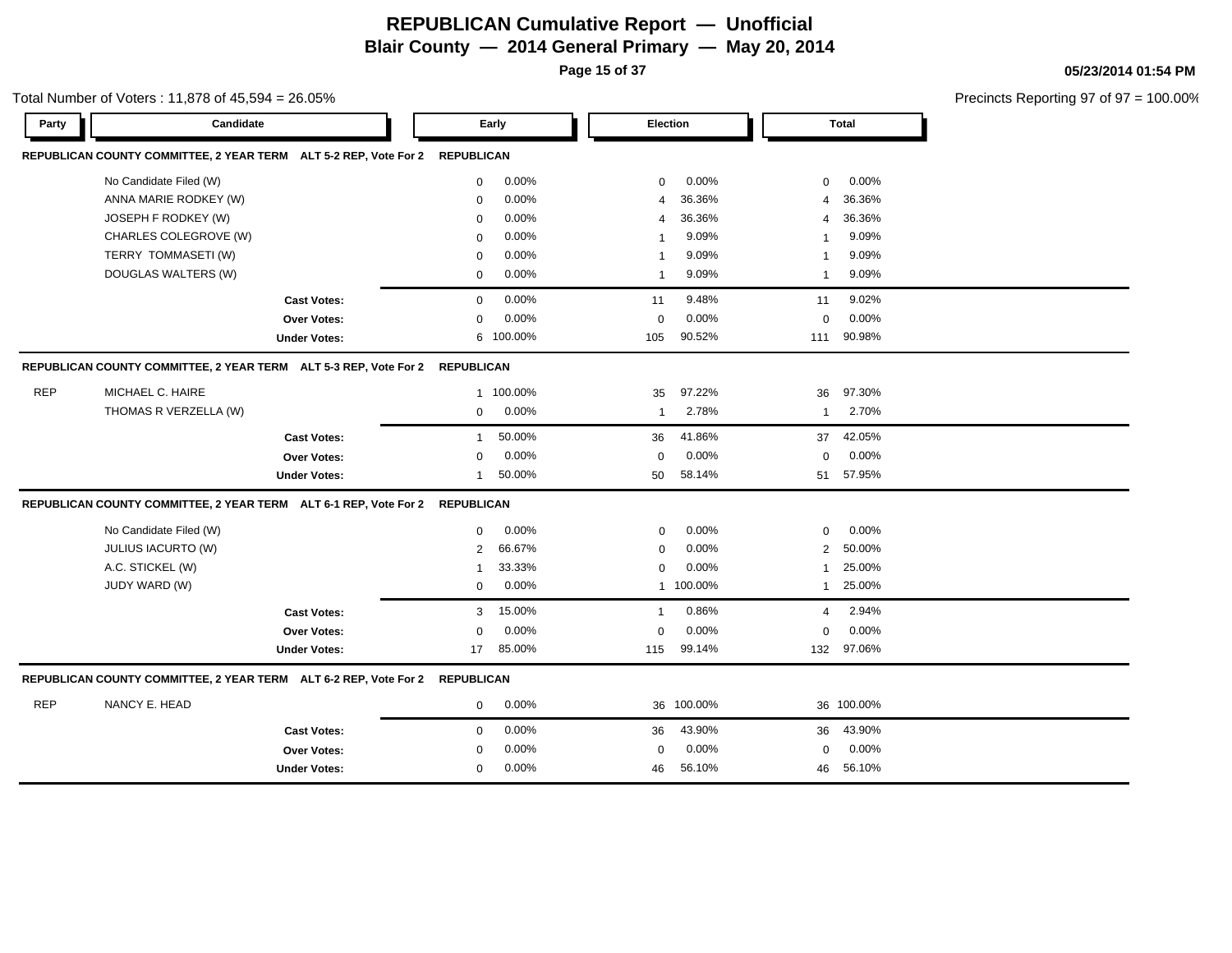**Page 16 of 37**

|            | Total Number of Voters: 11,878 of 45,594 = 26.05%                           |                     |                 |           |                |           |                |            | Precincts Reporting 97 of 97 = 100.00% |
|------------|-----------------------------------------------------------------------------|---------------------|-----------------|-----------|----------------|-----------|----------------|------------|----------------------------------------|
| Party      | Candidate                                                                   |                     | Early           |           | Election       |           |                | Total      |                                        |
|            | REPUBLICAN COUNTY COMMITTEE, 2 YEAR TERM ALT 6-3 REP, Vote For 2 REPUBLICAN |                     |                 |           |                |           |                |            |                                        |
|            | No Candidate Filed (W)                                                      |                     | $\mathbf 0$     | $0.00\%$  | $\mathbf{0}$   | 0.00%     | $\mathbf 0$    | $0.00\%$   |                                        |
|            | DANIEL J DRUMM (W)                                                          |                     | $\Omega$        | $0.00\%$  | -1             | 7.14%     | $\overline{1}$ | 7.14%      |                                        |
|            | SAM PAULE (W)                                                               |                     | $\mathbf 0$     | 0.00%     | $\mathbf{1}$   | 7.14%     | $\mathbf{1}$   | 7.14%      |                                        |
|            | RANDY POTTER (W)                                                            |                     | $\Omega$        | 0.00%     | $\overline{7}$ | 50.00%    |                | 7 50.00%   |                                        |
|            | ALFRED KHOURY (W)                                                           |                     | 0               | 0.00%     | 3              | 21.43%    |                | 3 21.43%   |                                        |
|            | FRED KHOURY (W)                                                             |                     | $\mathbf 0$     | 0.00%     |                | 2 14.29%  |                | 2 14.29%   |                                        |
|            |                                                                             | <b>Cast Votes:</b>  | $\mathbf 0$     | 0.00%     | 14             | 7.78%     |                | 14 7.61%   |                                        |
|            |                                                                             | Over Votes:         | $\mathbf 0$     | 0.00%     | $\Omega$       | 0.00%     | $\mathbf 0$    | 0.00%      |                                        |
|            |                                                                             | <b>Under Votes:</b> |                 | 4 100.00% | 166            | 92.22%    |                | 170 92.39% |                                        |
|            | REPUBLICAN COUNTY COMMITTEE, 2 YEAR TERM ALT 6-4 REP, Vote For 2 REPUBLICAN |                     |                 |           |                |           |                |            |                                        |
| <b>REP</b> | JOSEPH A. LANDOLFI                                                          |                     |                 | 2 66.67%  | 69             | 45.70%    |                | 71 46.10%  |                                        |
| <b>REP</b> | <b>BRUCE KELLEY</b>                                                         |                     | $\mathbf 1$     | 33.33%    | 75             | 49.67%    |                | 76 49.35%  |                                        |
|            | PATRICK J FANELLI (W)                                                       |                     | $\Omega$        | 0.00%     | 1              | 0.66%     | $\overline{1}$ | 0.65%      |                                        |
|            | ALFRED L KHOURY (W)                                                         |                     | 0               | 0.00%     | 1              | 0.66%     | -1             | 0.65%      |                                        |
|            | RANDY POTTER (W)                                                            |                     | $\mathbf 0$     | 0.00%     | 5              | 3.31%     | $5^{\circ}$    | 3.25%      |                                        |
|            |                                                                             | <b>Cast Votes:</b>  |                 | 3 50.00%  | 151            | 67.41%    |                | 154 66.96% |                                        |
|            |                                                                             | Over Votes:         | $\mathbf 0$     | 0.00%     | $\mathbf 0$    | 0.00%     | $\mathbf 0$    | $0.00\%$   |                                        |
|            |                                                                             | <b>Under Votes:</b> |                 | 3 50.00%  | 73             | 32.59%    |                | 76 33.04%  |                                        |
|            | REPUBLICAN COUNTY COMMITTEE, 2 YEAR TERM ALT 6-5 REP, Vote For 2 REPUBLICAN |                     |                 |           |                |           |                |            |                                        |
| REP        | <b>GARY LEE KEPHART</b>                                                     |                     |                 | 5 71.43%  | 79             | 45.14%    | 84             | 46.15%     |                                        |
| REP        | <b>TERRY TOMASSETTI</b>                                                     |                     | $\overline{2}$  | 28.57%    | 95             | 54.29%    |                | 97 53.30%  |                                        |
|            | AJ SICKLE (W)                                                               |                     | $\mathbf{0}$    | 0.00%     | $\mathbf{1}$   | 0.57%     |                | 1 0.55%    |                                        |
|            |                                                                             | <b>Cast Votes:</b>  | $7\overline{ }$ | 58.33%    | 175            | 72.92%    |                | 182 72.22% |                                        |
|            |                                                                             | Over Votes:         | $\Omega$        | 0.00%     | $\Omega$       | 0.00%     | $\mathbf 0$    | 0.00%      |                                        |
|            |                                                                             | <b>Under Votes:</b> |                 | 5 41.67%  |                | 65 27.08% |                | 70 27.78%  |                                        |
|            | REPUBLICAN COUNTY COMMITTEE, 2 YEAR TERM ALT 7 REP, Vote For 2 REPUBLICAN   |                     |                 |           |                |           |                |            |                                        |
|            | No Candidate Filed (W)                                                      |                     | $\mathbf 0$     | 0.00%     | $\Omega$       | 0.00%     | $\mathbf 0$    | $0.00\%$   |                                        |
|            | THERESA CARTER (W)                                                          |                     | $\mathbf 0$     | 0.00%     | $\overline{2}$ | 66.67%    |                | 2 66.67%   |                                        |
|            | TODD SMITH (W)                                                              |                     | $\mathbf{0}$    | $0.00\%$  |                | 1 33.33%  |                | 1 33.33%   |                                        |
|            |                                                                             | <b>Cast Votes:</b>  | $\mathbf 0$     | 0.00%     | 3              | 3.00%     | $\mathbf{3}$   | 3.00%      |                                        |
|            |                                                                             | Over Votes:         | 0               | 0.00%     | 0              | 0.00%     | $\mathbf 0$    | 0.00%      |                                        |
|            |                                                                             | <b>Under Votes:</b> | $\mathbf 0$     | 0.00%     | 97             | 97.00%    |                | 97 97.00%  |                                        |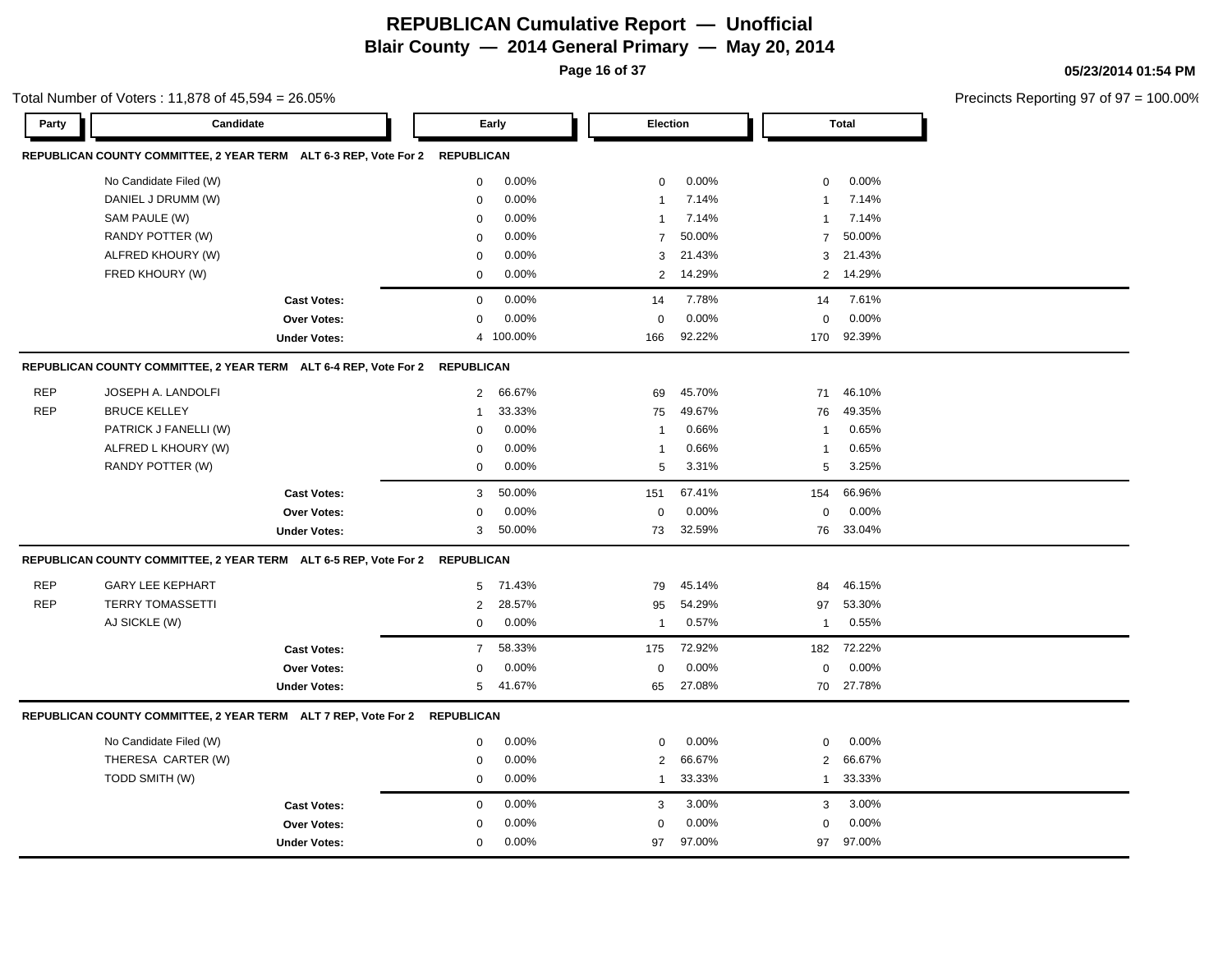**Page 17 of 37**

|            | Candidate                                                                    |                     |                   |                 | <b>Election</b> |                 |                   | <b>Total</b>    | Precincts Reporting 97 of 97 = 100.00% |
|------------|------------------------------------------------------------------------------|---------------------|-------------------|-----------------|-----------------|-----------------|-------------------|-----------------|----------------------------------------|
| Party      |                                                                              |                     |                   | Early           |                 |                 |                   |                 |                                        |
|            | REPUBLICAN COUNTY COMMITTEE, 2 YEAR TERM ALT 8-1 REP, Vote For 2 REPUBLICAN  |                     |                   |                 |                 |                 |                   |                 |                                        |
| <b>REP</b> | <b>VALERIA BOWERS</b>                                                        |                     | $\mathbf{1}$      | 100.00%         | 40              | 88.89%          | 41                | 89.13%          |                                        |
|            | SCOTT CAMPANARO (W)                                                          |                     | $\mathbf 0$       | 0.00%           | 5               | 11.11%          | 5                 | 10.87%          |                                        |
|            |                                                                              | <b>Cast Votes:</b>  | $\mathbf{1}$      | 50.00%          | 45              | 50.00%          | 46                | 50.00%          |                                        |
|            |                                                                              | <b>Over Votes:</b>  | $\mathbf 0$       | 0.00%           | 0               | 0.00%           | $\mathbf 0$       | 0.00%           |                                        |
|            |                                                                              | <b>Under Votes:</b> | $\overline{1}$    | 50.00%          | 45              | 50.00%          | 46                | 50.00%          |                                        |
|            | REPUBLICAN COUNTY COMMITTEE, 2 YEAR TERM ALT 8-2 REP, Vote For 2             |                     | <b>REPUBLICAN</b> |                 |                 |                 |                   |                 |                                        |
| <b>REP</b> | LAURIE WOOMER                                                                |                     |                   | 1 100.00%       | 42              | 97.67%          | 43                | 97.73%          |                                        |
|            | JAMES WOOMER JR (W)                                                          |                     | $\mathbf 0$       | 0.00%           | $\mathbf{1}$    | 2.33%           | $\mathbf{1}$      | 2.27%           |                                        |
|            |                                                                              |                     |                   |                 |                 |                 |                   |                 |                                        |
|            |                                                                              | <b>Cast Votes:</b>  | $\overline{1}$    | 16.67%<br>0.00% | 43              | 39.09%<br>0.00% | 44<br>$\mathbf 0$ | 37.93%<br>0.00% |                                        |
|            |                                                                              | Over Votes:         | $\mathbf 0$<br>5  | 83.33%          | 0<br>67         | 60.91%          |                   | 72 62.07%       |                                        |
|            |                                                                              | <b>Under Votes:</b> |                   |                 |                 |                 |                   |                 |                                        |
|            | REPUBLICAN COUNTY COMMITTEE, 2 YEAR TERM ALT 9 REP, Vote For 2 REPUBLICAN    |                     |                   |                 |                 |                 |                   |                 |                                        |
|            | No Candidate Filed (W)                                                       |                     | 0                 | 0.00%           | $\mathbf 0$     | 0.00%           | 0                 | 0.00%           |                                        |
|            | JACK DIETZEL (W)                                                             |                     | 0                 | 0.00%           | $\overline{7}$  | 33.33%          | $\overline{7}$    | 33.33%          |                                        |
|            | MICHELE DIETZEL (W)                                                          |                     | 0                 | 0.00%           | 8               | 38.10%          | 8                 | 38.10%          |                                        |
|            | JAMES FINK (W)                                                               |                     | 0                 | 0.00%           |                 | 4.76%           | $\mathbf 1$       | 4.76%           |                                        |
|            | DAVID PORT (W)                                                               |                     | 0                 | 0.00%           | $\overline{2}$  | 9.52%           | $\overline{2}$    | 9.52%           |                                        |
|            | MELANIE PORT (W)                                                             |                     | 0                 | 0.00%           | $\overline{2}$  | 9.52%           | $\overline{2}$    | 9.52%           |                                        |
|            | TERRY TOMASETTI (W)                                                          |                     | 0                 | 0.00%           | -1              | 4.76%           | $\mathbf{1}$      | 4.76%           |                                        |
|            |                                                                              | <b>Cast Votes:</b>  | $\mathbf 0$       | 0.00%           | 21              | 11.17%          | 21                | 11.17%          |                                        |
|            |                                                                              | <b>Over Votes:</b>  | 0                 | 0.00%           | 0               | 0.00%           | $\mathbf 0$       | 0.00%           |                                        |
|            |                                                                              | <b>Under Votes:</b> | $\mathbf 0$       | 0.00%           | 167             | 88.83%          | 167               | 88.83%          |                                        |
|            | REPUBLICAN COUNTY COMMITTEE, 2 YEAR TERM ALT 10-1 REP, Vote For 2 REPUBLICAN |                     |                   |                 |                 |                 |                   |                 |                                        |
| REP        | DON BOWERS                                                                   |                     | $\mathbf 0$       | 0.00%           | 22              | 50.00%          | 22                | 50.00%          |                                        |
| <b>REP</b> | <b>GREGORY W GRIFFIN</b>                                                     |                     | $\mathbf 0$       | $0.00\%$        | 22              | 50.00%          | 22                | 50.00%          |                                        |
|            |                                                                              | <b>Cast Votes:</b>  | $\mathbf 0$       | 0.00%           | 44              | 64.71%          | 44                | 64.71%          |                                        |
|            |                                                                              | Over Votes:         | 0                 | 0.00%           | $\mathbf 0$     | 0.00%           | 0                 | 0.00%           |                                        |
|            |                                                                              | <b>Under Votes:</b> | $\mathbf 0$       | 0.00%           | 24              | 35.29%          | 24                | 35.29%          |                                        |
|            | REPUBLICAN COUNTY COMMITTEE, 2 YEAR TERM ALT 10-2 REP, Vote For 2 REPUBLICAN |                     |                   |                 |                 |                 |                   |                 |                                        |
|            | No Candidate Filed (W)                                                       |                     | $\mathbf 0$       | $0.00\%$        | $\mathbf 0$     | 0.00%           | 0                 | 0.00%           |                                        |
|            | FRANK HARCHAK (W)                                                            |                     | $\mathbf 0$       | $0.00\%$        | 5               | 50.00%          | 5                 | 50.00%          |                                        |
|            | LINDA HARCHAK (W)                                                            |                     | $\mathbf 0$       | 0.00%           | 5               | 50.00%          | 5                 | 50.00%          |                                        |
|            |                                                                              | <b>Cast Votes:</b>  | $\mathbf 0$       | 0.00%           | 10              | 12.20%          | 10                | 12.20%          |                                        |
|            |                                                                              | Over Votes:         | 0                 | 0.00%           | 0               | 0.00%           | 0                 | 0.00%           |                                        |
|            |                                                                              | <b>Under Votes:</b> | $\mathbf 0$       | 0.00%           |                 | 72 87.80%       |                   | 72 87.80%       |                                        |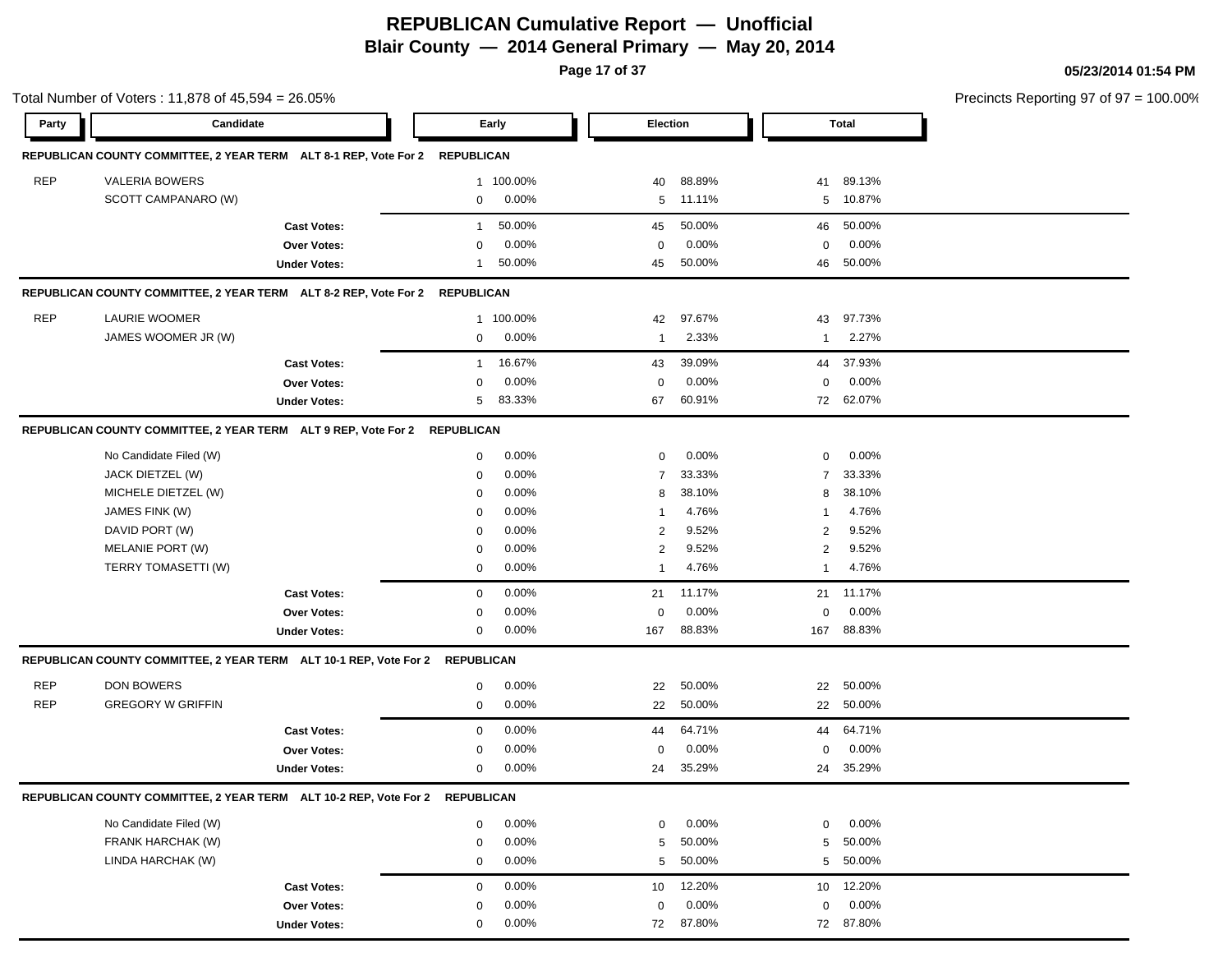**Page 18 of 37**

|            | Total Number of Voters: 11,878 of 45,594 = 26.05%                            |                     |              |           |             |        |              |        | Precincts Reporting 97 of 97 = 100.00% |
|------------|------------------------------------------------------------------------------|---------------------|--------------|-----------|-------------|--------|--------------|--------|----------------------------------------|
| Party      | Candidate                                                                    |                     |              | Early     | Election    |        |              | Total  |                                        |
|            | REPUBLICAN COUNTY COMMITTEE, 2 YEAR TERM ALT 10-3 REP, Vote For 2 REPUBLICAN |                     |              |           |             |        |              |        |                                        |
| <b>REP</b> | <b>VELMA M EASTEP</b>                                                        |                     | 0            | 0.00%     | 36          | 49.32% | 36           | 49.32% |                                        |
| <b>REP</b> | <b>CAROL A MARTINO</b>                                                       |                     | 0            | 0.00%     | 37          | 50.68% | 37           | 50.68% |                                        |
|            |                                                                              | <b>Cast Votes:</b>  | 0            | 0.00%     | 73          | 74.49% | 73           | 74.49% |                                        |
|            |                                                                              | Over Votes:         | $\mathbf 0$  | 0.00%     | $\mathbf 0$ | 0.00%  | $\mathbf 0$  | 0.00%  |                                        |
|            |                                                                              | <b>Under Votes:</b> | 0            | 0.00%     | 25          | 25.51% | 25           | 25.51% |                                        |
|            | REPUBLICAN COUNTY COMMITTEE, 2 YEAR TERM ALT 10-4 REP, Vote For 2 REPUBLICAN |                     |              |           |             |        |              |        |                                        |
|            | No Candidate Filed (W)                                                       |                     | 0            | 0.00%     | 0           | 0.00%  | 0            | 0.00%  |                                        |
|            | DANIEL B BAUER (W)                                                           |                     | $\mathbf 0$  | 0.00%     | -1          | 5.00%  | 1            | 5.00%  |                                        |
|            | SCOTT BUCHANAN (W)                                                           |                     | 0            | 0.00%     |             | 5.00%  | 1            | 5.00%  |                                        |
|            | LARRY J FOCHT (W)                                                            |                     | $\mathbf 0$  | 0.00%     |             | 5.00%  | 1            | 5.00%  |                                        |
|            | JERRY KNOTT (W)                                                              |                     | $\mathbf 0$  | 0.00%     |             | 5.00%  | 1            | 5.00%  |                                        |
|            | ANNA MARIE RODKEY (W)                                                        |                     | $\mathbf 0$  | 0.00%     | -1          | 5.00%  | 1            | 5.00%  |                                        |
|            | JOSEPH RODKEY (W)                                                            |                     | $\mathbf 0$  | 0.00%     | -1          | 5.00%  | $\mathbf{1}$ | 5.00%  |                                        |
|            | JASON T SMITH (W)                                                            |                     | $\mathbf 0$  | 0.00%     | -1          | 5.00%  | 1            | 5.00%  |                                        |
|            | JACK SPEECE (W)                                                              |                     | $\mathbf 0$  | 0.00%     | 6           | 30.00% | 6            | 30.00% |                                        |
|            | GUY TEETER (W)                                                               |                     | 0            | 0.00%     | -1          | 5.00%  | 1            | 5.00%  |                                        |
|            | <b>BRAD WHITFIELD (W)</b>                                                    |                     | 0            | 0.00%     | 6           | 30.00% | 6            | 30.00% |                                        |
|            |                                                                              | <b>Cast Votes:</b>  | 0            | 0.00%     | 20          | 6.62%  | 20           | 6.62%  |                                        |
|            |                                                                              | Over Votes:         | 0            | 0.00%     | $\mathbf 0$ | 0.00%  | $\mathbf 0$  | 0.00%  |                                        |
|            |                                                                              | <b>Under Votes:</b> | 0            | 0.00%     | 282         | 93.38% | 282          | 93.38% |                                        |
|            | REPUBLICAN COUNTY COMMITTEE, 2 YEAR TERM ALT 11-1 REP, Vote For 2 REPUBLICAN |                     |              |           |             |        |              |        |                                        |
| <b>REP</b> | <b>LINDA NEUGEBAUER</b>                                                      |                     | $\mathbf{1}$ | 50.00%    | 72          | 49.32% | 73           | 49.32% |                                        |
| <b>REP</b> | <b>WILLIAM NEUGEBAUER</b>                                                    |                     | -1           | 50.00%    | 72          | 49.32% | 73           | 49.32% |                                        |
|            | JAMES BALDWIN (W)                                                            |                     | 0            | 0.00%     | 2           | 1.37%  | 2            | 1.35%  |                                        |
|            |                                                                              | <b>Cast Votes:</b>  |              | 2 100.00% | 146         | 84.88% | 148          | 85.06% |                                        |
|            |                                                                              | Over Votes:         | $\Omega$     | 0.00%     | $\mathbf 0$ | 0.00%  | 0            | 0.00%  |                                        |
|            |                                                                              | <b>Under Votes:</b> | 0            | 0.00%     | 26          | 15.12% | 26           | 14.94% |                                        |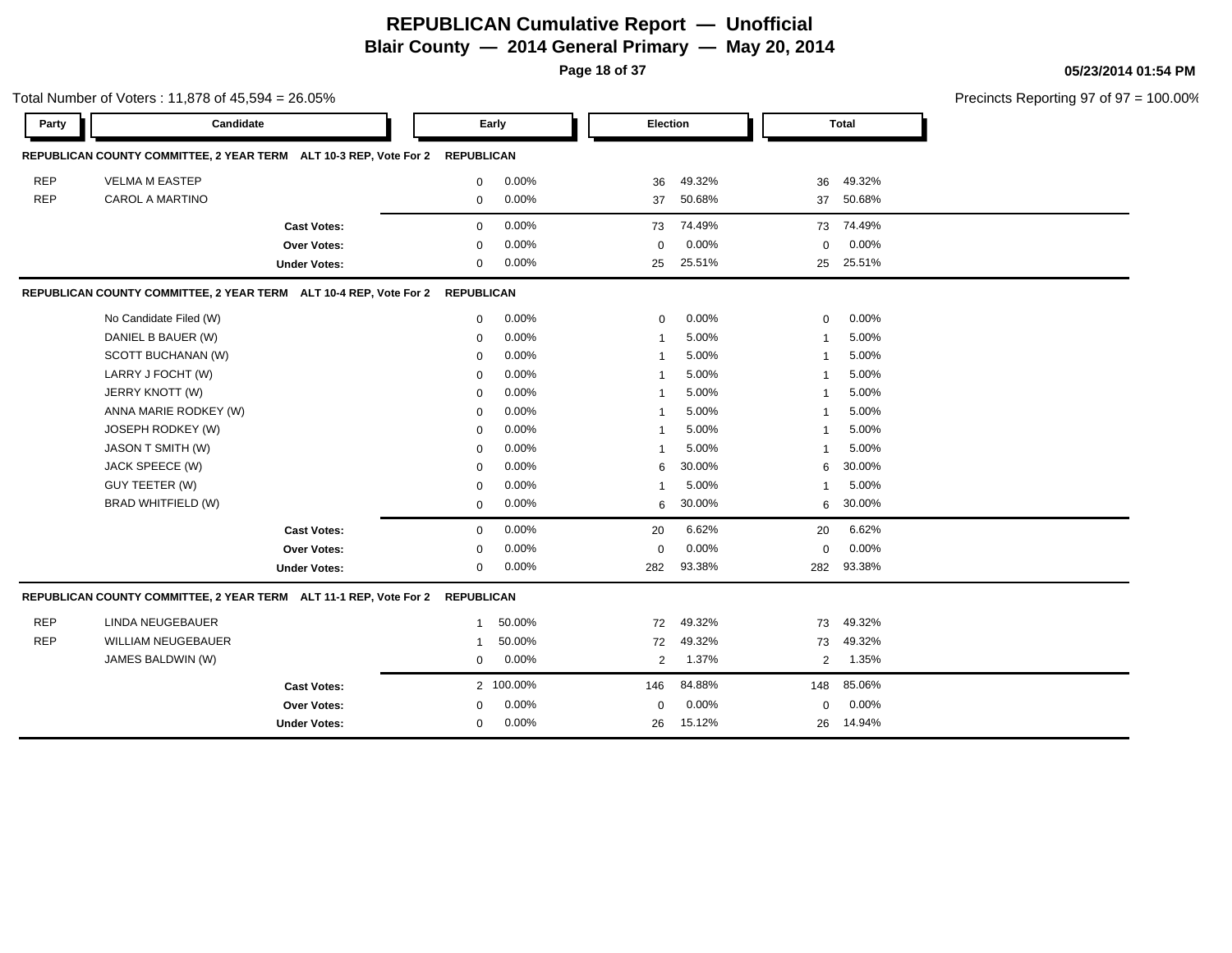**Page 19 of 37**

#### Total Number of Voters : 11,878 of 45,594 = 26.05%

**05/23/2014 01:54 PM**

| REPUBLICAN COUNTY COMMITTEE, 2 YEAR TERM ALT 11-2 REP, Vote For 2 REPUBLICAN<br>No Candidate Filed (W)<br>0.00%<br>0.00%<br>0.00%<br>$\mathbf 0$<br>$\mathbf 0$<br>$\mathbf 0$<br>22.22%<br>RICHARD A GEIST (W)<br>0.00%<br>$\overline{2}$<br>22.22%<br>2<br>$\mathbf 0$<br>0.00%<br>11.11%<br>11.11%<br>TOM DEHAVEN (W)<br>$\mathbf 0$<br>$\mathbf{1}$<br>1<br>DORIS GRIMM (W)<br>0.00%<br>$\mathbf 0$<br>11.11%<br>11.11%<br>$\mathbf{1}$<br>$\mathbf{1}$<br>0.00%<br>LINDA GRIMM (W)<br>11.11%<br>11.11%<br>$\mathbf 0$<br>$\mathbf{1}$<br>$\mathbf{1}$<br>22.22%<br>0.00%<br>$\overline{2}$<br>22.22%<br>RAYMOND NEBELSKI JR (W)<br>2<br>$\mathbf 0$<br>WALTER MCCULLOCH (W)<br>11.11%<br>11.11%<br>$\mathbf 0$<br>0.00%<br>$\mathbf{1}$<br>$\mathbf{1}$<br>TERRY TOMASETTI (W)<br>0.00%<br>$\mathbf 0$<br>11.11%<br>1 11.11%<br>$\mathbf{1}$<br>0.00%<br>4.13%<br>4.17%<br>$\mathbf 0$<br>9<br>$9\,$<br><b>Cast Votes:</b><br>0.00%<br>0.00%<br>0.00%<br>Over Votes:<br>$\mathbf 0$<br>$\Omega$<br>$\Omega$<br><b>Under Votes:</b><br>2 100.00%<br>95.83%<br>209<br>95.87%<br>207<br>REPUBLICAN COUNTY COMMITTEE, 2 YEAR TERM ALT 11-3 REP, Vote For 2<br><b>REPUBLICAN</b><br><b>REP</b><br>JUDITH A BERRYMAN<br>0.00%<br>93.33%<br>93.33%<br>$\mathbf 0$<br>84<br>84<br>MIKE BERRYMAN (W)<br>0.00%<br>3<br>3.33%<br>3.33%<br>$\mathbf 0$<br>3<br>LORI CRILLEY (W)<br>$\overline{2}$<br>2.22%<br>2.22%<br>$\pmb{0}$<br>0.00%<br>$\overline{2}$<br>RUTH A SWARTZ (W)<br>0.00%<br>1.11%<br>1.11%<br>$\mathbf 0$<br>$\mathbf{1}$<br>$\mathbf{1}$<br>0.00%<br>$\mathbf 0$<br>44.55%<br>90<br>44.55%<br><b>Cast Votes:</b><br>90<br>0.00%<br>0.00%<br>0.00%<br>Over Votes:<br>0<br>$\mathbf 0$<br>$\mathbf 0$<br>0.00%<br>55.45%<br>112 55.45%<br><b>Under Votes:</b><br>$\mathbf 0$<br>112<br>REPUBLICAN COUNTY COMMITTEE, 2 YEAR TERM ALT 12-1 REP, Vote For 2 REPUBLICAN<br>No Candidate Filed (W)<br>0.00%<br>0.00%<br>0.00%<br>$\mathbf 0$<br>$\mathbf 0$<br>$\mathbf 0$<br>0.00%<br>0<br>0.00%<br>$\mathbf 0$<br>0.00%<br>$\mathbf 0$<br><b>Cast Votes:</b><br>0.00%<br>0.00%<br>0.00%<br>$\mathbf 0$<br>$\mathbf 0$<br>$\mathbf 0$<br><b>Over Votes:</b><br>2 100.00%<br>74 100.00%<br>76 100.00%<br><b>Under Votes:</b><br>REPUBLICAN COUNTY COMMITTEE, 2 YEAR TERM ALT 12-2 REP, Vote For 2<br>REPUBLICAN<br>No Candidate Filed (W)<br>0.00%<br>0.00%<br>0.00%<br>$\mathbf 0$<br>$\mathbf 0$<br>$\mathbf 0$<br>0.00%<br>12.50%<br>SCOTT ALTER (W)<br>12.50%<br>$\mathbf 0$<br>$\mathbf{1}$<br>$\mathbf{1}$<br>25.00%<br>ALYSSA CLAAR (W)<br>0.00%<br>$\overline{2}$<br>25.00%<br>$\mathbf 0$<br>$\overline{2}$<br>MITCH COOPER (W)<br>0.00%<br>12.50%<br>12.50%<br>$\mathbf 0$<br>$\mathbf{1}$<br>$\mathbf{1}$<br>FRANK SHIELDS JR (W)<br>0.00%<br>3<br>37.50%<br>37.50%<br>$\mathbf 0$<br>3<br>JAN MILLS SR (W)<br>12.50%<br>12.50%<br>$\mathbf 0$<br>$0.00\%$<br>$\mathbf{1}$<br>$\mathbf{1}$<br>0.00%<br>5.48%<br>5.48%<br>$\mathbf 0$<br>8<br>8<br><b>Cast Votes:</b><br>0.00%<br>0.00%<br>0.00%<br><b>Over Votes:</b><br>$\mathbf 0$<br>0<br>$\mathbf 0$<br>0.00%<br>94.52%<br>94.52%<br><b>Under Votes:</b><br>$\mathbf 0$<br>138<br>138 | Party | Candidate |  | Early | Election | <b>Total</b> |
|----------------------------------------------------------------------------------------------------------------------------------------------------------------------------------------------------------------------------------------------------------------------------------------------------------------------------------------------------------------------------------------------------------------------------------------------------------------------------------------------------------------------------------------------------------------------------------------------------------------------------------------------------------------------------------------------------------------------------------------------------------------------------------------------------------------------------------------------------------------------------------------------------------------------------------------------------------------------------------------------------------------------------------------------------------------------------------------------------------------------------------------------------------------------------------------------------------------------------------------------------------------------------------------------------------------------------------------------------------------------------------------------------------------------------------------------------------------------------------------------------------------------------------------------------------------------------------------------------------------------------------------------------------------------------------------------------------------------------------------------------------------------------------------------------------------------------------------------------------------------------------------------------------------------------------------------------------------------------------------------------------------------------------------------------------------------------------------------------------------------------------------------------------------------------------------------------------------------------------------------------------------------------------------------------------------------------------------------------------------------------------------------------------------------------------------------------------------------------------------------------------------------------------------------------------------------------------------------------------------------------------------------------------------------------------------------------------------------------------------------------------------------------------------------------------------------------------------------------------------------------------------------------------------------------------------------------------------------------------------------------------------------------------------------------------------------------------------------------------------------------------------------------------|-------|-----------|--|-------|----------|--------------|
|                                                                                                                                                                                                                                                                                                                                                                                                                                                                                                                                                                                                                                                                                                                                                                                                                                                                                                                                                                                                                                                                                                                                                                                                                                                                                                                                                                                                                                                                                                                                                                                                                                                                                                                                                                                                                                                                                                                                                                                                                                                                                                                                                                                                                                                                                                                                                                                                                                                                                                                                                                                                                                                                                                                                                                                                                                                                                                                                                                                                                                                                                                                                                          |       |           |  |       |          |              |
|                                                                                                                                                                                                                                                                                                                                                                                                                                                                                                                                                                                                                                                                                                                                                                                                                                                                                                                                                                                                                                                                                                                                                                                                                                                                                                                                                                                                                                                                                                                                                                                                                                                                                                                                                                                                                                                                                                                                                                                                                                                                                                                                                                                                                                                                                                                                                                                                                                                                                                                                                                                                                                                                                                                                                                                                                                                                                                                                                                                                                                                                                                                                                          |       |           |  |       |          |              |
|                                                                                                                                                                                                                                                                                                                                                                                                                                                                                                                                                                                                                                                                                                                                                                                                                                                                                                                                                                                                                                                                                                                                                                                                                                                                                                                                                                                                                                                                                                                                                                                                                                                                                                                                                                                                                                                                                                                                                                                                                                                                                                                                                                                                                                                                                                                                                                                                                                                                                                                                                                                                                                                                                                                                                                                                                                                                                                                                                                                                                                                                                                                                                          |       |           |  |       |          |              |
|                                                                                                                                                                                                                                                                                                                                                                                                                                                                                                                                                                                                                                                                                                                                                                                                                                                                                                                                                                                                                                                                                                                                                                                                                                                                                                                                                                                                                                                                                                                                                                                                                                                                                                                                                                                                                                                                                                                                                                                                                                                                                                                                                                                                                                                                                                                                                                                                                                                                                                                                                                                                                                                                                                                                                                                                                                                                                                                                                                                                                                                                                                                                                          |       |           |  |       |          |              |
|                                                                                                                                                                                                                                                                                                                                                                                                                                                                                                                                                                                                                                                                                                                                                                                                                                                                                                                                                                                                                                                                                                                                                                                                                                                                                                                                                                                                                                                                                                                                                                                                                                                                                                                                                                                                                                                                                                                                                                                                                                                                                                                                                                                                                                                                                                                                                                                                                                                                                                                                                                                                                                                                                                                                                                                                                                                                                                                                                                                                                                                                                                                                                          |       |           |  |       |          |              |
|                                                                                                                                                                                                                                                                                                                                                                                                                                                                                                                                                                                                                                                                                                                                                                                                                                                                                                                                                                                                                                                                                                                                                                                                                                                                                                                                                                                                                                                                                                                                                                                                                                                                                                                                                                                                                                                                                                                                                                                                                                                                                                                                                                                                                                                                                                                                                                                                                                                                                                                                                                                                                                                                                                                                                                                                                                                                                                                                                                                                                                                                                                                                                          |       |           |  |       |          |              |
|                                                                                                                                                                                                                                                                                                                                                                                                                                                                                                                                                                                                                                                                                                                                                                                                                                                                                                                                                                                                                                                                                                                                                                                                                                                                                                                                                                                                                                                                                                                                                                                                                                                                                                                                                                                                                                                                                                                                                                                                                                                                                                                                                                                                                                                                                                                                                                                                                                                                                                                                                                                                                                                                                                                                                                                                                                                                                                                                                                                                                                                                                                                                                          |       |           |  |       |          |              |
|                                                                                                                                                                                                                                                                                                                                                                                                                                                                                                                                                                                                                                                                                                                                                                                                                                                                                                                                                                                                                                                                                                                                                                                                                                                                                                                                                                                                                                                                                                                                                                                                                                                                                                                                                                                                                                                                                                                                                                                                                                                                                                                                                                                                                                                                                                                                                                                                                                                                                                                                                                                                                                                                                                                                                                                                                                                                                                                                                                                                                                                                                                                                                          |       |           |  |       |          |              |
|                                                                                                                                                                                                                                                                                                                                                                                                                                                                                                                                                                                                                                                                                                                                                                                                                                                                                                                                                                                                                                                                                                                                                                                                                                                                                                                                                                                                                                                                                                                                                                                                                                                                                                                                                                                                                                                                                                                                                                                                                                                                                                                                                                                                                                                                                                                                                                                                                                                                                                                                                                                                                                                                                                                                                                                                                                                                                                                                                                                                                                                                                                                                                          |       |           |  |       |          |              |
|                                                                                                                                                                                                                                                                                                                                                                                                                                                                                                                                                                                                                                                                                                                                                                                                                                                                                                                                                                                                                                                                                                                                                                                                                                                                                                                                                                                                                                                                                                                                                                                                                                                                                                                                                                                                                                                                                                                                                                                                                                                                                                                                                                                                                                                                                                                                                                                                                                                                                                                                                                                                                                                                                                                                                                                                                                                                                                                                                                                                                                                                                                                                                          |       |           |  |       |          |              |
|                                                                                                                                                                                                                                                                                                                                                                                                                                                                                                                                                                                                                                                                                                                                                                                                                                                                                                                                                                                                                                                                                                                                                                                                                                                                                                                                                                                                                                                                                                                                                                                                                                                                                                                                                                                                                                                                                                                                                                                                                                                                                                                                                                                                                                                                                                                                                                                                                                                                                                                                                                                                                                                                                                                                                                                                                                                                                                                                                                                                                                                                                                                                                          |       |           |  |       |          |              |
|                                                                                                                                                                                                                                                                                                                                                                                                                                                                                                                                                                                                                                                                                                                                                                                                                                                                                                                                                                                                                                                                                                                                                                                                                                                                                                                                                                                                                                                                                                                                                                                                                                                                                                                                                                                                                                                                                                                                                                                                                                                                                                                                                                                                                                                                                                                                                                                                                                                                                                                                                                                                                                                                                                                                                                                                                                                                                                                                                                                                                                                                                                                                                          |       |           |  |       |          |              |
|                                                                                                                                                                                                                                                                                                                                                                                                                                                                                                                                                                                                                                                                                                                                                                                                                                                                                                                                                                                                                                                                                                                                                                                                                                                                                                                                                                                                                                                                                                                                                                                                                                                                                                                                                                                                                                                                                                                                                                                                                                                                                                                                                                                                                                                                                                                                                                                                                                                                                                                                                                                                                                                                                                                                                                                                                                                                                                                                                                                                                                                                                                                                                          |       |           |  |       |          |              |
|                                                                                                                                                                                                                                                                                                                                                                                                                                                                                                                                                                                                                                                                                                                                                                                                                                                                                                                                                                                                                                                                                                                                                                                                                                                                                                                                                                                                                                                                                                                                                                                                                                                                                                                                                                                                                                                                                                                                                                                                                                                                                                                                                                                                                                                                                                                                                                                                                                                                                                                                                                                                                                                                                                                                                                                                                                                                                                                                                                                                                                                                                                                                                          |       |           |  |       |          |              |
|                                                                                                                                                                                                                                                                                                                                                                                                                                                                                                                                                                                                                                                                                                                                                                                                                                                                                                                                                                                                                                                                                                                                                                                                                                                                                                                                                                                                                                                                                                                                                                                                                                                                                                                                                                                                                                                                                                                                                                                                                                                                                                                                                                                                                                                                                                                                                                                                                                                                                                                                                                                                                                                                                                                                                                                                                                                                                                                                                                                                                                                                                                                                                          |       |           |  |       |          |              |
|                                                                                                                                                                                                                                                                                                                                                                                                                                                                                                                                                                                                                                                                                                                                                                                                                                                                                                                                                                                                                                                                                                                                                                                                                                                                                                                                                                                                                                                                                                                                                                                                                                                                                                                                                                                                                                                                                                                                                                                                                                                                                                                                                                                                                                                                                                                                                                                                                                                                                                                                                                                                                                                                                                                                                                                                                                                                                                                                                                                                                                                                                                                                                          |       |           |  |       |          |              |
|                                                                                                                                                                                                                                                                                                                                                                                                                                                                                                                                                                                                                                                                                                                                                                                                                                                                                                                                                                                                                                                                                                                                                                                                                                                                                                                                                                                                                                                                                                                                                                                                                                                                                                                                                                                                                                                                                                                                                                                                                                                                                                                                                                                                                                                                                                                                                                                                                                                                                                                                                                                                                                                                                                                                                                                                                                                                                                                                                                                                                                                                                                                                                          |       |           |  |       |          |              |
|                                                                                                                                                                                                                                                                                                                                                                                                                                                                                                                                                                                                                                                                                                                                                                                                                                                                                                                                                                                                                                                                                                                                                                                                                                                                                                                                                                                                                                                                                                                                                                                                                                                                                                                                                                                                                                                                                                                                                                                                                                                                                                                                                                                                                                                                                                                                                                                                                                                                                                                                                                                                                                                                                                                                                                                                                                                                                                                                                                                                                                                                                                                                                          |       |           |  |       |          |              |
|                                                                                                                                                                                                                                                                                                                                                                                                                                                                                                                                                                                                                                                                                                                                                                                                                                                                                                                                                                                                                                                                                                                                                                                                                                                                                                                                                                                                                                                                                                                                                                                                                                                                                                                                                                                                                                                                                                                                                                                                                                                                                                                                                                                                                                                                                                                                                                                                                                                                                                                                                                                                                                                                                                                                                                                                                                                                                                                                                                                                                                                                                                                                                          |       |           |  |       |          |              |
|                                                                                                                                                                                                                                                                                                                                                                                                                                                                                                                                                                                                                                                                                                                                                                                                                                                                                                                                                                                                                                                                                                                                                                                                                                                                                                                                                                                                                                                                                                                                                                                                                                                                                                                                                                                                                                                                                                                                                                                                                                                                                                                                                                                                                                                                                                                                                                                                                                                                                                                                                                                                                                                                                                                                                                                                                                                                                                                                                                                                                                                                                                                                                          |       |           |  |       |          |              |
|                                                                                                                                                                                                                                                                                                                                                                                                                                                                                                                                                                                                                                                                                                                                                                                                                                                                                                                                                                                                                                                                                                                                                                                                                                                                                                                                                                                                                                                                                                                                                                                                                                                                                                                                                                                                                                                                                                                                                                                                                                                                                                                                                                                                                                                                                                                                                                                                                                                                                                                                                                                                                                                                                                                                                                                                                                                                                                                                                                                                                                                                                                                                                          |       |           |  |       |          |              |
|                                                                                                                                                                                                                                                                                                                                                                                                                                                                                                                                                                                                                                                                                                                                                                                                                                                                                                                                                                                                                                                                                                                                                                                                                                                                                                                                                                                                                                                                                                                                                                                                                                                                                                                                                                                                                                                                                                                                                                                                                                                                                                                                                                                                                                                                                                                                                                                                                                                                                                                                                                                                                                                                                                                                                                                                                                                                                                                                                                                                                                                                                                                                                          |       |           |  |       |          |              |
|                                                                                                                                                                                                                                                                                                                                                                                                                                                                                                                                                                                                                                                                                                                                                                                                                                                                                                                                                                                                                                                                                                                                                                                                                                                                                                                                                                                                                                                                                                                                                                                                                                                                                                                                                                                                                                                                                                                                                                                                                                                                                                                                                                                                                                                                                                                                                                                                                                                                                                                                                                                                                                                                                                                                                                                                                                                                                                                                                                                                                                                                                                                                                          |       |           |  |       |          |              |
|                                                                                                                                                                                                                                                                                                                                                                                                                                                                                                                                                                                                                                                                                                                                                                                                                                                                                                                                                                                                                                                                                                                                                                                                                                                                                                                                                                                                                                                                                                                                                                                                                                                                                                                                                                                                                                                                                                                                                                                                                                                                                                                                                                                                                                                                                                                                                                                                                                                                                                                                                                                                                                                                                                                                                                                                                                                                                                                                                                                                                                                                                                                                                          |       |           |  |       |          |              |
|                                                                                                                                                                                                                                                                                                                                                                                                                                                                                                                                                                                                                                                                                                                                                                                                                                                                                                                                                                                                                                                                                                                                                                                                                                                                                                                                                                                                                                                                                                                                                                                                                                                                                                                                                                                                                                                                                                                                                                                                                                                                                                                                                                                                                                                                                                                                                                                                                                                                                                                                                                                                                                                                                                                                                                                                                                                                                                                                                                                                                                                                                                                                                          |       |           |  |       |          |              |
|                                                                                                                                                                                                                                                                                                                                                                                                                                                                                                                                                                                                                                                                                                                                                                                                                                                                                                                                                                                                                                                                                                                                                                                                                                                                                                                                                                                                                                                                                                                                                                                                                                                                                                                                                                                                                                                                                                                                                                                                                                                                                                                                                                                                                                                                                                                                                                                                                                                                                                                                                                                                                                                                                                                                                                                                                                                                                                                                                                                                                                                                                                                                                          |       |           |  |       |          |              |
|                                                                                                                                                                                                                                                                                                                                                                                                                                                                                                                                                                                                                                                                                                                                                                                                                                                                                                                                                                                                                                                                                                                                                                                                                                                                                                                                                                                                                                                                                                                                                                                                                                                                                                                                                                                                                                                                                                                                                                                                                                                                                                                                                                                                                                                                                                                                                                                                                                                                                                                                                                                                                                                                                                                                                                                                                                                                                                                                                                                                                                                                                                                                                          |       |           |  |       |          |              |
|                                                                                                                                                                                                                                                                                                                                                                                                                                                                                                                                                                                                                                                                                                                                                                                                                                                                                                                                                                                                                                                                                                                                                                                                                                                                                                                                                                                                                                                                                                                                                                                                                                                                                                                                                                                                                                                                                                                                                                                                                                                                                                                                                                                                                                                                                                                                                                                                                                                                                                                                                                                                                                                                                                                                                                                                                                                                                                                                                                                                                                                                                                                                                          |       |           |  |       |          |              |
|                                                                                                                                                                                                                                                                                                                                                                                                                                                                                                                                                                                                                                                                                                                                                                                                                                                                                                                                                                                                                                                                                                                                                                                                                                                                                                                                                                                                                                                                                                                                                                                                                                                                                                                                                                                                                                                                                                                                                                                                                                                                                                                                                                                                                                                                                                                                                                                                                                                                                                                                                                                                                                                                                                                                                                                                                                                                                                                                                                                                                                                                                                                                                          |       |           |  |       |          |              |
|                                                                                                                                                                                                                                                                                                                                                                                                                                                                                                                                                                                                                                                                                                                                                                                                                                                                                                                                                                                                                                                                                                                                                                                                                                                                                                                                                                                                                                                                                                                                                                                                                                                                                                                                                                                                                                                                                                                                                                                                                                                                                                                                                                                                                                                                                                                                                                                                                                                                                                                                                                                                                                                                                                                                                                                                                                                                                                                                                                                                                                                                                                                                                          |       |           |  |       |          |              |
|                                                                                                                                                                                                                                                                                                                                                                                                                                                                                                                                                                                                                                                                                                                                                                                                                                                                                                                                                                                                                                                                                                                                                                                                                                                                                                                                                                                                                                                                                                                                                                                                                                                                                                                                                                                                                                                                                                                                                                                                                                                                                                                                                                                                                                                                                                                                                                                                                                                                                                                                                                                                                                                                                                                                                                                                                                                                                                                                                                                                                                                                                                                                                          |       |           |  |       |          |              |
|                                                                                                                                                                                                                                                                                                                                                                                                                                                                                                                                                                                                                                                                                                                                                                                                                                                                                                                                                                                                                                                                                                                                                                                                                                                                                                                                                                                                                                                                                                                                                                                                                                                                                                                                                                                                                                                                                                                                                                                                                                                                                                                                                                                                                                                                                                                                                                                                                                                                                                                                                                                                                                                                                                                                                                                                                                                                                                                                                                                                                                                                                                                                                          |       |           |  |       |          |              |
|                                                                                                                                                                                                                                                                                                                                                                                                                                                                                                                                                                                                                                                                                                                                                                                                                                                                                                                                                                                                                                                                                                                                                                                                                                                                                                                                                                                                                                                                                                                                                                                                                                                                                                                                                                                                                                                                                                                                                                                                                                                                                                                                                                                                                                                                                                                                                                                                                                                                                                                                                                                                                                                                                                                                                                                                                                                                                                                                                                                                                                                                                                                                                          |       |           |  |       |          |              |
|                                                                                                                                                                                                                                                                                                                                                                                                                                                                                                                                                                                                                                                                                                                                                                                                                                                                                                                                                                                                                                                                                                                                                                                                                                                                                                                                                                                                                                                                                                                                                                                                                                                                                                                                                                                                                                                                                                                                                                                                                                                                                                                                                                                                                                                                                                                                                                                                                                                                                                                                                                                                                                                                                                                                                                                                                                                                                                                                                                                                                                                                                                                                                          |       |           |  |       |          |              |
|                                                                                                                                                                                                                                                                                                                                                                                                                                                                                                                                                                                                                                                                                                                                                                                                                                                                                                                                                                                                                                                                                                                                                                                                                                                                                                                                                                                                                                                                                                                                                                                                                                                                                                                                                                                                                                                                                                                                                                                                                                                                                                                                                                                                                                                                                                                                                                                                                                                                                                                                                                                                                                                                                                                                                                                                                                                                                                                                                                                                                                                                                                                                                          |       |           |  |       |          |              |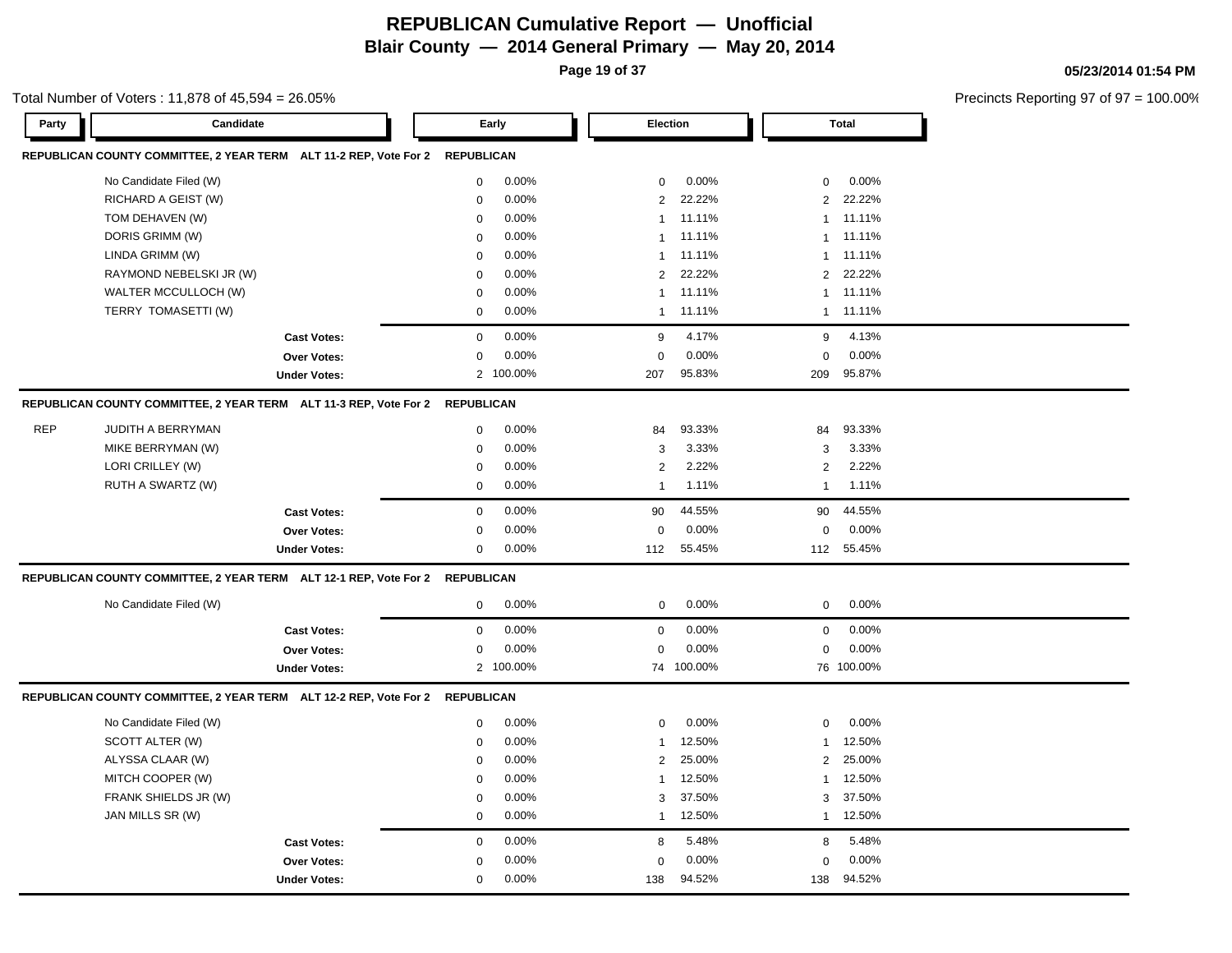**Page 20 of 37**

| 05/23/2014 01:54 PM |  |
|---------------------|--|
|---------------------|--|

|            | Total Number of Voters: 11,878 of 45,594 = 26.05%                            |                     |              |           |                |            |                |              | Precincts Reporting 97 of 97 = 100.00% |
|------------|------------------------------------------------------------------------------|---------------------|--------------|-----------|----------------|------------|----------------|--------------|----------------------------------------|
| Party      | Candidate                                                                    |                     |              | Early     | Election       |            |                | <b>Total</b> |                                        |
|            | REPUBLICAN COUNTY COMMITTEE, 2 YEAR TERM ALT 12-3 REP, Vote For 2 REPUBLICAN |                     |              |           |                |            |                |              |                                        |
|            | No Candidate Filed (W)                                                       |                     | $\mathbf 0$  | $0.00\%$  | $\mathbf 0$    | 0.00%      | $\mathbf 0$    | 0.00%        |                                        |
|            |                                                                              | <b>Cast Votes:</b>  | 0            | 0.00%     | $\mathbf 0$    | 0.00%      | $\mathbf 0$    | 0.00%        |                                        |
|            |                                                                              | Over Votes:         | 0            | 0.00%     | $\mathbf 0$    | 0.00%      | $\mathbf 0$    | 0.00%        |                                        |
|            |                                                                              | <b>Under Votes:</b> |              | 2 100.00% |                | 80 100.00% |                | 82 100.00%   |                                        |
|            | REPUBLICAN COUNTY COMMITTEE, 2 YEAR TERM ALT 12-4 REP, Vote For 2 REPUBLICAN |                     |              |           |                |            |                |              |                                        |
|            | No Candidate Filed (W)                                                       |                     | $\mathbf{0}$ | 0.00%     | $\mathbf 0$    | 0.00%      | $\mathbf 0$    | 0.00%        |                                        |
|            | <b>AGUST STICKLE (W)</b>                                                     |                     | $\mathbf 0$  | 0.00%     |                | 1 100.00%  |                | 1 100.00%    |                                        |
|            |                                                                              | <b>Cast Votes:</b>  | 0            | 0.00%     | $\mathbf{1}$   | 0.53%      | $\mathbf{1}$   | 0.52%        |                                        |
|            |                                                                              | Over Votes:         | $\mathbf{0}$ | 0.00%     | $\mathbf 0$    | 0.00%      | $\mathbf 0$    | 0.00%        |                                        |
|            |                                                                              | <b>Under Votes:</b> |              | 2 100.00% | 189            | 99.47%     | 191            | 99.48%       |                                        |
|            | REPUBLICAN COUNTY COMMITTEE, 2 YEAR TERM ALT 12-5 REP, Vote For 2 REPUBLICAN |                     |              |           |                |            |                |              |                                        |
| <b>REP</b> | DAVID W. BUTTERBAUGH, JR.                                                    |                     | 0            | 0.00%     | 32             | 86.49%     | 32             | 86.49%       |                                        |
|            | JEFFERY BOUGHER (W)                                                          |                     | $\mathbf 0$  | 0.00%     | 2              | 5.41%      | $\overline{2}$ | 5.41%        |                                        |
|            | SUZANNE BUTTERBAUGH (W)                                                      |                     | $\mathbf 0$  | 0.00%     | 3              | 8.11%      | 3              | 8.11%        |                                        |
|            |                                                                              | <b>Cast Votes:</b>  | 0            | 0.00%     | 37             | 46.25%     | 37             | 46.25%       |                                        |
|            |                                                                              | Over Votes:         | $\Omega$     | 0.00%     | $\mathbf 0$    | 0.00%      | $\mathbf 0$    | 0.00%        |                                        |
|            |                                                                              | <b>Under Votes:</b> | 0            | 0.00%     | 43             | 53.75%     |                | 43 53.75%    |                                        |
|            | REPUBLICAN COUNTY COMMITTEE, 2 YEAR TERM ALT 13-1 REP, Vote For 2 REPUBLICAN |                     |              |           |                |            |                |              |                                        |
| <b>REP</b> | DARRELL SHILDT                                                               |                     | $\mathbf{1}$ | 50.00%    | 95             | 51.35%     | 96             | 51.34%       |                                        |
| <b>REP</b> | JUNE P PERSUN                                                                |                     | 1            | 50.00%    | 89             | 48.11%     | 90             | 48.13%       |                                        |
|            | DAVID WOLESLAGLE (W)                                                         |                     | $\mathbf 0$  | 0.00%     | $\mathbf{1}$   | 0.54%      | $\mathbf{1}$   | 0.53%        |                                        |
|            |                                                                              | <b>Cast Votes:</b>  |              | 2 100.00% | 185            | 69.55%     | 187            | 69.78%       |                                        |
|            |                                                                              | Over Votes:         | 0            | 0.00%     | $\mathbf 0$    | 0.00%      | $\mathbf 0$    | 0.00%        |                                        |
|            |                                                                              | <b>Under Votes:</b> | 0            | 0.00%     | 81             | 30.45%     | 81             | 30.22%       |                                        |
|            | REPUBLICAN COUNTY COMMITTEE, 2 YEAR TERM ALT 13-2 REP, Vote For 2 REPUBLICAN |                     |              |           |                |            |                |              |                                        |
|            | No Candidate Filed (W)                                                       |                     | 0            | 0.00%     | 0              | 0.00%      | $\mathbf 0$    | 0.00%        |                                        |
|            | TED BEAM (W)                                                                 |                     | 0            | 0.00%     | $\mathbf{1}$   | 50.00%     | $\mathbf{1}$   | 50.00%       |                                        |
|            | TERRY TOMASSITI (W)                                                          |                     | 0            | 0.00%     | $\mathbf{1}$   | 50.00%     | $\mathbf{1}$   | 50.00%       |                                        |
|            |                                                                              | <b>Cast Votes:</b>  | $\mathbf 0$  | 0.00%     | $\overline{2}$ | 1.28%      | $\overline{2}$ | 1.25%        |                                        |
|            |                                                                              | <b>Over Votes:</b>  | 0            | 0.00%     | $\mathbf 0$    | 0.00%      | $\mathbf 0$    | 0.00%        |                                        |
|            |                                                                              | <b>Under Votes:</b> |              | 4 100.00% | 154            | 98.72%     | 158            | 98.75%       |                                        |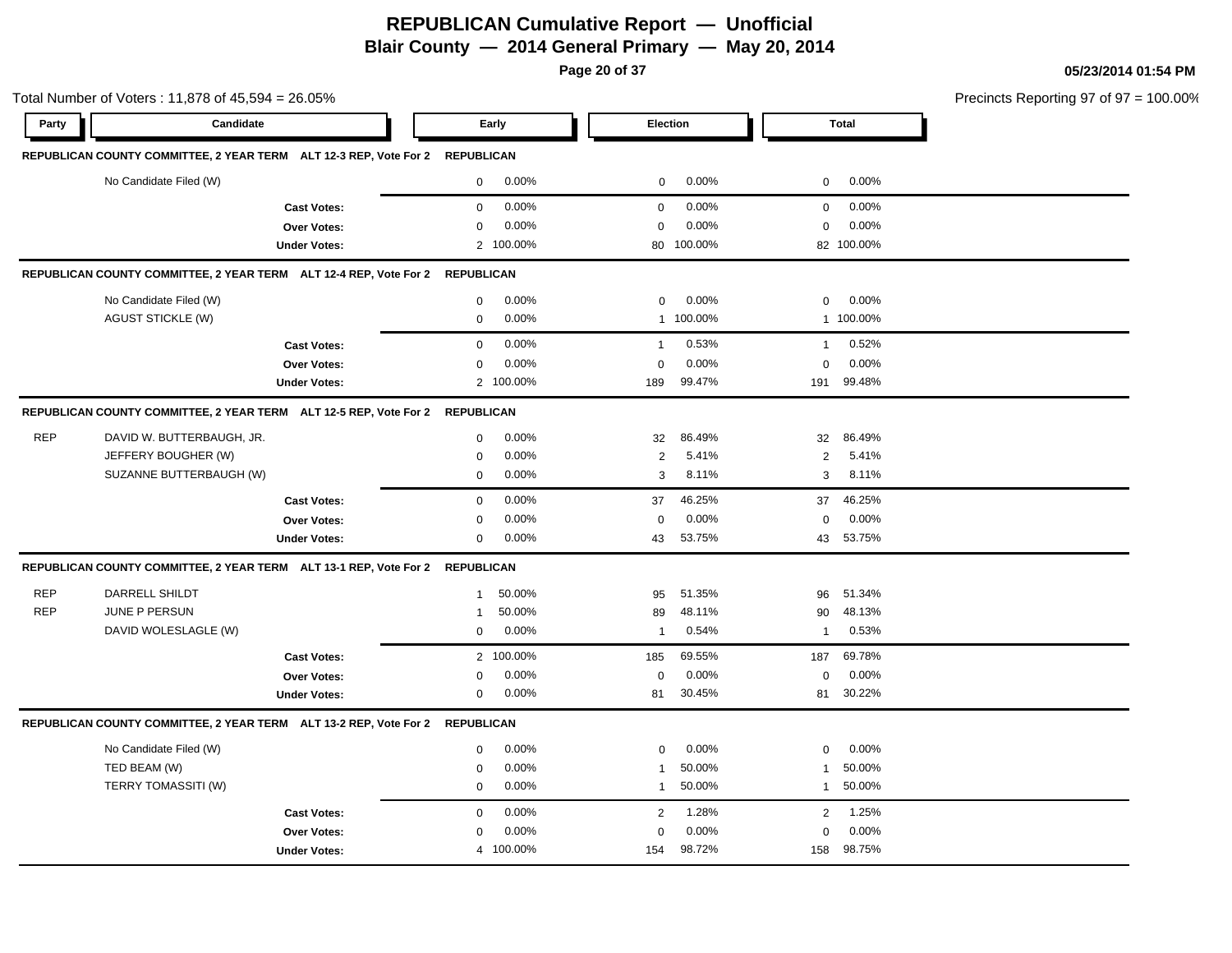**Page 21 of 37**

| Party      | Total Number of Voters: 11,878 of 45,594 = 26.05%<br>Candidate               |                     |                   | Early     | <b>Election</b> |        |                | <b>Total</b> | Precincts Reporting 97 of 97 = 100.00% |
|------------|------------------------------------------------------------------------------|---------------------|-------------------|-----------|-----------------|--------|----------------|--------------|----------------------------------------|
|            |                                                                              |                     |                   |           |                 |        |                |              |                                        |
|            | REPUBLICAN COUNTY COMMITTEE, 2 YEAR TERM ALT 13-3 REP, Vote For 2 REPUBLICAN |                     |                   |           |                 |        |                |              |                                        |
| <b>REP</b> | DONALD E BELSEY                                                              |                     | $\mathbf{1}$      | 100.00%   | 76              | 91.57% | 77             | 91.67%       |                                        |
|            | DAN DEANTONIO (W)                                                            |                     | $\mathbf 0$       | 0.00%     | 1               | 1.20%  | $\mathbf{1}$   | 1.19%        |                                        |
|            | TED BEAM JR (W)                                                              |                     | $\mathbf 0$       | 0.00%     | -1              | 1.20%  | $\mathbf{1}$   | 1.19%        |                                        |
|            | ROBERT NEARHOOD (W)                                                          |                     | $\mathbf 0$       | 0.00%     | 1               | 1.20%  | $\mathbf{1}$   | 1.19%        |                                        |
|            | NICOLE ROFERO (W)                                                            |                     | $\mathbf 0$       | 0.00%     | $\mathbf{1}$    | 1.20%  | $\mathbf{1}$   | 1.19%        |                                        |
|            | TERRY TOMASSTTI (W)                                                          |                     | $\mathbf 0$       | 0.00%     | 3               | 3.61%  | 3              | 3.57%        |                                        |
|            |                                                                              | <b>Cast Votes:</b>  | $\mathbf 1$       | 50.00%    | 83              | 46.11% | 84             | 46.15%       |                                        |
|            |                                                                              | Over Votes:         | $\Omega$          | 0.00%     | $\mathbf 0$     | 0.00%  | $\mathbf 0$    | 0.00%        |                                        |
|            |                                                                              | <b>Under Votes:</b> | $\mathbf 1$       | 50.00%    | 97              | 53.89% | 98             | 53.85%       |                                        |
|            | REPUBLICAN COUNTY COMMITTEE, 2 YEAR TERM ALT 13-4 REP, Vote For 2 REPUBLICAN |                     |                   |           |                 |        |                |              |                                        |
|            | No Candidate Filed (W)                                                       |                     | $\mathbf 0$       | 0.00%     | 0               | 0.00%  | $\mathbf 0$    | 0.00%        |                                        |
|            | JAMES CAROTHERS (W)                                                          |                     | $\mathbf 0$       | 0.00%     | 1               | 50.00% | $\mathbf{1}$   | 50.00%       |                                        |
|            | WILLIAM CAMBERG II (W)                                                       |                     | $\mathbf 0$       | 0.00%     | $\mathbf{1}$    | 50.00% | $\mathbf{1}$   | 50.00%       |                                        |
|            |                                                                              | <b>Cast Votes:</b>  | $\mathbf 0$       | 0.00%     | $\overline{2}$  | 1.82%  | $\overline{2}$ | 1.72%        |                                        |
|            |                                                                              | Over Votes:         | $\mathbf 0$       | 0.00%     | 0               | 0.00%  | 0              | 0.00%        |                                        |
|            |                                                                              | <b>Under Votes:</b> |                   | 6 100.00% | 108             | 98.18% | 114            | 98.28%       |                                        |
|            | REPUBLICAN COUNTY COMMITTEE, 2 YEAR TERM ALT 14-1 REP, Vote For 2 REPUBLICAN |                     |                   |           |                 |        |                |              |                                        |
| <b>REP</b> | AUGUST C STICKEL IV                                                          |                     | $\mathbf 1$       | 33.33%    | 65              | 45.77% | 66             | 45.52%       |                                        |
| <b>REP</b> | <b>JOY FOREMAN</b>                                                           |                     | $\overline{2}$    | 66.67%    | 76              | 53.52% | 78             | 53.79%       |                                        |
|            | FRED FOREMAN (W)                                                             |                     | $\Omega$          | 0.00%     | 1               | 0.70%  | $\mathbf{1}$   | 0.69%        |                                        |
|            |                                                                              | <b>Cast Votes:</b>  | 3                 | 75.00%    | 142             | 73.20% | 145            | 73.23%       |                                        |
|            |                                                                              | Over Votes:         | $\Omega$          | 0.00%     | $\mathbf 0$     | 0.00%  | $\mathbf 0$    | $0.00\%$     |                                        |
|            |                                                                              | <b>Under Votes:</b> | 1                 | 25.00%    | 52              | 26.80% | 53             | 26.77%       |                                        |
|            | REPUBLICAN COUNTY COMMITTEE, 2 YEAR TERM ALT 14-2 REP, Vote For 2            |                     | <b>REPUBLICAN</b> |           |                 |        |                |              |                                        |
| <b>REP</b> | SUE A. SIDNEY                                                                |                     | 4                 | 100.00%   | 155             | 98.73% | 159            | 98.76%       |                                        |
|            | CHARLES G DIXON (W)                                                          |                     | 0                 | 0.00%     | $\overline{2}$  | 1.27%  | $\overline{2}$ | 1.24%        |                                        |
|            |                                                                              | <b>Cast Votes:</b>  | 4                 | 40.00%    | 157             | 40.46% | 161            | 40.45%       |                                        |
|            |                                                                              | <b>Over Votes:</b>  | $\Omega$          | 0.00%     | 0               | 0.00%  | 0              | 0.00%        |                                        |
|            |                                                                              | <b>Under Votes:</b> | 6                 | 60.00%    | 231             | 59.54% | 237            | 59.55%       |                                        |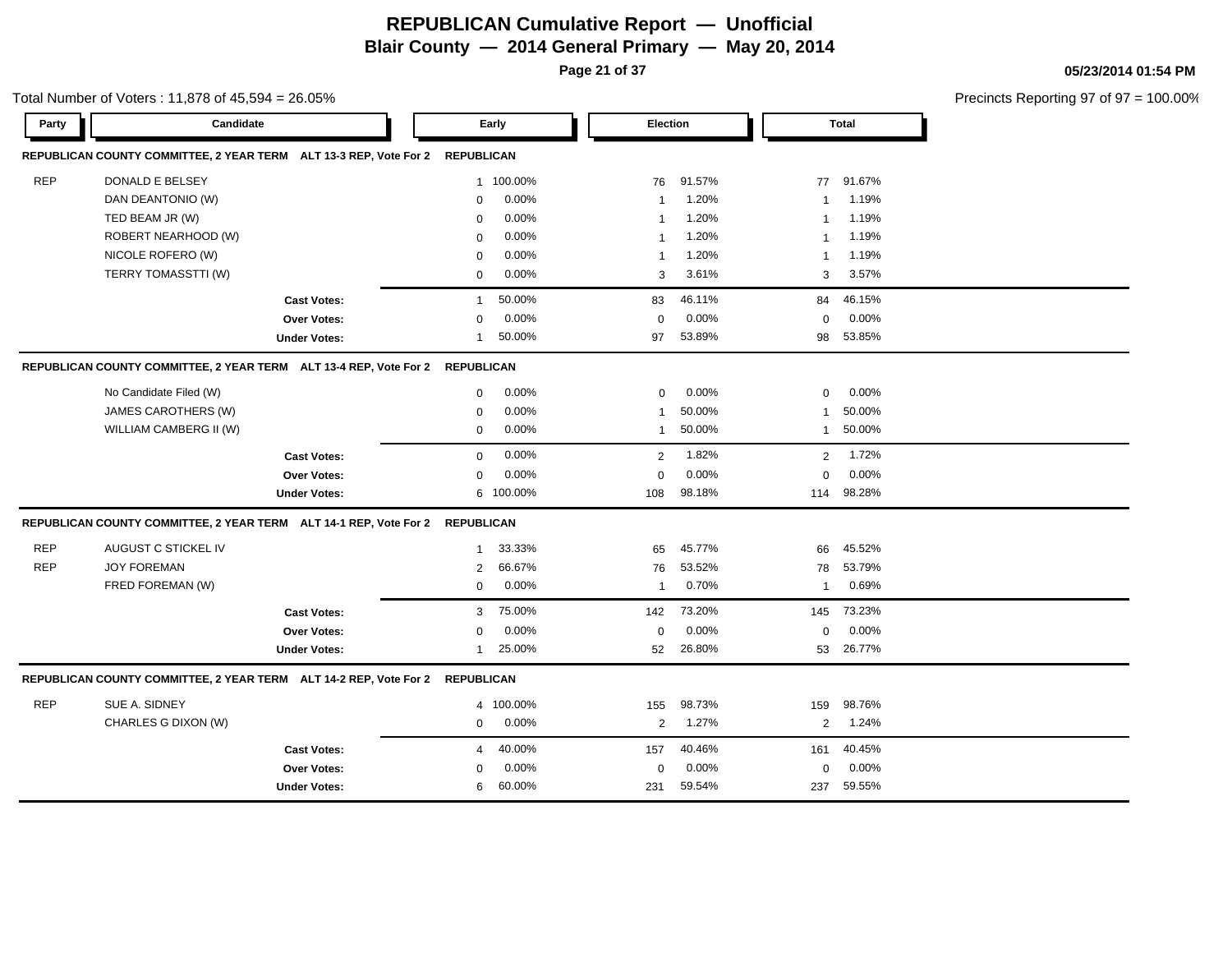**Page 22 of 37**

#### Total Number of Voters : 11,878 of 45,594 = 26.05%

**05/23/2014 01:54 PM**

| Party      | Candidate                                                                    |                     |                | Early             | Election                |        |              | <b>Total</b> |
|------------|------------------------------------------------------------------------------|---------------------|----------------|-------------------|-------------------------|--------|--------------|--------------|
|            | REPUBLICAN COUNTY COMMITTEE, 2 YEAR TERM ALT 14-3 REP, Vote For 2 REPUBLICAN |                     |                |                   |                         |        |              |              |
|            | No Candidate Filed (W)                                                       |                     | $\mathbf 0$    | 0.00%             | $\mathbf 0$             | 0.00%  | $\mathbf 0$  | 0.00%        |
|            | A C STICKLE (W)                                                              |                     | $\mathbf 0$    | 0.00%             | $\overline{1}$          | 12.50% | $\mathbf{1}$ | 12.50%       |
|            | JULIA PLUMMER SCOKKER (W)                                                    |                     | $\mathbf 0$    | 0.00%             | $\overline{1}$          | 12.50% | $\mathbf{1}$ | 12.50%       |
|            | MARK SCHIMMINGER (W)                                                         |                     | $\mathbf 0$    | 0.00%             | $\mathbf{1}$            | 12.50% | $\mathbf{1}$ | 12.50%       |
|            | WALTER B KOLLER (W)                                                          |                     | 0              | 0.00%             | $\overline{\mathbf{1}}$ | 12.50% | $\mathbf{1}$ | 12.50%       |
|            | WAYNE HIPPO (W)                                                              |                     | $\mathbf 0$    | 0.00%             | $\overline{1}$          | 12.50% | $\mathbf{1}$ | 12.50%       |
|            | JOSEPH EBERHARDT (W)                                                         |                     | 0              | 0.00%             | $\overline{1}$          | 12.50% | $\mathbf{1}$ | 12.50%       |
|            | CONNIE COTTLE (W)                                                            |                     | $\mathbf 0$    | 0.00%             | $\overline{1}$          | 12.50% | $\mathbf{1}$ | 12.50%       |
|            | ERIK CAGLE (W)                                                               |                     | $\mathbf 0$    | 0.00%             | $\overline{1}$          | 12.50% | $\mathbf{1}$ | 12.50%       |
|            |                                                                              | <b>Cast Votes:</b>  | $\mathsf 0$    | 0.00%             | 8                       | 4.00%  | 8            | 4.00%        |
|            |                                                                              | Over Votes:         | $\mathbf 0$    | 0.00%             | $\Omega$                | 0.00%  | $\mathbf 0$  | 0.00%        |
|            |                                                                              | <b>Under Votes:</b> | 0              | 0.00%             | 192                     | 96.00% | 192          | 96.00%       |
|            | REPUBLICAN COUNTY COMMITTEE, 2 YEAR TERM ALT 14-4 REP, Vote For 2 REPUBLICAN |                     |                |                   |                         |        |              |              |
| <b>REP</b> | LUCINDA UPDYKE                                                               |                     | $\mathbf 0$    | 0.00%             | 127                     | 97.69% | 127          | 97.69%       |
|            | JIM WOOMER (W)                                                               |                     | 0              | 0.00%             | $\overline{1}$          | 0.77%  | $\mathbf{1}$ | 0.77%        |
|            | MERWIN UPDYKE (W)                                                            |                     | $\mathbf 0$    | 0.00%             | $\overline{1}$          | 0.77%  | $\mathbf{1}$ | 0.77%        |
|            | CASEY KEPHART (W)                                                            |                     | $\mathbf 0$    | 0.00%             | $\overline{1}$          | 0.77%  | $\mathbf{1}$ | 0.77%        |
|            |                                                                              | <b>Cast Votes:</b>  | $\mathbf 0$    | 0.00%             | 130                     | 40.37% | 130          | 39.88%       |
|            |                                                                              | Over Votes:         | $\mathbf 0$    | 0.00%             | $\Omega$                | 0.00%  | $\mathbf 0$  | 0.00%        |
|            |                                                                              | <b>Under Votes:</b> |                | 4 100.00%         | 192                     | 59.63% | 196          | 60.12%       |
|            | REPUBLICAN COUNTY COMMITTEE, 2 YEAR TERM ALLEGHENY 1 REP, Vote For 2         |                     |                | <b>REPUBLICAN</b> |                         |        |              |              |
| <b>REP</b> | <b>KENNETH B SNYDER</b>                                                      |                     | $\overline{7}$ | 50.00%            | 220                     | 55.84% | 227          | 55.64%       |
| <b>REP</b> | <b>BONNI LINDBERG</b>                                                        |                     | $\overline{7}$ | 50.00%            | 173                     | 43.91% | 180          | 44.12%       |
|            | PHILIP J MCCAULLEY (W)                                                       |                     | $\mathbf 0$    | 0.00%             | $\overline{1}$          | 0.25%  | $\mathbf{1}$ | 0.25%        |
|            |                                                                              | <b>Cast Votes:</b>  | 14             | 87.50%            | 394                     | 70.86% | 408          | 71.33%       |
|            |                                                                              | Over Votes:         | 0              | 0.00%             | $\mathbf 0$             | 0.00%  | $\mathbf 0$  | 0.00%        |
|            |                                                                              | <b>Under Votes:</b> | $\overline{2}$ | 12.50%            | 162                     | 29.14% | 164          | 28.67%       |
|            | REPUBLICAN COUNTY COMMITTEE, 2 YEAR TERM ALLEGHENY 2 REP, Vote For 2         |                     |                | <b>REPUBLICAN</b> |                         |        |              |              |
| <b>REP</b> | <b>JACKIE BERNARD</b>                                                        |                     | 10             | 52.63%            | 185                     | 53.94% | 195          | 53.87%       |
| <b>REP</b> | <b>JOSEPH HARTEIS</b>                                                        |                     | 9              | 47.37%            | 157                     | 45.77% | 166          | 45.86%       |
|            | <b>JOHN KASUN (W)</b>                                                        |                     | $\mathbf 0$    | 0.00%             | $\overline{1}$          | 0.29%  | $\mathbf{1}$ | 0.28%        |
|            |                                                                              | <b>Cast Votes:</b>  | 19             | 86.36%            | 343                     | 74.57% | 362          | 75.10%       |
|            |                                                                              | <b>Over Votes:</b>  | $\mathbf 0$    | 0.00%             | $\Omega$                | 0.00%  | $\Omega$     | 0.00%        |
|            |                                                                              | <b>Under Votes:</b> | 3              | 13.64%            | 117                     | 25.43% | 120          | 24.90%       |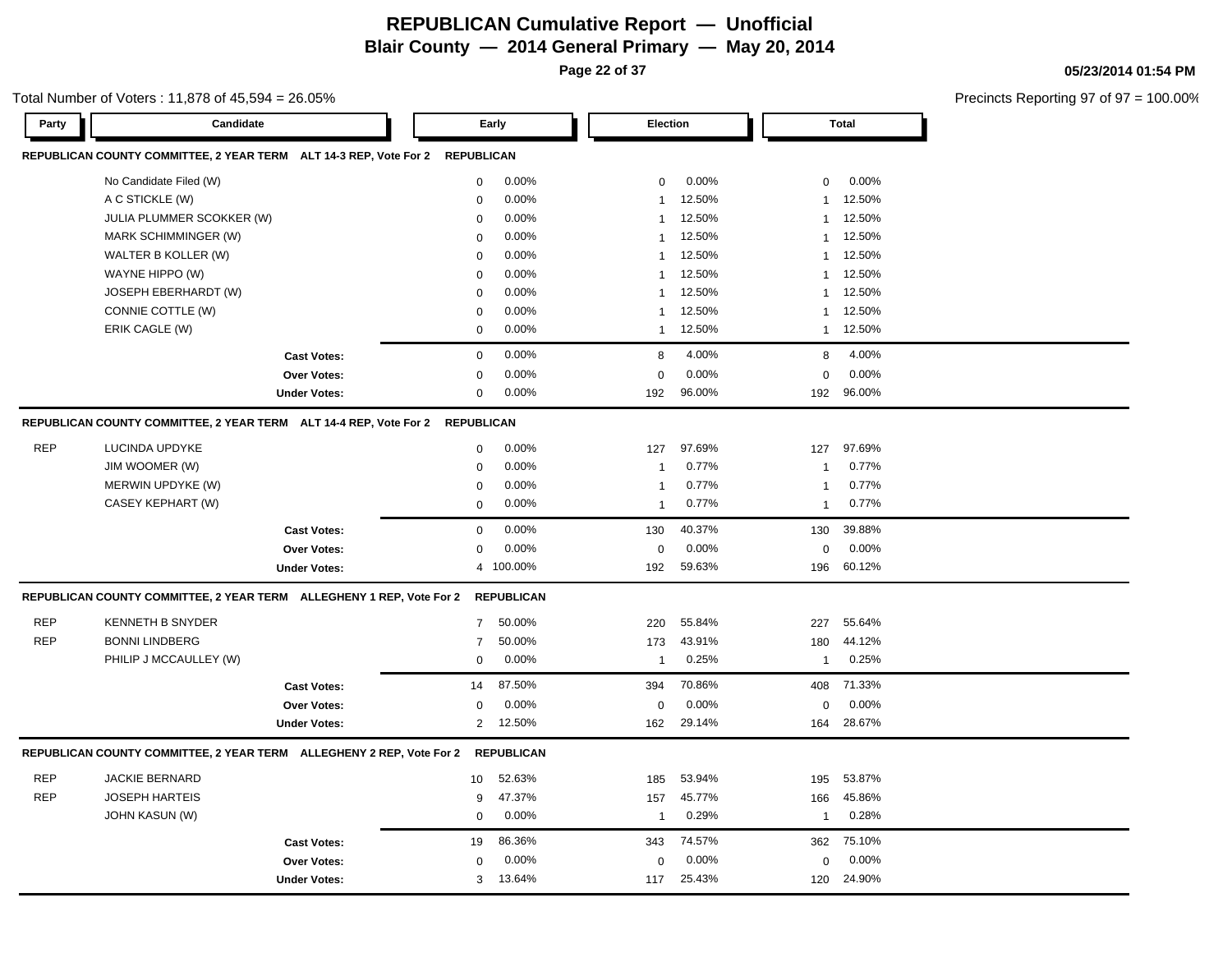**Page 23 of 37**

#### **05/23/2014 01:54 PM**

Total Number of Voters : 11,878 of 45,594 = 26.05% Precincts Reporting 97 of 97 = 100.00% **Party Candidate Early Election Total REPUBLICAN COUNTY COMMITTEE, 2 YEAR TERM ALLEGHENY 3 REP, Vote For 2 REPUBLICAN** REP RITA J ERGLER 8 61.54% 34 52.31% 42 53.85% REP JOSEPH A ORICKO 5 38.46% 31 47.69% 36 46.15% **Cast Votes:** 13 65.00% 65 73.86% 78 72.22% **Over Votes:** 0 0.00% Under Votes: 7 35.00% 0.00% 0 23 26.14% 23 30 26.14% 27.78% 0.00% 0 0.00% **REPUBLICAN COUNTY COMMITTEE, 2 YEAR TERM ALLEGHENY 4 REP, Vote For 2 REPUBLICAN** No Candidate Filed (W) 0 0.00% 0 0.00% 0 0.00% JUDY WARD (W) 0 0.00% 1 6.67% 1 6.67% TERRY TOMISTTI (W) 0 0.00% 2 13.33% 2 13.33% A C STRICKLIER (W) 0 0.00% 1 6.67% 1 6.67% BETH SANDERS (W) 0 0.00% 1 6.67% 1 6.67% PAT RAUGH (W) 0 0.00% 1 6.67% 1 6.67% DIANE MELING (W) 0 0.00% 1 6.67% 1 6.67% AMANDA MCCLAIN (W) 0 0.00% 1 6.67% 1 6.67% JANET HELSEL (W) 0 0.00% 1 6.67% 1 6.67% RICK GEIST (W) 0 0.00% 1 6.67% 1 6.67% TOMMY FEDESCO (W) 0 0.00% 1 6.67% 1 6.67% JOHN EICHELBERGERR (W) 0 0.00% 1 6.67% 1 6.67% DEBORAH KAY BRUMBAUGH (W) 0 0.00% 2 13.33% 2 13.33% MIKE BLAZER (W) 0 0.00% 1 6.67% 1 6.67% **Cast Votes:** 0 0.00% 15 6.00% 15 5.81% **Over Votes:** 0 0.00% **Under Votes:** 0.00% 0 8 100.00% 235 94.00% 243 0.00% 0 0.00% 94.00% 94.19% **REPUBLICAN COUNTY COMMITTEE, 2 YEAR TERM ANTIS TWP 1 REP, Vote For 2 REPUBLICAN** REP CHARLES M. CARACCIOLO II 2 28.57% 163 31.53% 165 31.49% REP RAY A. NYCUM, JR. 4 57.14% 124 23.98% 128 24.43% REP JOHN GARBER 1 14.29% 108 20.89% 109 20.80% REP SUSAN NEBGEN 0 0.00% 122 23.60% 122 23.28% **Cast Votes:** 7 58.33% 517 89.76% 524 89.12% **Over Votes:** 0 Under Votes: 5 41.67% 0.00% 0 59 10.24% 59 64 10.24% 10.88%0.00% 0 0.00%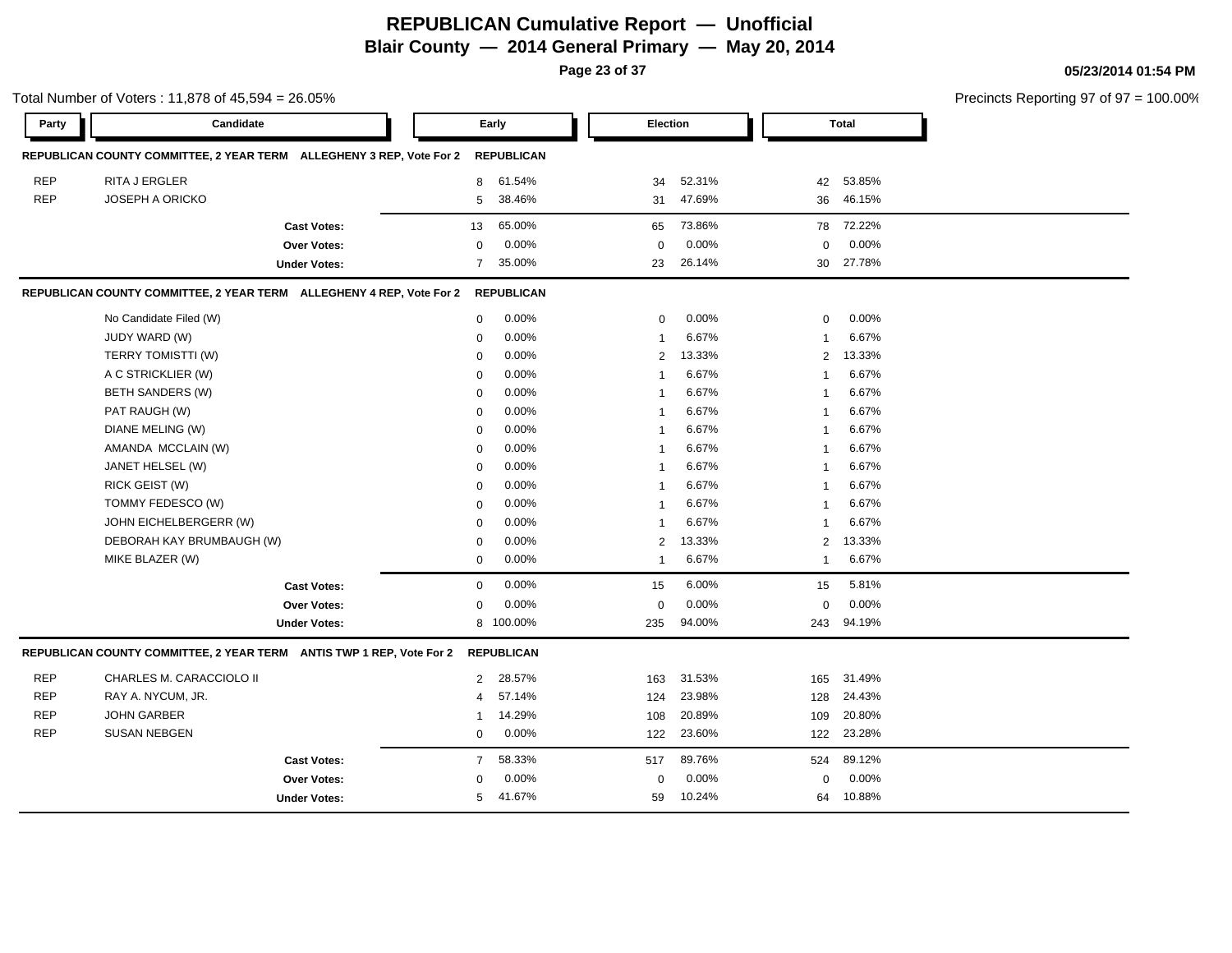**Page 24 of 37**

|            | Total Number of Voters: 11,878 of 45,594 = 26.05%                      |                     |                |                   |                 |        |                 |        | Precincts Reporting 97 of 97 = 100.00% |
|------------|------------------------------------------------------------------------|---------------------|----------------|-------------------|-----------------|--------|-----------------|--------|----------------------------------------|
| Party      | Candidate                                                              |                     |                | Early             | <b>Election</b> |        |                 | Total  |                                        |
|            | REPUBLICAN COUNTY COMMITTEE, 2 YEAR TERM ANTIS TWP 2 REP, Vote For 2   |                     |                | <b>REPUBLICAN</b> |                 |        |                 |        |                                        |
| <b>REP</b> | KAREN L FLETCHER                                                       |                     |                | 2 100.00%         | 147             | 99.32% | 149             | 99.33% |                                        |
|            | KARL BONSELL (W)                                                       |                     | $\mathbf 0$    | 0.00%             | $\mathbf{1}$    | 0.68%  | $\mathbf{1}$    | 0.67%  |                                        |
|            |                                                                        | <b>Cast Votes:</b>  | $\overline{2}$ | 33.33%            | 148             | 41.57% | 150             | 41.44% |                                        |
|            |                                                                        | Over Votes:         | $\Omega$       | 0.00%             | $\mathbf 0$     | 0.00%  | 0               | 0.00%  |                                        |
|            |                                                                        | <b>Under Votes:</b> | $\overline{4}$ | 66.67%            | 208             | 58.43% | 212             | 58.56% |                                        |
|            | REPUBLICAN COUNTY COMMITTEE, 2 YEAR TERM ANTIS TWP 3 REP, Vote For 2   |                     |                | <b>REPUBLICAN</b> |                 |        |                 |        |                                        |
|            | No Candidate Filed (W)                                                 |                     | $\mathbf 0$    | 0.00%             | 0               | 0.00%  | $\mathbf 0$     | 0.00%  |                                        |
|            | BETH ZITTERBART (W)                                                    |                     | $\mathbf 0$    | 0.00%             | -1              | 5.00%  | $\mathbf{1}$    | 5.00%  |                                        |
|            | TERRY TOMISETTI (W)                                                    |                     | $\Omega$       | 0.00%             | $\overline{1}$  | 5.00%  | $\overline{1}$  | 5.00%  |                                        |
|            | CHRIS STONE (W)                                                        |                     | $\mathbf 0$    | 0.00%             | 1               | 5.00%  | $\mathbf{1}$    | 5.00%  |                                        |
|            | BILL SHUSTER (W)                                                       |                     | $\mathbf 0$    | 0.00%             | $\overline{1}$  | 5.00%  | $\mathbf{1}$    | 5.00%  |                                        |
|            | LESLIE D PADULA (W)                                                    |                     | $\mathbf 0$    | 0.00%             | 10              | 50.00% | 10 <sup>°</sup> | 50.00% |                                        |
|            | CHRIS MCCLELLAN (W)                                                    |                     | $\mathbf 0$    | 0.00%             | -1              | 5.00%  | $\mathbf{1}$    | 5.00%  |                                        |
|            | DENNY MCCLELLAN JR (W)                                                 |                     | $\mathbf 0$    | 0.00%             | 1               | 5.00%  | $\mathbf{1}$    | 5.00%  |                                        |
|            | CHRIS FORSHEY (W)                                                      |                     | $\mathbf 0$    | 0.00%             | 1               | 5.00%  | $\mathbf{1}$    | 5.00%  |                                        |
|            | DIAN MELLING (W)                                                       |                     | $\mathbf 0$    | 0.00%             | $\mathbf{1}$    | 5.00%  | $\mathbf{1}$    | 5.00%  |                                        |
|            | SCOTT CARROLL (W)                                                      |                     | $\mathbf 0$    | 0.00%             | 1               | 5.00%  | $\mathbf{1}$    | 5.00%  |                                        |
|            | WILBER ADDAMS (W)                                                      |                     | 0              | 0.00%             | $\mathbf{1}$    | 5.00%  | $\mathbf{1}$    | 5.00%  |                                        |
|            |                                                                        | <b>Cast Votes:</b>  | $\mathbf 0$    | 0.00%             | 20              | 4.72%  | 20              | 4.59%  |                                        |
|            |                                                                        | Over Votes:         | $\Omega$       | 0.00%             | $\mathbf 0$     | 0.00%  | $\mathbf 0$     | 0.00%  |                                        |
|            |                                                                        | <b>Under Votes:</b> |                | 12 100.00%        | 404             | 95.28% | 416             | 95.41% |                                        |
|            | REPUBLICAN COUNTY COMMITTEE, 2 YEAR TERM BELLWOOD BORO REP, Vote For 2 |                     |                | <b>REPUBLICAN</b> |                 |        |                 |        |                                        |
|            | No Candidate Filed (W)                                                 |                     | $\mathbf 0$    | 0.00%             | 0               | 0.00%  | $\mathbf 0$     | 0.00%  |                                        |
|            | <b>BRIAN THOMAS (W)</b>                                                |                     | $\mathbf 0$    | 0.00%             | 9               | 75.00% | 9               | 75.00% |                                        |
|            | RAY NYCUM (W)                                                          |                     | $\mathbf 0$    | 0.00%             | -1              | 8.33%  | $\mathbf{1}$    | 8.33%  |                                        |
|            | SEAN CLAPPER (W)                                                       |                     | $\mathbf 0$    | 0.00%             | 1               | 8.33%  | $\mathbf{1}$    | 8.33%  |                                        |
|            | JOHN L CERRO (W)                                                       |                     | $\mathbf 0$    | 0.00%             | $\mathbf{1}$    | 8.33%  | $\mathbf{1}$    | 8.33%  |                                        |
|            |                                                                        | <b>Cast Votes:</b>  | $\mathbf 0$    | 0.00%             | 12              | 4.11%  | 12              | 4.03%  |                                        |
|            |                                                                        | Over Votes:         | $\Omega$       | 0.00%             | $\mathbf 0$     | 0.00%  | $\mathbf 0$     | 0.00%  |                                        |
|            |                                                                        | <b>Under Votes:</b> |                | 6 100.00%         | 280             | 95.89% | 286             | 95.97% |                                        |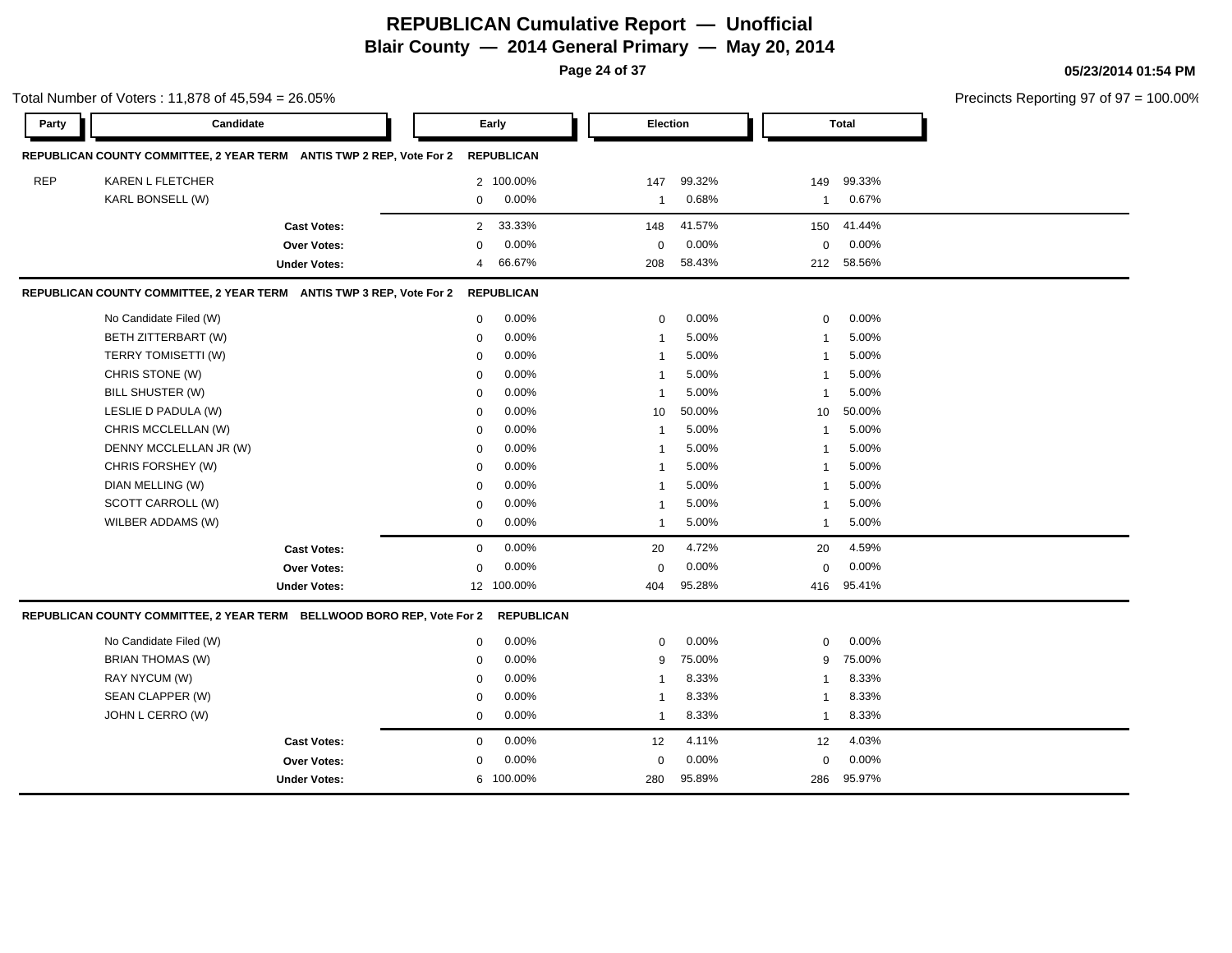**Page 25 of 37**

|            | Total Number of Voters: 11,878 of 45,594 = 26.05%                          |                     |                |                   |             |        |                |              |  |
|------------|----------------------------------------------------------------------------|---------------------|----------------|-------------------|-------------|--------|----------------|--------------|--|
| Party      | Candidate                                                                  |                     |                | Early             | Election    |        |                | <b>Total</b> |  |
|            | REPUBLICAN COUNTY COMMITTEE, 2 YEAR TERM BLAIR TWP CATFISH REP, Vote For 2 |                     |                | <b>REPUBLICAN</b> |             |        |                |              |  |
| <b>REP</b> | TABITHA HALE CARRICO                                                       |                     | $\overline{4}$ | 57.14%            | 99          | 40.57% | 103            | 41.04%       |  |
| <b>REP</b> | <b>PALMER BROWN</b>                                                        |                     | 3              | 42.86%            | 140         | 57.38% | 143            | 56.97%       |  |
|            | CHARLES MAXWELL (W)                                                        |                     | $\mathbf 0$    | 0.00%             | 3           | 1.23%  | 3              | 1.20%        |  |
|            | LOIS KANESHIKI (W)                                                         |                     | $\mathbf 0$    | 0.00%             | 2           | 0.82%  | $\overline{2}$ | 0.80%        |  |
|            |                                                                            | <b>Cast Votes:</b>  | $\overline{7}$ | 70.00%            | 244         | 67.03% | 251            | 67.11%       |  |
|            |                                                                            | <b>Over Votes:</b>  | $\Omega$       | 0.00%             | 0           | 0.00%  | $\mathbf 0$    | 0.00%        |  |
|            |                                                                            | <b>Under Votes:</b> | 3              | 30.00%            | 120         | 32.97% | 123            | 32.89%       |  |
|            | REPUBLICAN COUNTY COMMITTEE, 2 YEAR TERM BLAIR TWP E HOLBG REP, Vote For 2 |                     |                | <b>REPUBLICAN</b> |             |        |                |              |  |
| <b>REP</b> | JOEL C SEELYE                                                              |                     | 5              | 45.45%            | 135         | 22.77% | 140            | 23.18%       |  |
| <b>REP</b> | <b>LOIS M KANESHIKI</b>                                                    |                     | 5              | 45.45%            | 239         | 40.30% | 244            | 40.40%       |  |
| <b>REP</b> | MICHAEL P ROUTCH                                                           |                     | -1             | 9.09%             | 219         | 36.93% | 220            | 36.42%       |  |
|            |                                                                            | <b>Cast Votes:</b>  | 11             | 78.57%            | 593         | 77.82% | 604            | 77.84%       |  |
|            |                                                                            | <b>Over Votes:</b>  | $\Omega$       | 0.00%             | $\mathbf 0$ | 0.00%  | $\mathbf 0$    | $0.00\%$     |  |
|            |                                                                            | <b>Under Votes:</b> | 3              | 21.43%            | 169         | 22.18% |                | 172 22.16%   |  |
|            | REPUBLICAN COUNTY COMMITTEE, 2 YEAR TERM CATHARINE TWP REP, Vote For 2     |                     |                | <b>REPUBLICAN</b> |             |        |                |              |  |
|            | No Candidate Filed (W)                                                     |                     | $\mathbf 0$    | 0.00%             | $\mathbf 0$ | 0.00%  | $\mathbf 0$    | 0.00%        |  |
|            | MICHAEL FAY (W)                                                            |                     | $\mathbf 0$    | 0.00%             | 8           | 57.14% | 8              | 57.14%       |  |
|            | DIANE MELING (W)                                                           |                     | $\mathbf 0$    | 0.00%             | -1          | 7.14%  | $\mathbf{1}$   | 7.14%        |  |
|            | JON MCCLINTOCK (W)                                                         |                     | $\Omega$       | 0.00%             | 2           | 14.29% | $\overline{2}$ | 14.29%       |  |
|            | TED BEAM JR (W)                                                            |                     | $\Omega$       | 0.00%             |             | 7.14%  | 1              | 7.14%        |  |
|            | SUZANNE BOWSER (W)                                                         |                     | $\mathbf 0$    | 0.00%             | -1          | 7.14%  | $\overline{1}$ | 7.14%        |  |
|            | TIMOTHY BARANIK (W)                                                        |                     | $\mathbf 0$    | 0.00%             | $\mathbf 1$ | 7.14%  | $\mathbf{1}$   | 7.14%        |  |
|            |                                                                            | <b>Cast Votes:</b>  | $\mathbf 0$    | 0.00%             | 14          | 6.60%  | 14             | 6.60%        |  |
|            |                                                                            | <b>Over Votes:</b>  | $\mathbf 0$    | 0.00%             | 0           | 0.00%  | 0              | 0.00%        |  |
|            |                                                                            | <b>Under Votes:</b> | $\mathbf 0$    | 0.00%             | 198         | 93.40% | 198            | 93.40%       |  |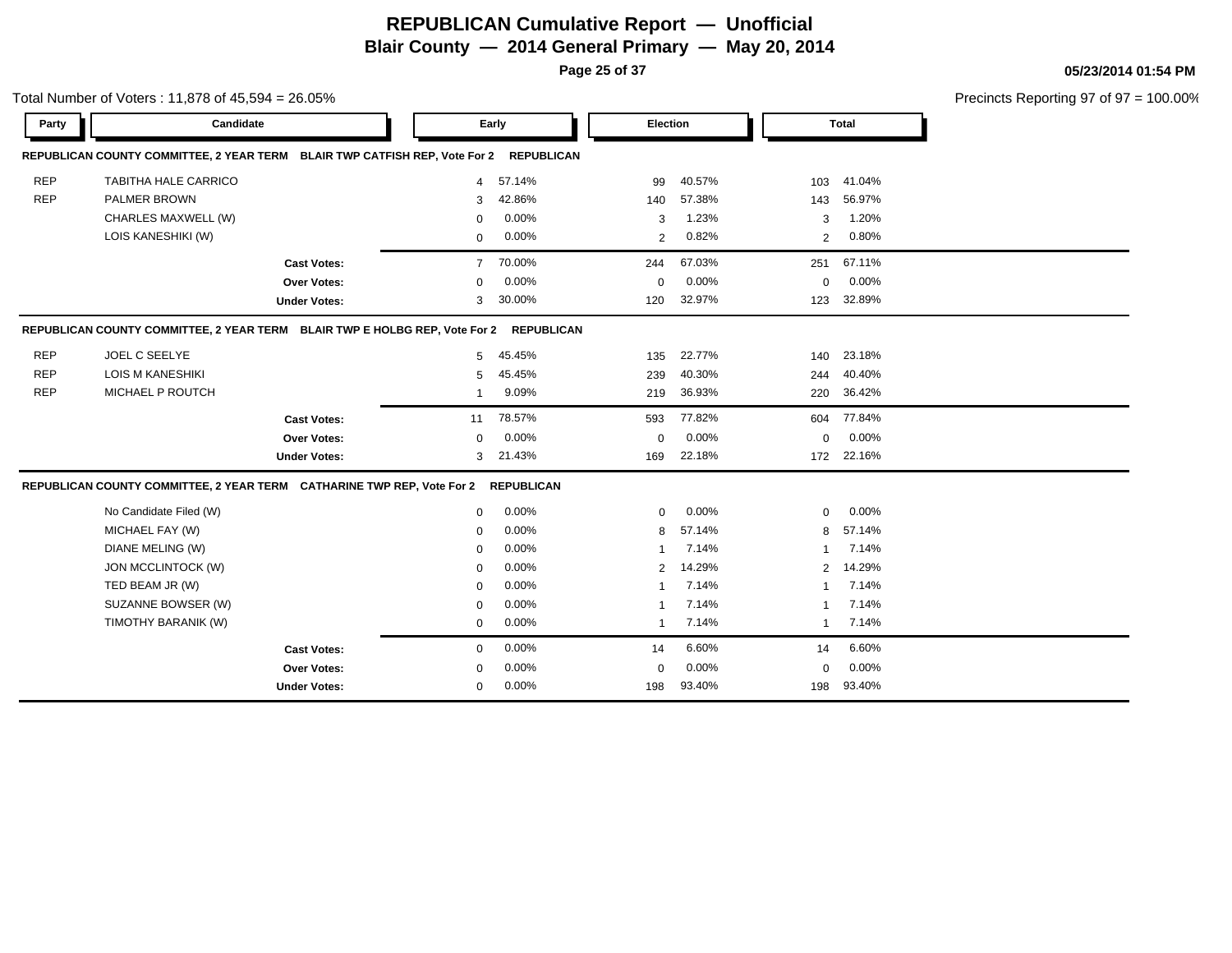**Page 26 of 37**

#### Total Number of Voters : 11,878 of 45,594 = 26.05%

**05/23/2014 01:54 PM**

| Candidate<br>Party                                                        | Early          |                   | Election       |        |                | <b>Total</b> |
|---------------------------------------------------------------------------|----------------|-------------------|----------------|--------|----------------|--------------|
| REPUBLICAN COUNTY COMMITTEE, 2 YEAR TERM DUNCANSVILLE REP, Vote For 2     |                | <b>REPUBLICAN</b> |                |        |                |              |
| No Candidate Filed (W)                                                    | $\mathbf 0$    | 0.00%             | $\mathbf 0$    | 0.00%  | $\mathbf 0$    | 0.00%        |
| JUDY WARD (W)                                                             | $\Omega$       | 0.00%             | $\mathbf 1$    | 9.09%  | -1             | 9.09%        |
| TERRY TOMASSETTI (W)                                                      | $\Omega$       | 0.00%             | 3              | 27.27% | 3              | 27.27%       |
| JERRY A STERN (W)                                                         | $\mathbf 0$    | 0.00%             | $\overline{2}$ | 18.18% | $\overline{2}$ | 18.18%       |
| JEFFREY S LYNN (W)                                                        | $\mathbf 0$    | 0.00%             | $\overline{1}$ | 9.09%  | $\mathbf{1}$   | 9.09%        |
| ANNETTE LEWIS (W)                                                         | $\mathbf 0$    | 0.00%             | $\overline{1}$ | 9.09%  | $\mathbf{1}$   | 9.09%        |
| DONALD RUGGERY JR (W)                                                     | $\mathbf 0$    | 0.00%             | $\overline{1}$ | 9.09%  | $\mathbf{1}$   | 9.09%        |
| TED BEAM (W)                                                              | $\mathbf 0$    | 0.00%             | 2              | 18.18% | 2              | 18.18%       |
| <b>Cast Votes:</b>                                                        | $\mathbf 0$    | 0.00%             | 11             | 3.74%  | 11             | 3.72%        |
| <b>Over Votes:</b>                                                        | $\Omega$       | 0.00%             | $\mathbf 0$    | 0.00%  | $\mathbf 0$    | 0.00%        |
| <b>Under Votes:</b>                                                       |                | 2 100.00%         | 283            | 96.26% | 285            | 96.28%       |
| REPUBLICAN COUNTY COMMITTEE, 2 YEAR TERM FRANKSTOWN TWP 1 REP, Vote For 2 |                | <b>REPUBLICAN</b> |                |        |                |              |
| <b>REP</b><br>DONALD P CORL                                               |                | 1 100.00%         | 80             | 77.67% | 81             | 77.88%       |
| PATRICIA HAIGHT (W)                                                       | $\mathbf 0$    | 0.00%             | 22             | 21.36% | 22             | 21.15%       |
| WILLIAM TEUFEL (W)                                                        | $\mathbf 0$    | 0.00%             | $\overline{1}$ | 0.97%  | $\mathbf{1}$   | 0.96%        |
| <b>Cast Votes:</b>                                                        | $\mathbf{1}$   | 50.00%            | 103            | 49.05% | 104            | 49.06%       |
| Over Votes:                                                               | $\Omega$       | 0.00%             | $\mathbf 0$    | 0.00%  | $\Omega$       | 0.00%        |
| <b>Under Votes:</b>                                                       | $\mathbf{1}$   | 50.00%            | 107            | 50.95% | 108            | 50.94%       |
| REPUBLICAN COUNTY COMMITTEE, 2 YEAR TERM FRANKSTOWN TWP 2 REP, Vote For 2 |                | <b>REPUBLICAN</b> |                |        |                |              |
| <b>REP</b><br>LEE A THOMAS                                                | $\overline{4}$ | 80.00%            | 388            | 96.76% | 392            | 96.55%       |
| JUDY WARD (W)                                                             | 1              | 20.00%            | $\mathbf 0$    | 0.00%  | -1             | 0.25%        |
| DENNY WALLS (W)                                                           | $\mathbf 0$    | 0.00%             | $\mathbf 1$    | 0.25%  | $\mathbf{1}$   | 0.25%        |
| PAUL LUTHER (W)                                                           | $\mathbf 0$    | 0.00%             | $\mathbf{1}$   | 0.25%  | $\mathbf{1}$   | 0.25%        |
| JIM SMITH (W)                                                             | $\mathbf 0$    | 0.00%             | $\overline{1}$ | 0.25%  | $\mathbf{1}$   | 0.25%        |
| ARLENE DELOZIER (W)                                                       | $\mathbf 0$    | 0.00%             | 3              | 0.75%  | 3              | 0.74%        |
| ANN D CULP (W)                                                            | 0              | 0.00%             | $\overline{7}$ | 1.75%  | $\overline{7}$ | 1.72%        |
| <b>Cast Votes:</b>                                                        | 5              | 50.00%            | 401            | 42.48% | 406            | 42.56%       |
| <b>Over Votes:</b>                                                        | $\Omega$       | 0.00%             | $\mathbf 0$    | 0.00%  | $\mathbf 0$    | 0.00%        |
| <b>Under Votes:</b>                                                       | 5              | 50.00%            | 543            | 57.52% | 548            | 57.44%       |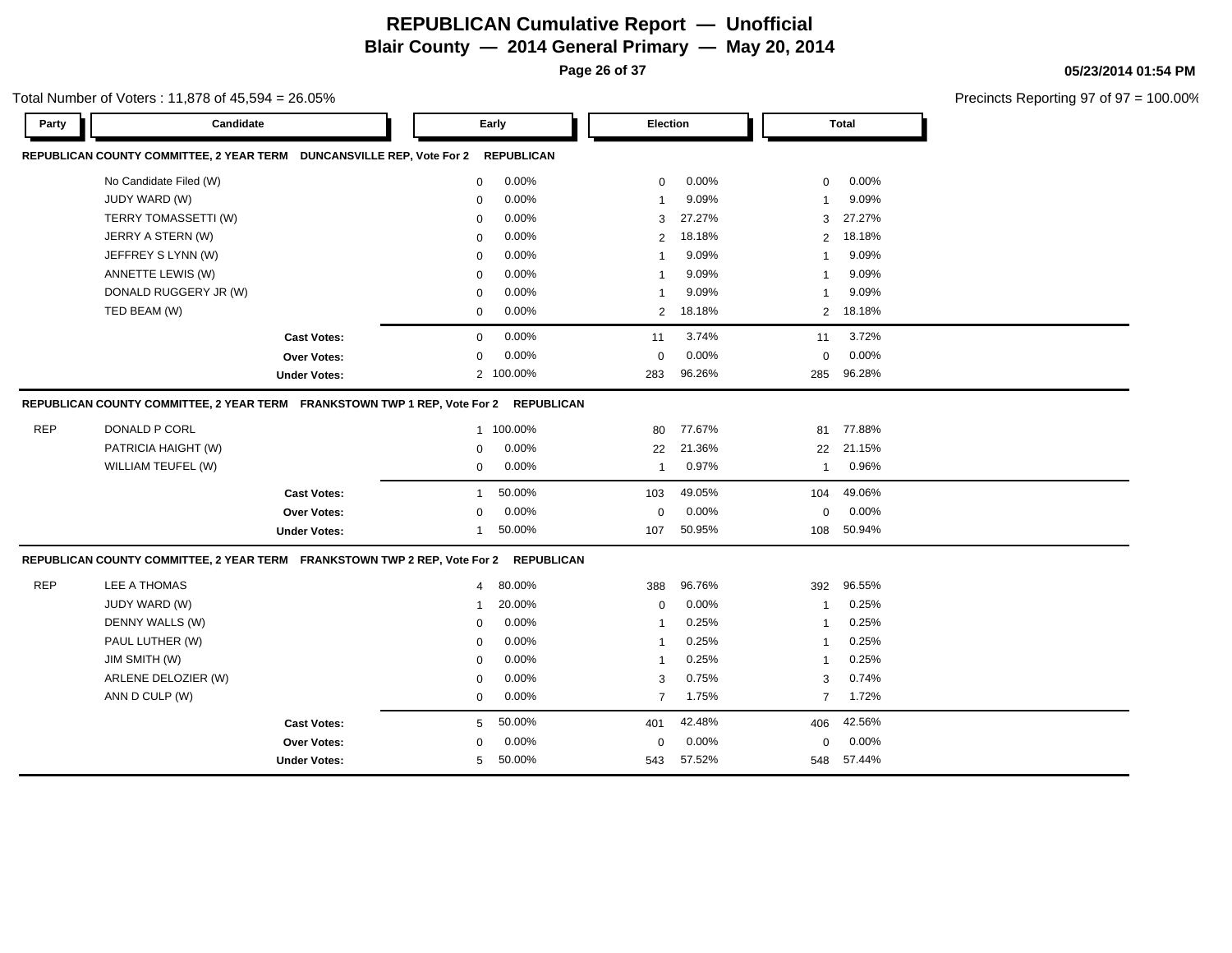**Page 27 of 37**

**05/23/2014 01:54 PM**

Precincts Reporting 97 of 97 = 100.00%

Total Number of Voters : 11,878 of 45,594 = 26.05%

| Party      | Candidate                                                                    |                     |                | Early             | Election       |        |                | <b>Total</b> |
|------------|------------------------------------------------------------------------------|---------------------|----------------|-------------------|----------------|--------|----------------|--------------|
|            | REPUBLICAN COUNTY COMMITTEE, 2 YEAR TERM FRANKSTOWN TWP 3 REP, Vote For 2    |                     |                | <b>REPUBLICAN</b> |                |        |                |              |
| <b>REP</b> | WARREN L CRILLY III                                                          |                     | 6              | 22.22%            | 291            | 34.48% | 297            | 34.10%       |
| <b>REP</b> | <b>BARRY LICKES</b>                                                          |                     | 8              | 29.63%            | 284            | 33.65% | 292            | 33.52%       |
| <b>REP</b> | <b>MARTIN T MALONE</b>                                                       |                     | 13             | 48.15%            | 266            | 31.52% | 279            | 32.03%       |
|            | JOHN URBAN (W)                                                               |                     | 0              | 0.00%             | -1             | 0.12%  | $\mathbf{1}$   | 0.11%        |
|            | JULIA PLUMMER SCHOKKER (W)                                                   |                     | $\Omega$       | 0.00%             | -1             | 0.12%  | -1             | 0.11%        |
|            | AARON REACHARD (W)                                                           |                     | 0              | 0.00%             | $\mathbf 1$    | 0.12%  | $\mathbf{1}$   | 0.11%        |
|            |                                                                              | <b>Cast Votes:</b>  | 27             | 67.50%            | 844            | 73.01% | 871            | 72.83%       |
|            |                                                                              | Over Votes:         | $\mathbf 0$    | 0.00%             | $\mathbf 0$    | 0.00%  | $\mathbf 0$    | 0.00%        |
|            |                                                                              | <b>Under Votes:</b> | 13             | 32.50%            | 312            | 26.99% | 325            | 27.17%       |
|            | REPUBLICAN COUNTY COMMITTEE, 2 YEAR TERM    FREEDOM TWP 1 REP, Vote For 2    |                     |                | <b>REPUBLICAN</b> |                |        |                |              |
| <b>REP</b> | DONNA K. HAINES                                                              |                     | $\mathbf 0$    | 0.00%             | 87             | 54.38% | 87             | 54.38%       |
| <b>REP</b> | WILLARD J. THOMPSON                                                          |                     | $\mathbf 0$    | 0.00%             | 73             | 45.63% | 73             | 45.63%       |
|            |                                                                              | <b>Cast Votes:</b>  | $\mathbf 0$    | 0.00%             | 160            | 65.57% | 160            | 65.57%       |
|            |                                                                              | <b>Over Votes:</b>  | $\Omega$       | 0.00%             | $\mathbf 0$    | 0.00%  | $\mathbf 0$    | 0.00%        |
|            |                                                                              | <b>Under Votes:</b> | $\mathbf 0$    | 0.00%             | 84             | 34.43% | 84             | 34.43%       |
|            | REPUBLICAN COUNTY COMMITTEE, 2 YEAR TERM    FREEDOM TWP 2 REP, Vote For 2    |                     |                | <b>REPUBLICAN</b> |                |        |                |              |
| <b>REP</b> | <b>ALBERT KRAUCZ</b>                                                         |                     | 3              | 60.00%            | 150            | 51.02% | 153            | 51.17%       |
| <b>REP</b> | CRISTI L. WALTZ                                                              |                     | $\overline{2}$ | 40.00%            | 142            | 48.30% | 144            | 48.16%       |
|            | JARED BAIRD (W)                                                              |                     | $\mathbf 0$    | 0.00%             | 2              | 0.68%  | $\overline{2}$ | 0.67%        |
|            |                                                                              | <b>Cast Votes:</b>  | 5              | 83.33%            | 294            | 68.06% | 299            | 68.26%       |
|            |                                                                              | Over Votes:         | $\Omega$       | 0.00%             | $\mathbf 0$    | 0.00%  | $\mathbf 0$    | 0.00%        |
|            |                                                                              | <b>Under Votes:</b> | $\mathbf{1}$   | 16.67%            | 138            | 31.94% | 139            | 31.74%       |
|            | REPUBLICAN COUNTY COMMITTEE, 2 YEAR TERM    GREENFIELD TWP 1 REP, Vote For 2 |                     |                | <b>REPUBLICAN</b> |                |        |                |              |
| <b>REP</b> | DEREK J. ELENSKY                                                             |                     | $\mathbf 0$    | 0.00%             | 105            | 95.45% | 105            | 95.45%       |
|            | ROGER LINGENFELTER (W)                                                       |                     | $\mathbf 0$    | 0.00%             | 2              | 1.82%  | 2              | 1.82%        |
|            | <b>JOLENE LEGORY (W)</b>                                                     |                     | $\Omega$       | 0.00%             |                | 0.91%  |                | 0.91%        |
|            | DEREK J ELENSKY (W)                                                          |                     | 0              | 0.00%             | -1             | 0.91%  | -1             | 0.91%        |
|            | RAY BENTON (W)                                                               |                     | $\mathbf 0$    | 0.00%             | $\overline{1}$ | 0.91%  | $\mathbf{1}$   | 0.91%        |
|            |                                                                              |                     |                |                   |                |        |                |              |
|            |                                                                              | <b>Cast Votes:</b>  | $\mathbf 0$    | 0.00%             | 110            | 48.67% | 110            | 48.67%       |
|            |                                                                              | <b>Over Votes:</b>  | $\Omega$       | 0.00%             | $\mathbf 0$    | 0.00%  | $\mathbf 0$    | 0.00%        |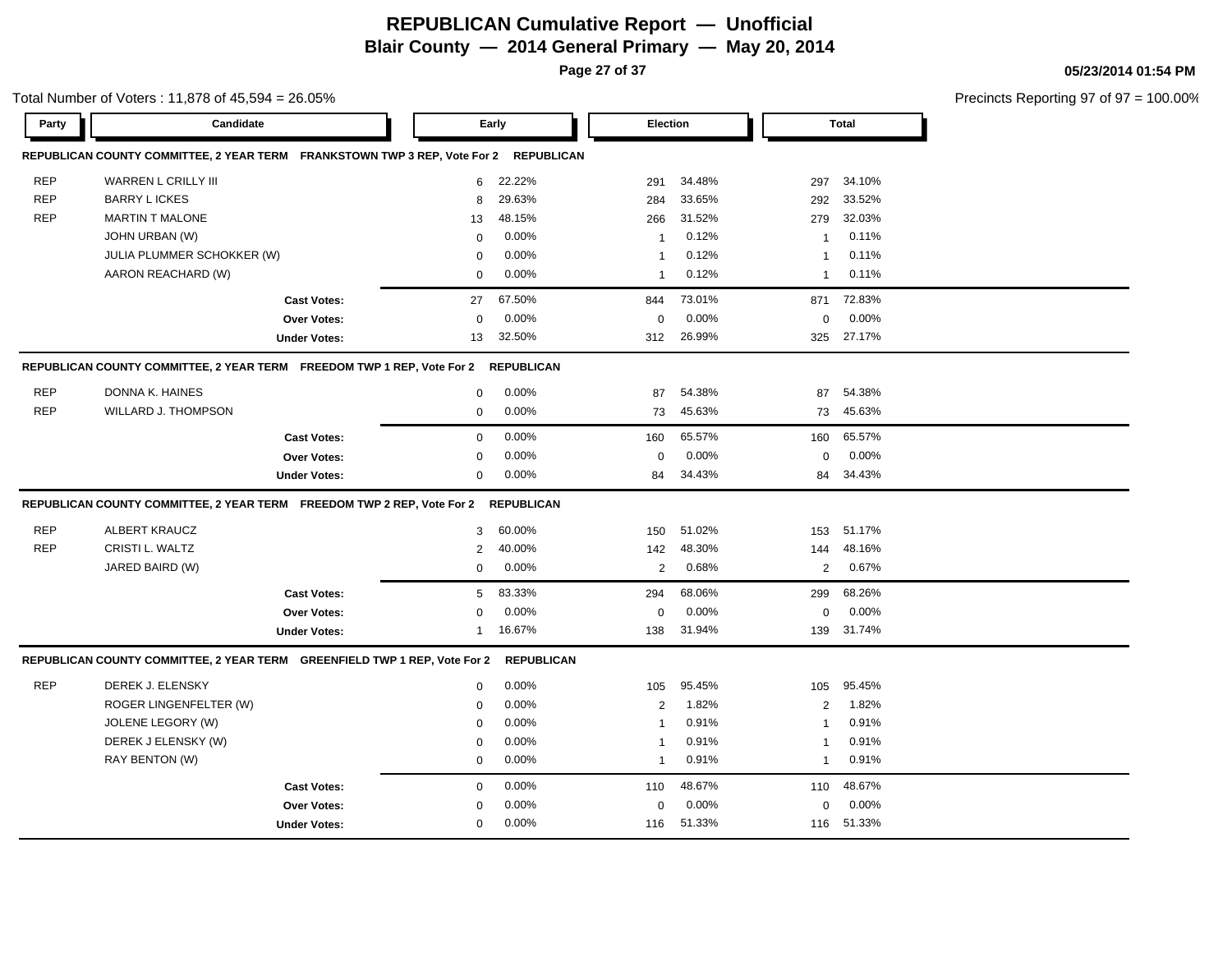**Page 28 of 37**

#### **05/23/2014 01:54 PM**

Precincts Reporting 97 of 97 = 100.00% **Party Candidate Early Election Total REPUBLICAN COUNTY COMMITTEE, 2 YEAR TERM GREENFIELD TWP 2 REP, Vote For 2 REPUBLICAN** No Candidate Filed (W) **0 0.00%** 0 0.00% 0 0.00% 0 0.00% 0 0.00% 0 0.00% 0 0.00% 0 0.00% 0 0.00% 0 0.00% 0 0.00% 0 0.00% 0 0.00% 0 0.00% 0 0.00% 0 0.00% 0 0.00% 0 0.00% 0 0.00% 0 0.00% 0 0.00% 0 0.00% 0 0.00% 0 0.00% 0 0.0 ALLAN C BERKHIMER (W) 0 0.00% 1 100.00% 1 100.00% **Cast Votes:** 0 0.00% 1 2.27% 1 2.27% **Over Votes:** 0 0.00% **Under Votes:** 0 0.00% 0 43 97.73% 43 43 97.73% 97.73% 0.00% 0 0.00% **REPUBLICAN COUNTY COMMITTEE, 2 YEAR TERM GREENFIELD TWP 3 REP, Vote For 2 REPUBLICAN** No Candidate Filed (W) 0 0.00% 0 0.00% 0 0.00% DAN SELL (W) 0 0.00% 1 20.00% 1 20.00% CARRIE GRAFFIUS (W) 0 0.00% 2 40.00% 2 40.00% MARLYN GRAFFIUS (W) 0 0.00% 2 40.00% 2 40.00% **Cast Votes:** 0 0.00% 5 2.17% 5 2.17% **Over Votes:** 0 **Under Votes:** 0 0.00% 0 0.00% 225 225 0.00% 0 0.00% 97.83% 97.83% **REPUBLICAN COUNTY COMMITTEE, 2 YEAR TERM HOLLIDAYSBURG 1 REP, Vote For 2 REPUBLICAN** No Candidate Filed (W)  $0.00\%$  0.00% 0 0.00% 0 0.00% 0 0.00% TERRY TOMASSETTI (W)  $0.00\%$  0.00% 1 20.00% 1 20.00% 1 20.00% CATHY MATHAIS (W) 0 0.00% 1 20.00% 1 20.00% JANET KLINGBEIL (W) 0 0.00% 1 20.00% 1 20.00% DARYL HARTMAN (W) 0 0.00% 1 20.00% 1 20.00% TED BEAM (W) 0 0.00% 1 20.00% 1 20.00% **Cast Votes:** 0 0.00% 5 3.97% 5 3.97% **Over Votes:** 0 0.00% **Under Votes:** 0 0.00% 0 0.00% 121 121 0.00% 0 0.00% 96.03% 96.03% **REPUBLICAN COUNTY COMMITTEE, 2 YEAR TERM HOLLIDAYSBURG 2 REP, Vote For 2 REPUBLICAN** REP JOE DODSON 1 100.00% 77 51.68% 78 52.00% REP DEBORAH SHUSTER KING  $0$  0.00% 71 47.65% 71 47.33% MARY CLAIRE CURTIS (W)  $0.00\%$  1 0.67% 1 0.67% 1 0.67% **Cast Votes:** 1 50.00% 149 67.12% 150 66.96% **Over Votes:** 0 0.00% Under Votes: 1 50.00% 0.00% 0 73 32.88% 73 74 32.88% 33.04% $0.00\%$  0.00% 0.00%

Total Number of Voters : 11,878 of 45,594 = 26.05%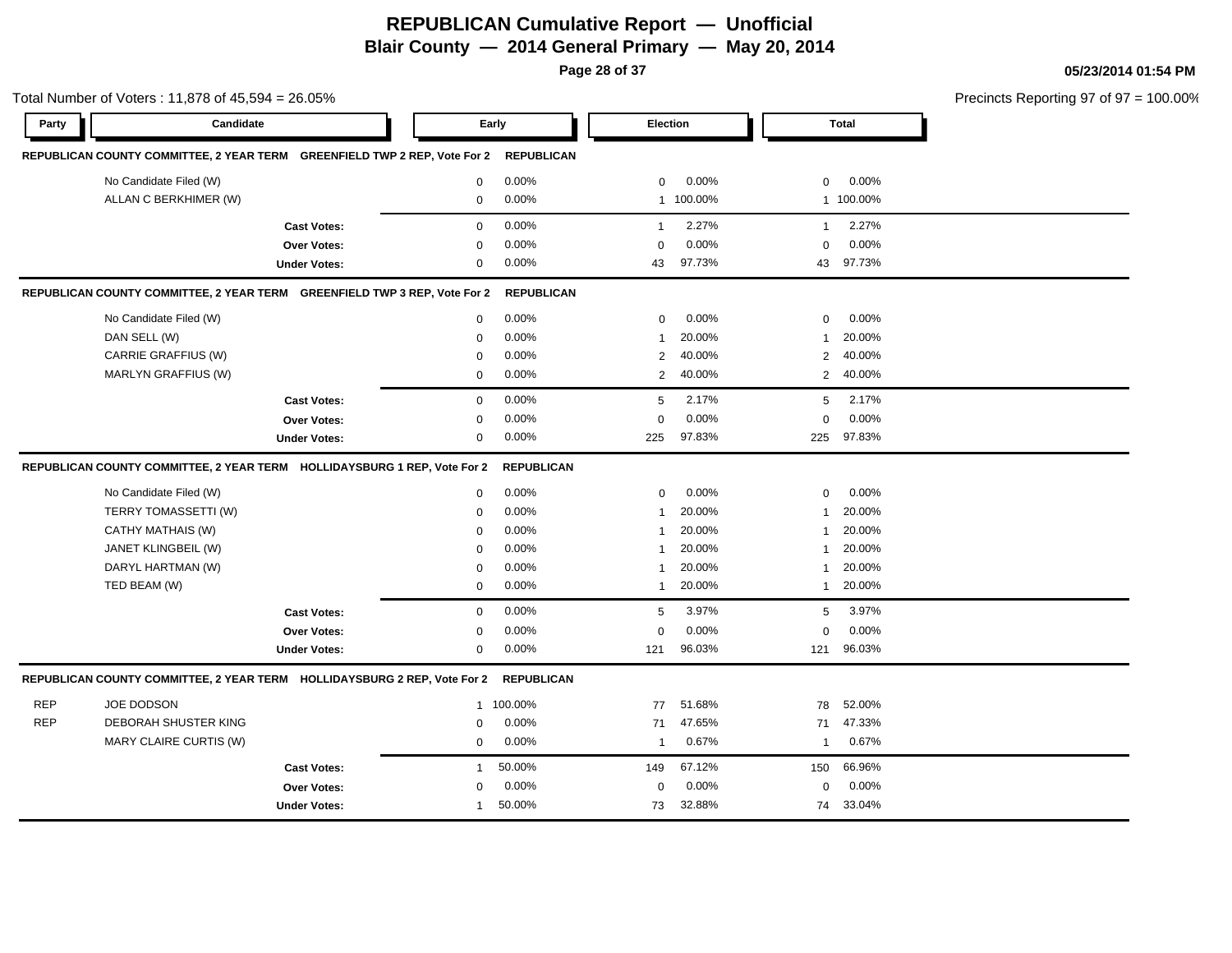**Page 29 of 37**

Total Number of Voters : 11,878 of 45,594 = 26.05%

#### **05/23/2014 01:54 PM**

| Party      | Candidate                                                                |                     |                | Early             | Election       |        |                | <b>Total</b> |  |
|------------|--------------------------------------------------------------------------|---------------------|----------------|-------------------|----------------|--------|----------------|--------------|--|
|            | REPUBLICAN COUNTY COMMITTEE, 2 YEAR TERM HOLLIDAYSBURG 3 REP, Vote For 2 |                     |                | <b>REPUBLICAN</b> |                |        |                |              |  |
| <b>REP</b> | JASON B. MOCK                                                            |                     | $\mathbf{0}$   | 0.00%             | 28             | 93.33% | 28             | 93.33%       |  |
|            | PATRICK PLUMMER (W)                                                      |                     | $\mathbf 0$    | 0.00%             | 2              | 6.67%  | 2              | 6.67%        |  |
|            |                                                                          | <b>Cast Votes:</b>  | $\mathbf 0$    | 0.00%             | 30             | 48.39% | 30             | 48.39%       |  |
|            |                                                                          | <b>Over Votes:</b>  | 0              | 0.00%             | $\mathbf 0$    | 0.00%  | $\mathbf 0$    | 0.00%        |  |
|            |                                                                          | <b>Under Votes:</b> | 0              | 0.00%             | 32             | 51.61% | 32             | 51.61%       |  |
|            |                                                                          |                     |                |                   |                |        |                |              |  |
|            | REPUBLICAN COUNTY COMMITTEE, 2 YEAR TERM HOLLIDAYSBURG 4 REP, Vote For 2 |                     |                | <b>REPUBLICAN</b> |                |        |                |              |  |
| <b>REP</b> | <b>MARY ANN BENNIS</b>                                                   |                     |                | 4 100.00%         | 114            | 95.80% | 118            | 95.93%       |  |
|            | JAMES R HUFF II (W)                                                      |                     | 0              | 0.00%             | 4              | 3.36%  | $\overline{4}$ | 3.25%        |  |
|            | JOE DODSON (W)                                                           |                     | 0              | 0.00%             | $\mathbf{1}$   | 0.84%  | $\mathbf{1}$   | 0.81%        |  |
|            |                                                                          | <b>Cast Votes:</b>  | $\overline{4}$ | 50.00%            | 119            | 44.74% | 123            | 44.89%       |  |
|            |                                                                          | <b>Over Votes:</b>  | $\Omega$       | $0.00\%$          | $\mathbf 0$    | 0.00%  | $\mathbf 0$    | 0.00%        |  |
|            |                                                                          | <b>Under Votes:</b> | 4              | 50.00%            | 147            | 55.26% | 151            | 55.11%       |  |
|            | REPUBLICAN COUNTY COMMITTEE, 2 YEAR TERM HOLLIDAYSBURG 5 REP, Vote For 2 |                     |                | <b>REPUBLICAN</b> |                |        |                |              |  |
| <b>REP</b> | <b>TIMOTHY MELBINGER</b>                                                 |                     |                | 5 100.00%         | 88             | 91.67% | 93             | 92.08%       |  |
|            | KATHRYN MATHIAS (W)                                                      |                     | 0              | 0.00%             | $\overline{7}$ | 7.29%  | $\overline{7}$ | 6.93%        |  |
|            | MICHAEL HAIRE (W)                                                        |                     | $\mathbf{0}$   | $0.00\%$          | $\mathbf{1}$   | 1.04%  | $\mathbf{1}$   | 0.99%        |  |
|            |                                                                          | <b>Cast Votes:</b>  | 5              | 31.25%            | 96             | 40.34% | 101            | 39.76%       |  |
|            |                                                                          | Over Votes:         | 0              | 0.00%             | $\Omega$       | 0.00%  | $\mathbf 0$    | 0.00%        |  |
|            |                                                                          | <b>Under Votes:</b> | 11             | 68.75%            | 142            | 59.66% | 153            | 60.24%       |  |
|            | REPUBLICAN COUNTY COMMITTEE, 2 YEAR TERM HOLLIDAYSBURG 6 REP, Vote For 2 |                     |                | <b>REPUBLICAN</b> |                |        |                |              |  |
| <b>REP</b> | <b>GEORGE C. KELCHNER</b>                                                |                     | 9              | 90.00%            | 127            | 96.95% | 136            | 96.45%       |  |
|            | STEPHEN S WERTZ (W)                                                      |                     | $\Omega$       | 0.00%             | $\mathbf{1}$   | 0.76%  | $\mathbf{1}$   | 0.71%        |  |
|            | AL TINNY (W)                                                             |                     | 0              | 0.00%             | $\mathbf{1}$   | 0.76%  | $\mathbf{1}$   | 0.71%        |  |
|            | REGIS NALE (W)                                                           |                     | $\Omega$       | 0.00%             | $\mathbf{1}$   | 0.76%  | $\mathbf{1}$   | 0.71%        |  |
|            | PATTY MARKS (W)                                                          |                     | $\Omega$       | 0.00%             | $\mathbf{1}$   | 0.76%  | $\mathbf{1}$   | 0.71%        |  |
|            | JOE DODSON (W)                                                           |                     | 1              | 10.00%            | $\mathbf 0$    | 0.00%  | $\mathbf{1}$   | 0.71%        |  |
|            |                                                                          | <b>Cast Votes:</b>  | 10             | 41.67%            | 131            | 41.19% | 141            | 41.23%       |  |
|            |                                                                          | <b>Over Votes:</b>  | $\Omega$       | 0.00%             | $\mathbf 0$    | 0.00%  | $\mathbf 0$    | 0.00%        |  |
|            |                                                                          | <b>Under Votes:</b> | 14             | 58.33%            | 187            | 58.81% | 201            | 58.77%       |  |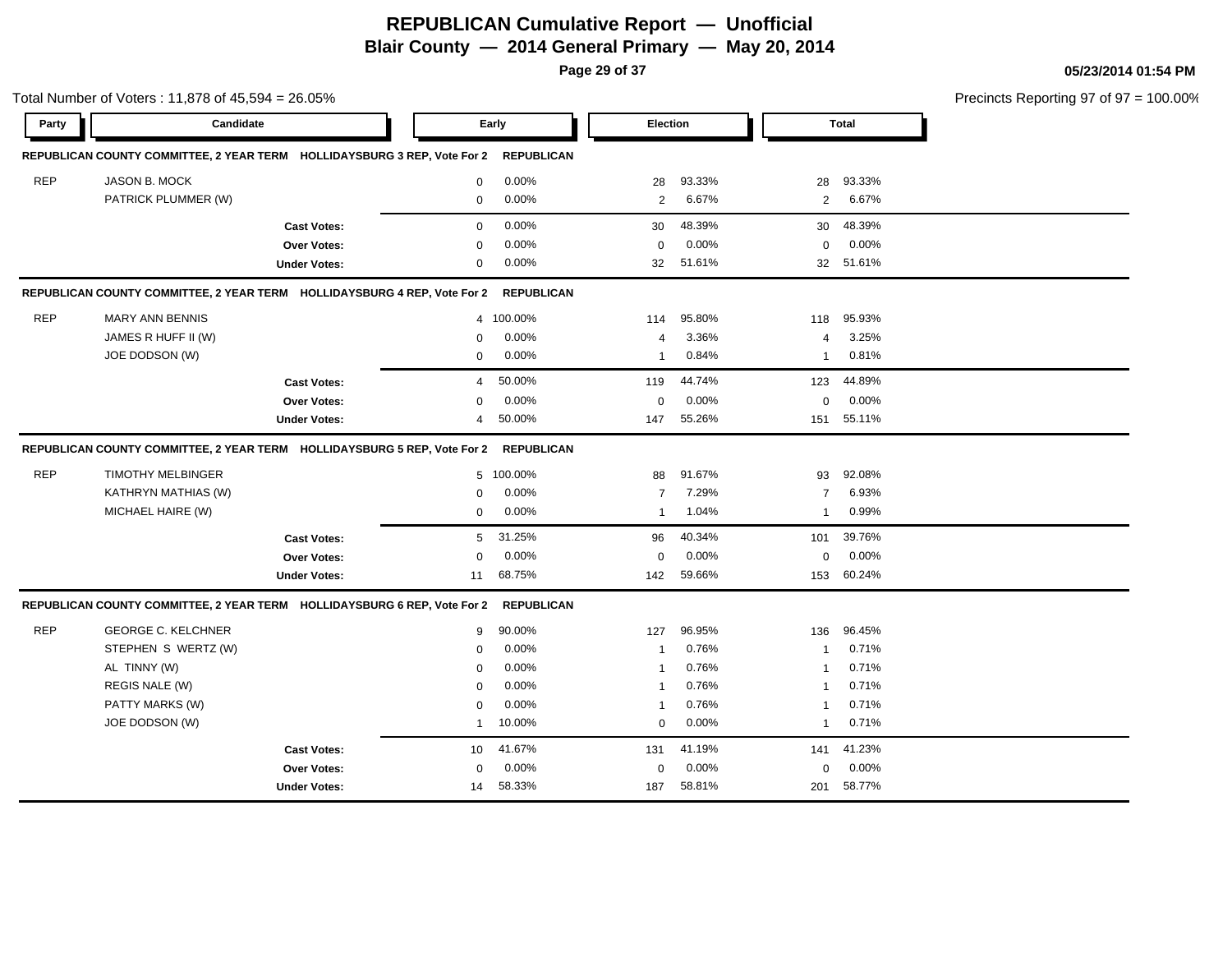**Page 30 of 37**

Total Number of Voters : 11,878 of 45,594 = 26.05%

**05/23/2014 01:54 PM**

| Party      | Candidate                                                                |                     |              | Early             | Election       |        |                | <b>Total</b> |  |
|------------|--------------------------------------------------------------------------|---------------------|--------------|-------------------|----------------|--------|----------------|--------------|--|
|            | REPUBLICAN COUNTY COMMITTEE, 2 YEAR TERM HOLLIDAYSBURG 7 REP, Vote For 2 |                     |              | <b>REPUBLICAN</b> |                |        |                |              |  |
|            | No Candidate Filed (W)                                                   |                     | $\mathbf 0$  | 0.00%             | $\mathbf 0$    | 0.00%  | $\mathbf 0$    | 0.00%        |  |
|            | RICHARD SCHOLTON (W)                                                     |                     | 0            | 0.00%             | 9              | 81.82% | 9              | 81.82%       |  |
|            | LOIS KANASHKI (W)                                                        |                     | $\Omega$     | $0.00\%$          | $\mathbf{1}$   | 9.09%  | $\mathbf 1$    | 9.09%        |  |
|            | ELSIE CREEK (W)                                                          |                     | 0            | 0.00%             | $\mathbf{1}$   | 9.09%  | $\mathbf{1}$   | 9.09%        |  |
|            |                                                                          | <b>Cast Votes:</b>  | $\mathbf 0$  | 0.00%             | 11             | 5.14%  | 11             | 5.09%        |  |
|            |                                                                          | <b>Over Votes:</b>  | $\mathbf 0$  | 0.00%             | $\mathbf 0$    | 0.00%  | $\mathbf 0$    | 0.00%        |  |
|            |                                                                          | <b>Under Votes:</b> |              | 2 100.00%         | 203            | 94.86% | 205            | 94.91%       |  |
|            | REPUBLICAN COUNTY COMMITTEE, 2 YEAR TERM HUSTON TWP REP, Vote For 2      |                     |              | <b>REPUBLICAN</b> |                |        |                |              |  |
| <b>REP</b> | STACEY Y. KENSINGER                                                      |                     |              | 1 100.00%         | 139            | 98.58% | 140            | 98.59%       |  |
|            | STEPHEN SCHON (W)                                                        |                     | 0            | 0.00%             | -1             | 0.71%  | $\mathbf{1}$   | 0.70%        |  |
|            | AL MILLS (W)                                                             |                     | 0            | 0.00%             | $\overline{1}$ | 0.71%  | $\overline{1}$ | 0.70%        |  |
|            |                                                                          | <b>Cast Votes:</b>  | $\mathbf{1}$ | 50.00%            | 141            | 46.69% | 142            | 46.71%       |  |
|            |                                                                          | Over Votes:         | $\mathbf 0$  | 0.00%             | $\mathbf 0$    | 0.00%  | $\mathbf 0$    | 0.00%        |  |
|            |                                                                          | <b>Under Votes:</b> | 1            | 50.00%            | 161            | 53.31% | 162            | 53.29%       |  |
|            | REPUBLICAN COUNTY COMMITTEE, 2 YEAR TERM JUNIATA TWP REP, Vote For 2     |                     |              | <b>REPUBLICAN</b> |                |        |                |              |  |
| <b>REP</b> | ALLAN R. STOMBAUGH                                                       |                     |              | 1 100.00%         | 116            | 99.15% | 117            | 99.15%       |  |
|            | TERRI TOMASETTI (W)                                                      |                     | $\mathbf 0$  | 0.00%             | $\overline{1}$ | 0.85%  | $\overline{1}$ | 0.85%        |  |
|            |                                                                          | <b>Cast Votes:</b>  | $\mathbf 1$  | 25.00%            | 117            | 47.95% | 118            | 47.58%       |  |
|            |                                                                          | <b>Over Votes:</b>  | 0            | 0.00%             | $\mathbf 0$    | 0.00%  | $\mathbf 0$    | 0.00%        |  |
|            |                                                                          | <b>Under Votes:</b> | 3            | 75.00%            | 127            | 52.05% | 130            | 52.42%       |  |
|            | REPUBLICAN COUNTY COMMITTEE, 2 YEAR TERM LOGAN TWP 1 REP, Vote For 2     |                     |              | <b>REPUBLICAN</b> |                |        |                |              |  |
| <b>REP</b> | SHARON L. BREAM                                                          |                     | $\mathbf 0$  | 0.00%             | 70             | 25.00% | 70             | 24.31%       |  |
| <b>REP</b> | RALPH C. BREAM, JR.                                                      |                     | 3            | 37.50%            | 62             | 22.14% | 65             | 22.57%       |  |
| <b>REP</b> | <b>KEVIN COWAN</b>                                                       |                     | -1           | 12.50%            | 77             | 27.50% | 78             | 27.08%       |  |
| <b>REP</b> | REBECCA W. COWAN                                                         |                     | 4            | 50.00%            | 68             | 24.29% | 72             | 25.00%       |  |
|            | JOAN BARR (W)                                                            |                     | 0            | 0.00%             | $\overline{1}$ | 0.36%  | $\overline{1}$ | 0.35%        |  |
|            | JAMES A PATTERSON (W)                                                    |                     | 0            | 0.00%             | -1             | 0.36%  | $\overline{1}$ | 0.35%        |  |
|            | EDWIN J FRONTINO (W)                                                     |                     | $\mathbf 0$  | 0.00%             | $\mathbf{1}$   | 0.36%  | $\overline{1}$ | 0.35%        |  |
|            |                                                                          | <b>Cast Votes:</b>  |              | 8 100.00%         | 280            | 78.21% | 288            | 78.69%       |  |
|            |                                                                          | <b>Over Votes:</b>  | 0            | 0.00%             | $\mathbf 0$    | 0.00%  | $\mathbf 0$    | 0.00%        |  |
|            |                                                                          | <b>Under Votes:</b> | 0            | 0.00%             | 78             | 21.79% | 78             | 21.31%       |  |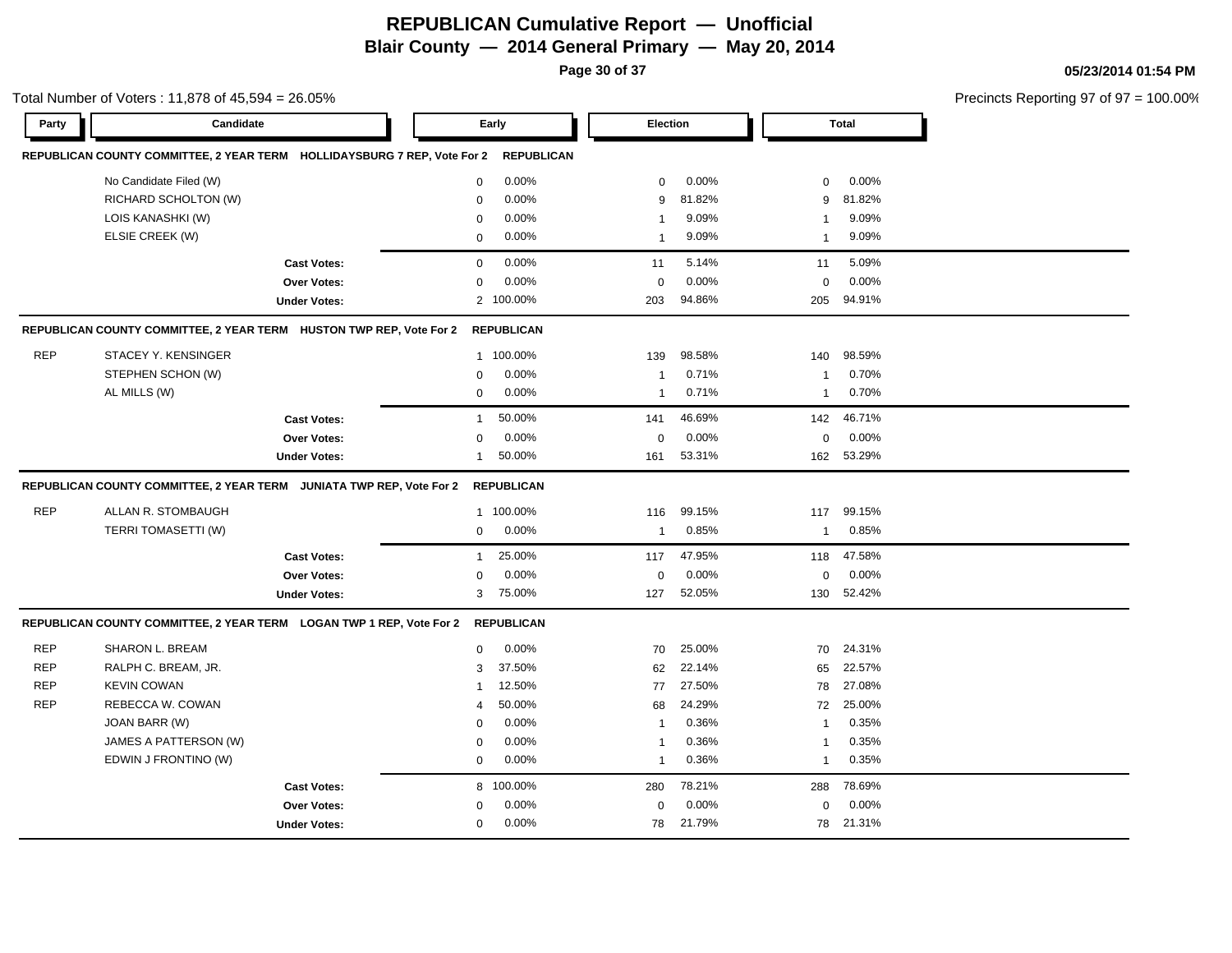**Page 31 of 37**

Total Number of Voters : 11,878 of 45,594 = 26.05%

#### **05/23/2014 01:54 PM**

| Party      | Candidate                |                                                                      |                | Early             |                | Election |                | <b>Total</b> |
|------------|--------------------------|----------------------------------------------------------------------|----------------|-------------------|----------------|----------|----------------|--------------|
|            |                          | REPUBLICAN COUNTY COMMITTEE, 2 YEAR TERM LOGAN TWP 2 REP, Vote For 2 |                | <b>REPUBLICAN</b> |                |          |                |              |
| <b>REP</b> | <b>CHERYL RAWLINGS</b>   |                                                                      |                | 8 100.00%         | 188            | 95.92%   | 196            | 96.08%       |
|            | SHARON MERRITTS (W)      |                                                                      | $\Omega$       | 0.00%             | $\overline{1}$ | 0.51%    | -1             | 0.49%        |
|            | PAUL GOOD (W)            |                                                                      | 0              | 0.00%             | 3              | 1.53%    | 3              | 1.47%        |
|            | JOHN EICHELBERGER (W)    |                                                                      | $\mathbf 0$    | 0.00%             | $\overline{1}$ | 0.51%    | -1             | 0.49%        |
|            | TERRIJ CHERRY (W)        |                                                                      | 0              | $0.00\%$          | $\overline{1}$ | 0.51%    | -1             | 0.49%        |
|            | DAVE ANDREWS (W)         |                                                                      | 0              | $0.00\%$          | 2              | 1.02%    | $\overline{2}$ | 0.98%        |
|            |                          | <b>Cast Votes:</b>                                                   | 8              | 50.00%            | 196            | 40.83%   | 204            | 41.13%       |
|            |                          | <b>Over Votes:</b>                                                   | $\mathbf 0$    | 0.00%             | $\mathbf 0$    | 0.00%    | $\mathbf 0$    | 0.00%        |
|            |                          | <b>Under Votes:</b>                                                  | 8              | 50.00%            | 284            | 59.17%   | 292            | 58.87%       |
|            |                          | REPUBLICAN COUNTY COMMITTEE, 2 YEAR TERM LOGAN TWP 3 REP, Vote For 2 |                | <b>REPUBLICAN</b> |                |          |                |              |
| <b>REP</b> | DIANE L. MELING          |                                                                      | $\overline{2}$ | 33.33%            | 94             | 35.88%   | 96             | 35.82%       |
| <b>REP</b> | BARBARA L. HOOVER        |                                                                      | $\overline{2}$ | 33.33%            | 106            | 40.46%   | 108            | 40.30%       |
| <b>REP</b> | REYNOLDS D. BALDWIN, JR. |                                                                      | $\overline{2}$ | 33.33%            | 60             | 22.90%   | 62             | 23.13%       |
|            | ROY KNUPP (W)            |                                                                      | $\mathbf 0$    | 0.00%             | $\overline{1}$ | 0.38%    | -1             | 0.37%        |
|            | YANCE HOLLEN (W)         |                                                                      | $\mathbf 0$    | 0.00%             | $\overline{1}$ | 0.38%    | $\overline{1}$ | 0.37%        |
|            |                          | <b>Cast Votes:</b>                                                   | 6              | 75.00%            | 262            | 83.44%   | 268            | 83.23%       |
|            |                          | <b>Over Votes:</b>                                                   | 0              | 0.00%             | $\Omega$       | 0.00%    | $\Omega$       | 0.00%        |
|            |                          | <b>Under Votes:</b>                                                  | $\overline{2}$ | 25.00%            | 52             | 16.56%   | 54             | 16.77%       |
|            |                          | REPUBLICAN COUNTY COMMITTEE, 2 YEAR TERM LOGAN TWP 4 REP, Vote For 2 |                | <b>REPUBLICAN</b> |                |          |                |              |
|            | No Candidate Filed (W)   |                                                                      | $\mathbf 0$    | 0.00%             | $\mathbf 0$    | 0.00%    | $\mathbf 0$    | 0.00%        |
|            | PAUL W DAVIS SR (W)      |                                                                      | $\mathbf 0$    | 0.00%             | $\overline{1}$ | 20.00%   | -1             | 14.29%       |
|            | JANE KENNEDY (W)         |                                                                      | $\mathbf 1$    | 50.00%            | 0              | 0.00%    | -1             | 14.29%       |
|            | TED BEAM JR (W)          |                                                                      | $\mathbf 0$    | 0.00%             | $\mathbf{1}$   | 20.00%   | $\mathbf{1}$   | 14.29%       |
|            | KAREN CULP (W)           |                                                                      | $\overline{1}$ | 50.00%            | $\mathbf 0$    | 0.00%    | $\overline{1}$ | 14.29%       |
|            | RYAN BEERS (W)           |                                                                      | $\mathbf 0$    | 0.00%             | $\overline{2}$ | 40.00%   | $\overline{2}$ | 28.57%       |
|            | DAVE ANDREWS (W)         |                                                                      | $\mathbf 0$    | 0.00%             | $\overline{1}$ | 20.00%   | $\mathbf{1}$   | 14.29%       |
|            |                          | <b>Cast Votes:</b>                                                   | $\overline{2}$ | 14.29%            | 5              | 1.70%    | $\overline{7}$ | 2.27%        |
|            |                          | <b>Over Votes:</b>                                                   | $\mathbf 0$    | 0.00%             | $\Omega$       | 0.00%    | $\Omega$       | 0.00%        |
|            |                          | <b>Under Votes:</b>                                                  | 12             | 85.71%            | 289            | 98.30%   | 301            | 97.73%       |
|            |                          | REPUBLICAN COUNTY COMMITTEE, 2 YEAR TERM LOGAN TWP 5 REP, Vote For 2 |                | <b>REPUBLICAN</b> |                |          |                |              |
| <b>REP</b> | ERIC R. WILLS            |                                                                      | $\overline{2}$ | 66.67%            | 113            | 52.80%   | 115            | 53.00%       |
| <b>REP</b> | ROY A. STEWARD           |                                                                      | $\mathbf{1}$   | 33.33%            | 101            | 47.20%   | 102            | 47.00%       |
|            |                          | <b>Cast Votes:</b>                                                   | 3              | 75.00%            | 214            | 64.46%   | 217            | 64.58%       |
|            |                          | <b>Over Votes:</b>                                                   | $\Omega$       | 0.00%             | 0              | 0.00%    | $\Omega$       | 0.00%        |
|            |                          | <b>Under Votes:</b>                                                  | $\mathbf{1}$   | 25.00%            | 118            | 35.54%   | 119            | 35.42%       |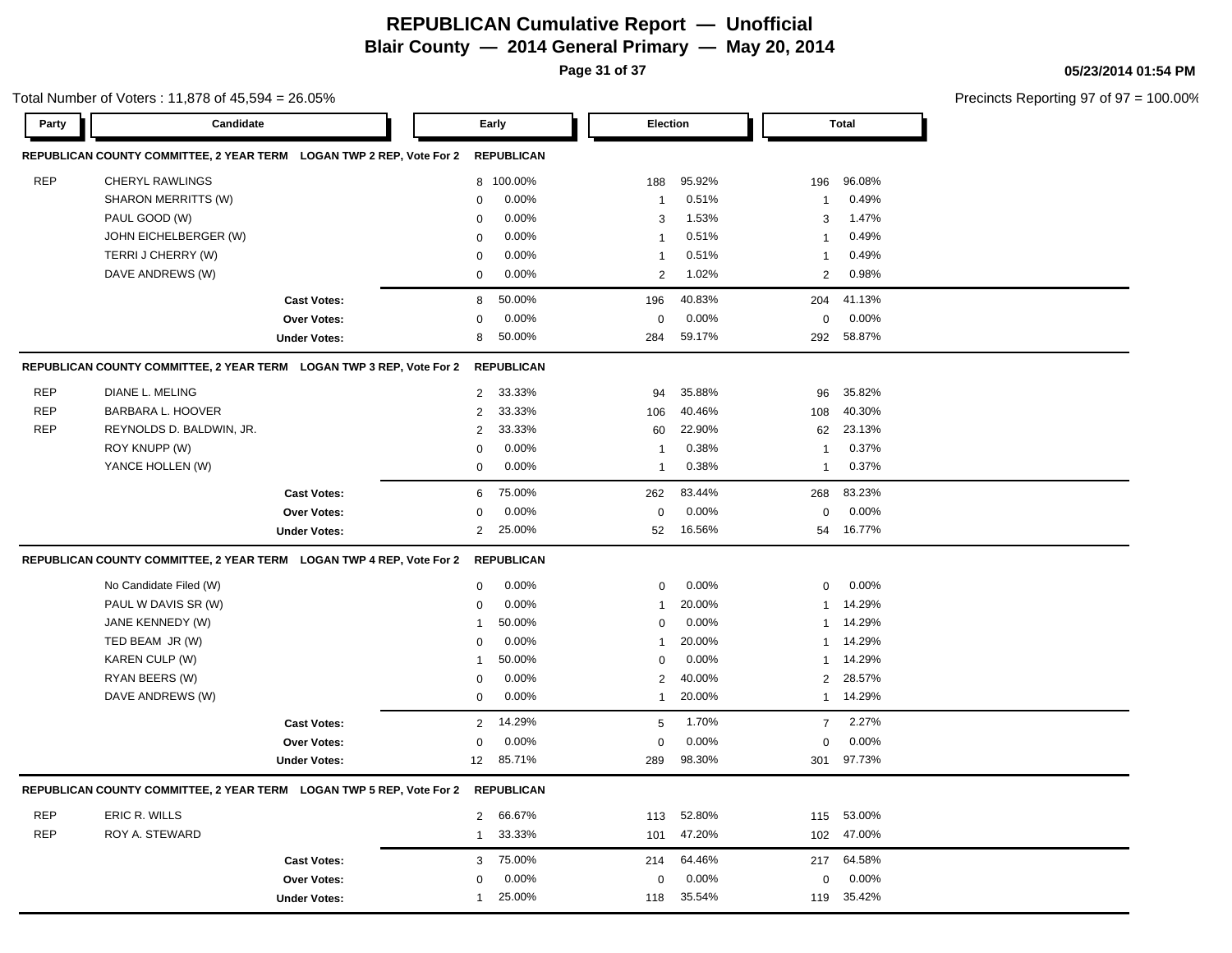**Page 32 of 37**

| Party      | Candidate                                                                         |                     |              | Early             | <b>Election</b> |            |              | <b>Total</b>    |  |
|------------|-----------------------------------------------------------------------------------|---------------------|--------------|-------------------|-----------------|------------|--------------|-----------------|--|
|            | REPUBLICAN COUNTY COMMITTEE, 2 YEAR TERM LOGAN TWP 6 REP, Vote For 2              |                     |              | <b>REPUBLICAN</b> |                 |            |              |                 |  |
| <b>REP</b> | TOM HITE                                                                          |                     | $\mathbf{0}$ | $0.00\%$          | 142             | 49.31%     | 142          | 49.13%          |  |
| <b>REP</b> | <b>JIM FRANK</b>                                                                  |                     | $\mathbf{1}$ | 100.00%           | 143             | 49.65%     | 144          | 49.83%          |  |
|            | TIM SERBIN (W)                                                                    |                     | $\mathbf 0$  | $0.00\%$          | $\overline{1}$  | 0.35%      | -1           | 0.35%           |  |
|            | JOHN MCGINNIS (W)                                                                 |                     | $\mathbf 0$  | $0.00\%$          | $\mathbf 1$     | 0.35%      | -1           | 0.35%           |  |
|            | SHARON BREAM (W)                                                                  |                     | $\mathbf 0$  | $0.00\%$          | $\mathbf 1$     | 0.35%      | 1            | 0.35%           |  |
|            |                                                                                   |                     |              |                   |                 |            |              |                 |  |
|            |                                                                                   | <b>Cast Votes:</b>  | $\mathbf{1}$ | 25.00%            | 288             | 72.73%     | 289          | 72.25%          |  |
|            |                                                                                   | Over Votes:         | $\mathbf 0$  | 0.00%             | $\mathbf 0$     | 0.00%      | $\mathbf 0$  | 0.00%<br>27.75% |  |
|            |                                                                                   | <b>Under Votes:</b> | 3            | 75.00%            | 108             | 27.27%     | 111          |                 |  |
|            |                                                                                   |                     |              | <b>REPUBLICAN</b> |                 |            |              |                 |  |
| <b>REP</b> | <b>EDWIN FRONTINO</b>                                                             |                     | 0            | $0.00\%$          | 73              | 85.88%     | 73           | 85.88%          |  |
|            | <b>GORDON HAMPTON (W)</b>                                                         |                     | 0            | $0.00\%$          | 11              | 12.94%     | 11           | 12.94%          |  |
|            | GORDON VAUNBOUGH (W)                                                              |                     | $\mathbf 0$  | $0.00\%$          | $\overline{1}$  | 1.18%      | $\mathbf{1}$ | 1.18%           |  |
|            |                                                                                   | <b>Cast Votes:</b>  | $\mathbf 0$  | 0.00%             | 85              | 46.70%     | 85           | 46.70%          |  |
|            |                                                                                   | Over Votes:         | $\mathbf 0$  | $0.00\%$          | $\mathbf 0$     | 0.00%      | 0            | 0.00%           |  |
|            |                                                                                   | <b>Under Votes:</b> | $\mathbf 0$  | $0.00\%$          | 97              | 53.30%     | 97           | 53.30%          |  |
|            | REPUBLICAN COUNTY COMMITTEE, 2 YEAR TERM MARTINSBURG 1 REP, Vote For 2 REPUBLICAN |                     |              |                   |                 |            |              |                 |  |
|            |                                                                                   |                     |              |                   |                 |            |              |                 |  |
| <b>REP</b> | JEANNE M. BOLGER                                                                  |                     | 7            | 63.64%            | 107             | 55.44%     | 114          | 55.88%          |  |
| <b>REP</b> | JODY L. GAHAGAN                                                                   |                     | 4            | 36.36%            | 86              | 44.56%     | 90           | 44.12%          |  |
|            |                                                                                   | <b>Cast Votes:</b>  | 11           | 78.57%            | 193             | 73.66%     | 204          | 73.91%          |  |
|            |                                                                                   | Over Votes:         | 0            | $0.00\%$          | 0               | 0.00%      | 0            | 0.00%           |  |
|            |                                                                                   | <b>Under Votes:</b> | 3            | 21.43%            | 69              | 26.34%     |              | 72 26.09%       |  |
|            | REPUBLICAN COUNTY COMMITTEE, 2 YEAR TERM MARTINSBURG 2 REP, Vote For 2 REPUBLICAN |                     |              |                   |                 |            |              |                 |  |
|            | No Candidate Filed (W)                                                            |                     | 0            | 0.00%             | $\mathbf 0$     | 0.00%      | 0            | 0.00%           |  |
|            | RICHARD BRANTNER (W)                                                              |                     | $\mathbf 0$  | $0.00\%$          | $\overline{4}$  | 66.67%     | 4            | 66.67%          |  |
|            | STUDMAN Q FLANDERST (W)                                                           |                     | 0            | $0.00\%$          | -1              | 16.67%     | $\mathbf{1}$ | 16.67%          |  |
|            | JEANNIE BOLGER (W)                                                                |                     | 0            | $0.00\%$          | -1              | 16.67%     | 1            | 16.67%          |  |
|            |                                                                                   | <b>Cast Votes:</b>  | 0            | 0.00%             | 6               | 2.40%      | 6            | 2.33%           |  |
|            |                                                                                   | <b>Over Votes:</b>  | 0            | 0.00%             | 0               | 0.00%      | 0            | 0.00%           |  |
|            |                                                                                   | <b>Under Votes:</b> |              | 8 100.00%         |                 | 244 97.60% |              | 252 97.67%      |  |
|            | REPUBLICAN COUNTY COMMITTEE, 2 YEAR TERM NEWRY BORO REP, Vote For 2               |                     |              | <b>REPUBLICAN</b> |                 |            |              |                 |  |
|            | No Candidate Filed (W)                                                            |                     | 0            | 0.00%             | 0               | 0.00%      | 0            | 0.00%           |  |
|            | STEPHAN G JANOSIK (W)                                                             |                     | $\mathbf 0$  | $0.00\%$          |                 | 1 100.00%  |              | 1 100.00%       |  |
|            |                                                                                   |                     |              |                   |                 |            |              |                 |  |
|            |                                                                                   | <b>Cast Votes:</b>  | $\mathbf 0$  | 0.00%             | 1               | 2.27%      | $\mathbf{1}$ | 2.27%           |  |
|            |                                                                                   | Over Votes:         | $\mathbf 0$  | 0.00%             | $\mathbf 0$     | 0.00%      | $\mathbf 0$  | 0.00%           |  |

0.00% 43 43

97.73% 97.73%

**Under Votes:** 0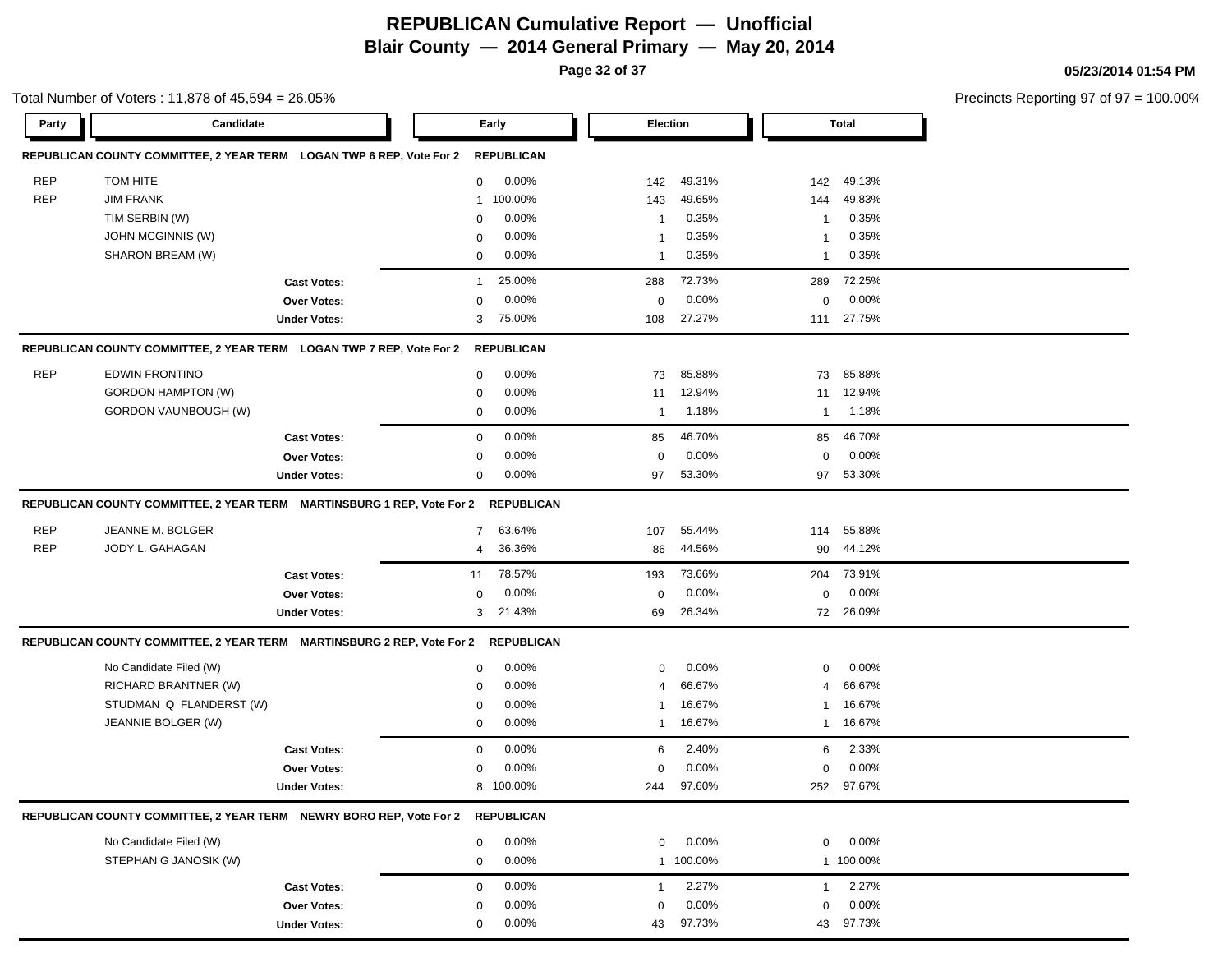**Page 33 of 37**

#### Total Number of Voters : 11,878 of 45,594 = 26.05%

**05/23/2014 01:54 PM**

| Party      | Candidate                                                                 |                     |                | Early             | <b>Election</b> |        |                | <b>Total</b> |  |
|------------|---------------------------------------------------------------------------|---------------------|----------------|-------------------|-----------------|--------|----------------|--------------|--|
|            | REPUBLICAN COUNTY COMMITTEE, 2 YEAR TERM NORTH WOODBURY REP, Vote For 2   |                     |                | <b>REPUBLICAN</b> |                 |        |                |              |  |
|            | No Candidate Filed (W)                                                    |                     | $\mathbf{0}$   | 0.00%             | 0               | 0.00%  | 0              | 0.00%        |  |
|            | TERRY TOMASETTI (W)                                                       |                     | 1              | 20.00%            | 3               | 30.00% | 4              | 26.67%       |  |
|            | KAREN HUNTSMAN (W)                                                        |                     | $\overline{2}$ | 40.00%            | 2               | 20.00% | 4              | 26.67%       |  |
|            | RANDY HUNTSMAN (W)                                                        |                     | $\overline{2}$ | 40.00%            | 2               | 20.00% | 4              | 26.67%       |  |
|            | BRUCE ERB (W)                                                             |                     | $\mathbf 0$    | 0.00%             | $\mathbf{1}$    | 10.00% | 1              | 6.67%        |  |
|            | SAM DEAN (W)                                                              |                     | 0              | 0.00%             | -1              | 10.00% | 1              | 6.67%        |  |
|            | ANDY BLATTENBERGER (W)                                                    |                     | $\mathbf 0$    | 0.00%             | $\mathbf{1}$    | 10.00% | $\mathbf{1}$   | 6.67%        |  |
|            |                                                                           | <b>Cast Votes:</b>  | 5              | 22.73%            | 10              | 1.59%  | 15             | 2.31%        |  |
|            |                                                                           | Over Votes:         | 0              | 0.00%             | $\mathbf 0$     | 0.00%  | $\mathbf 0$    | 0.00%        |  |
|            |                                                                           | <b>Under Votes:</b> | 17             | 77.27%            | 618             | 98.41% | 635            | 97.69%       |  |
|            | REPUBLICAN COUNTY COMMITTEE, 2 YEAR TERM ROARING SPRING 1 REP, Vote For 2 |                     |                | <b>REPUBLICAN</b> |                 |        |                |              |  |
| <b>REP</b> | <b>RANDY ECKMAN</b>                                                       |                     | 3              | 75.00%            | 51              | 98.08% | 54             | 96.43%       |  |
|            | TERRY TOMASETTI (W)                                                       |                     | 0              | 0.00%             | $\overline{1}$  | 1.92%  | $\overline{1}$ | 1.79%        |  |
|            | EDGAR FRANKS (W)                                                          |                     | -1             | 25.00%            | $\mathbf 0$     | 0.00%  | $\mathbf{1}$   | 1.79%        |  |
|            |                                                                           | <b>Cast Votes:</b>  | $\overline{4}$ | 66.67%            | 52              | 47.27% | 56             | 48.28%       |  |
|            |                                                                           | <b>Over Votes:</b>  | 0              | 0.00%             | $\mathbf 0$     | 0.00%  | $\mathbf 0$    | 0.00%        |  |
|            |                                                                           | <b>Under Votes:</b> | $\overline{2}$ | 33.33%            | 58              | 52.73% | 60             | 51.72%       |  |
|            | REPUBLICAN COUNTY COMMITTEE, 2 YEAR TERM ROARING SPRING 2 REP, Vote For 2 |                     |                | <b>REPUBLICAN</b> |                 |        |                |              |  |
|            | No Candidate Filed (W)                                                    |                     | $\mathbf 0$    | 0.00%             | $\mathbf 0$     | 0.00%  | $\mathbf 0$    | 0.00%        |  |
|            | ERIC FRICK (W)                                                            |                     | $\mathbf 0$    | 0.00%             | 5               | 38.46% | 5              | 38.46%       |  |
|            | NICHOLAS FRICK (W)                                                        |                     | $\mathbf 0$    | 0.00%             | 3               | 23.08% | 3              | 23.08%       |  |
|            | RONALD GLUNT (W)                                                          |                     | 0              | 0.00%             | $\mathbf{1}$    | 7.69%  | 1              | 7.69%        |  |
|            | <b>DIANE MILNIK (W)</b>                                                   |                     | 0              | 0.00%             | $\mathbf 1$     | 7.69%  | 1              | 7.69%        |  |
|            | AARON RITCHEY (W)                                                         |                     | 0              | 0.00%             | $\mathbf{1}$    | 7.69%  | 1              | 7.69%        |  |
|            | TERRY TOMASETTI (W)                                                       |                     | $\mathbf 0$    | 0.00%             | $\overline{1}$  | 7.69%  | 1              | 7.69%        |  |
|            | JUDY WARD (W)                                                             |                     | 0              | 0.00%             | $\overline{1}$  | 7.69%  | $\mathbf{1}$   | 7.69%        |  |
|            |                                                                           | <b>Cast Votes:</b>  | $\mathbf 0$    | 0.00%             | 13              | 4.48%  | 13             | 4.39%        |  |
|            |                                                                           | Over Votes:         | $\mathbf 0$    | 0.00%             | $\mathbf 0$     | 0.00%  | $\Omega$       | 0.00%        |  |
|            |                                                                           | <b>Under Votes:</b> |                | 6 100.00%         | 277             | 95.52% | 283            | 95.61%       |  |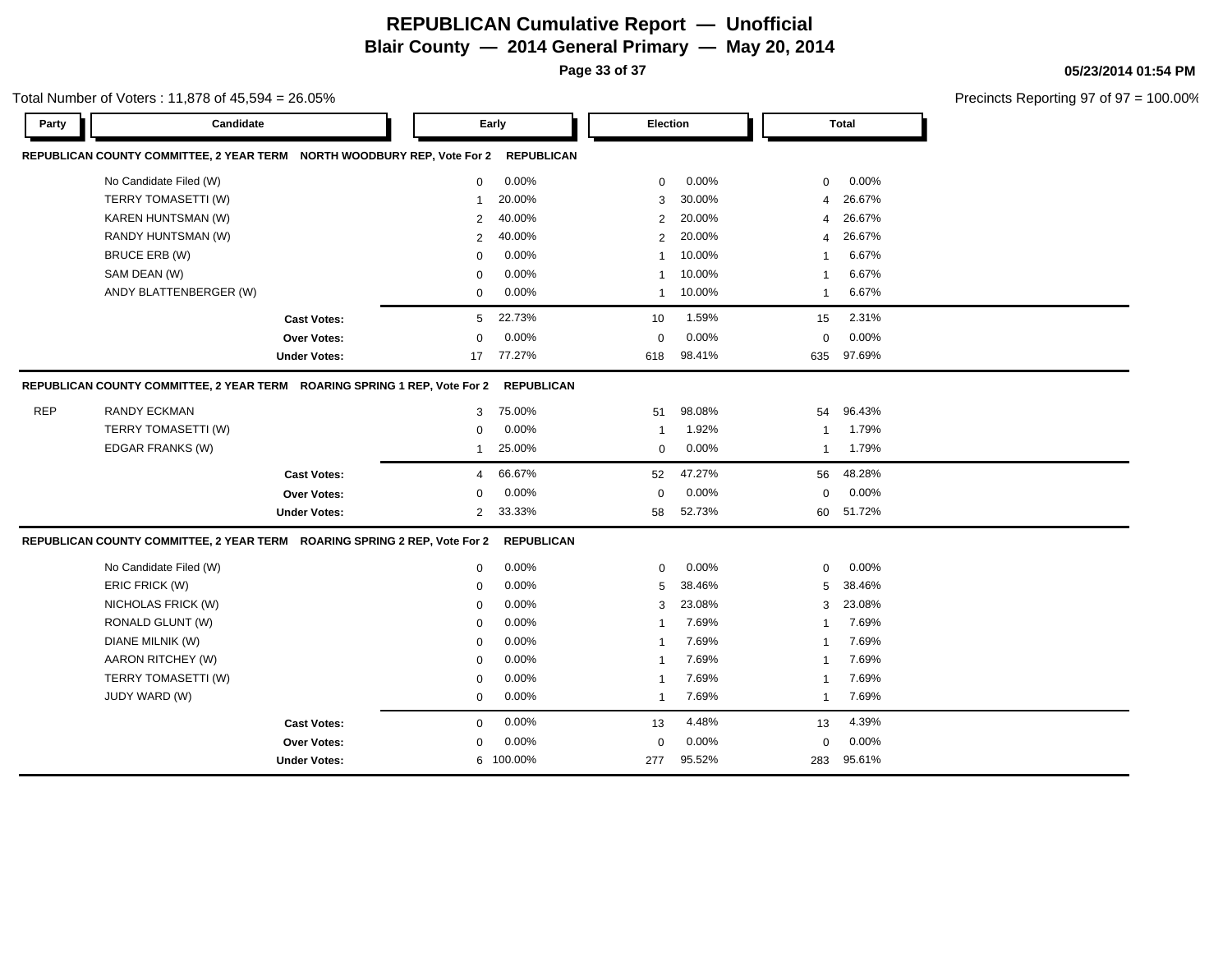**Page 34 of 37**

|       | Total Number of Voters: 11,878 of $45,594 = 26.05\%$                                                                            |                     |                  |                   |                             |                    |                               |                    | Precincts Reporting 97 of 97 = 100.00% |
|-------|---------------------------------------------------------------------------------------------------------------------------------|---------------------|------------------|-------------------|-----------------------------|--------------------|-------------------------------|--------------------|----------------------------------------|
| Party | Candidate                                                                                                                       |                     |                  | Early             | Election                    |                    |                               | Total              |                                        |
|       | REPUBLICAN COUNTY COMMITTEE, 2 YEAR TERM ROARING SPRING 3 REP, Vote For 2 REPUBLICAN                                            |                     |                  |                   |                             |                    |                               |                    |                                        |
|       | No Candidate Filed (W)                                                                                                          |                     | $\mathbf 0$      | $0.00\%$          | $\mathbf 0$                 | $0.00\%$           | $\mathbf 0$                   | $0.00\%$           |                                        |
|       | MITCH COOPER (W)                                                                                                                |                     | $\mathbf 0$      | 0.00%             | $\mathbf{1}$                | 14.29%             | $\overline{1}$                | 14.29%             |                                        |
|       | EDGAR FRANKS (W)                                                                                                                |                     | $\Omega$         | 0.00%             | $\mathbf{1}$                | 14.29%             | $\overline{1}$                | 14.29%             |                                        |
|       | RONALD GLUNT (W)                                                                                                                |                     | $\Omega$         | 0.00%             |                             | 4 57.14%           |                               | 4 57.14%           |                                        |
|       | JUDY WARD (W)                                                                                                                   |                     | $\mathbf{0}$     | 0.00%             |                             | 1 14.29%           |                               | 1 14.29%           |                                        |
|       |                                                                                                                                 | <b>Cast Votes:</b>  | $\mathbf{0}$     | 0.00%             | $\overline{7}$              | 3.76%              | $\overline{7}$                | 3.76%              |                                        |
|       |                                                                                                                                 | Over Votes:         | $\Omega$         | 0.00%             | $\Omega$                    | 0.00%              | $\mathbf 0$                   | 0.00%              |                                        |
|       |                                                                                                                                 | <b>Under Votes:</b> | $\mathbf{0}$     | $0.00\%$          | 179                         | 96.24%             |                               | 179 96.24%         |                                        |
|       | REPUBLICAN COUNTY COMMITTEE, 2 YEAR TERM SNYDER TWP 1 REP, Vote For 2 REPUBLICAN                                                |                     |                  |                   |                             |                    |                               |                    |                                        |
|       | No Candidate Filed (W)                                                                                                          |                     | $\mathbf{0}$     | 0.00%             | 0                           | 0.00%              | $\mathbf{0}$                  | 0.00%              |                                        |
|       | <b>JIM KILMARTIN (W)</b>                                                                                                        |                     | $\mathbf{0}$     | 0.00%             |                             | 1 100.00%          |                               | 1 100.00%          |                                        |
|       |                                                                                                                                 | <b>Cast Votes:</b>  | $\mathbf 0$      | $0.00\%$          | -1                          | 0.45%              | $\overline{1}$                | 0.45%              |                                        |
|       |                                                                                                                                 | Over Votes:         | $\Omega$         | 0.00%             | $\mathbf{0}$                | 0.00%              | $\mathbf 0$                   | 0.00%              |                                        |
|       |                                                                                                                                 | <b>Under Votes:</b> |                  | 2 100.00%         | 221                         | 99.55%             |                               | 223 99.55%         |                                        |
|       | REPUBLICAN COUNTY COMMITTEE, 2 YEAR TERM SNYDER TWP 2 REP, Vote For 2 REPUBLICAN<br>No Candidate Filed (W)<br>SUSAN RHOADES (W) |                     | 0<br>$\mathbf 0$ | $0.00\%$<br>0.00% | $\mathbf 0$<br>$\mathbf{1}$ | $0.00\%$<br>50.00% | $\mathbf 0$<br>$\overline{1}$ | $0.00\%$<br>50.00% |                                        |
|       | TERRY TOMASSETTI (W)                                                                                                            |                     | $\mathbf 0$      | 0.00%             |                             | 1 50.00%           |                               | 1 50.00%           |                                        |
|       |                                                                                                                                 | <b>Cast Votes:</b>  | $\mathbf 0$      | $0.00\%$          | $\overline{2}$              | 0.58%              |                               | 2 0.57%            |                                        |
|       |                                                                                                                                 | Over Votes:         | $\mathbf 0$      | 0.00%             | $\mathbf 0$                 | 0.00%              | $\mathbf 0$                   | 0.00%              |                                        |
|       |                                                                                                                                 | <b>Under Votes:</b> |                  | 2 100.00%         | 344                         | 99.42%             |                               | 346 99.43%         |                                        |
|       | REPUBLICAN COUNTY COMMITTEE, 2 YEAR TERM TAYLOR TWP REP, Vote For 2 REPUBLICAN                                                  |                     |                  |                   |                             |                    |                               |                    |                                        |
| REP   | ROBIN J. DODSON                                                                                                                 |                     |                  | 4 100.00%         | 283                         | 95.29%             | 287                           | 95.35%             |                                        |
|       | EDWARD BELLOCK (W)                                                                                                              |                     | $\mathbf{0}$     | $0.00\%$          | -1                          | 0.34%              | $\overline{1}$                | 0.33%              |                                        |
|       | WAYNE A BUSH (W)                                                                                                                |                     | $\Omega$         | $0.00\%$          | 6                           | 2.02%              | 6                             | 1.99%              |                                        |
|       | BRENNECKE HAROLD III (W)                                                                                                        |                     | $\mathbf 0$      | 0.00%             | $\overline{1}$              | 0.34%              | $\overline{1}$                | 0.33%              |                                        |
|       | BILL REPLOGLE (W)                                                                                                               |                     | 0                | 0.00%             | $\mathbf{1}$                | 0.34%              | $\overline{1}$                | 0.33%              |                                        |
|       | AARON RITCHEY (W)                                                                                                               |                     | 0                | $0.00\%$          | $\mathbf{1}$                | 0.34%              | $\overline{1}$                | 0.33%              |                                        |
|       | MEL RITCHEY (W)                                                                                                                 |                     | 0                | 0.00%             | $\overline{1}$              | 0.34%              | $\overline{1}$                | 0.33%              |                                        |
|       | PHIL WAITE (W)                                                                                                                  |                     | $\mathbf 0$      | 0.00%             | $\overline{2}$              | 0.67%              | $\overline{2}$                | 0.66%              |                                        |
|       | JUDY WARD (W)                                                                                                                   |                     | $\mathbf 0$      | 0.00%             | $\mathbf{1}$                | 0.34%              | $\mathbf{1}$                  | 0.33%              |                                        |
|       |                                                                                                                                 | <b>Cast Votes:</b>  | $\overline{4}$   | 50.00%            | 297                         | 45.00%             | 301                           | 45.06%             |                                        |
|       |                                                                                                                                 | Over Votes:         | $\Omega$         | $0.00\%$          | $\mathbf 0$                 | 0.00%              | $\mathbf 0$                   | 0.00%              |                                        |
|       |                                                                                                                                 | <b>Under Votes:</b> | $\overline{4}$   | 50.00%            | 363                         | 55.00%             |                               | 367 54.94%         |                                        |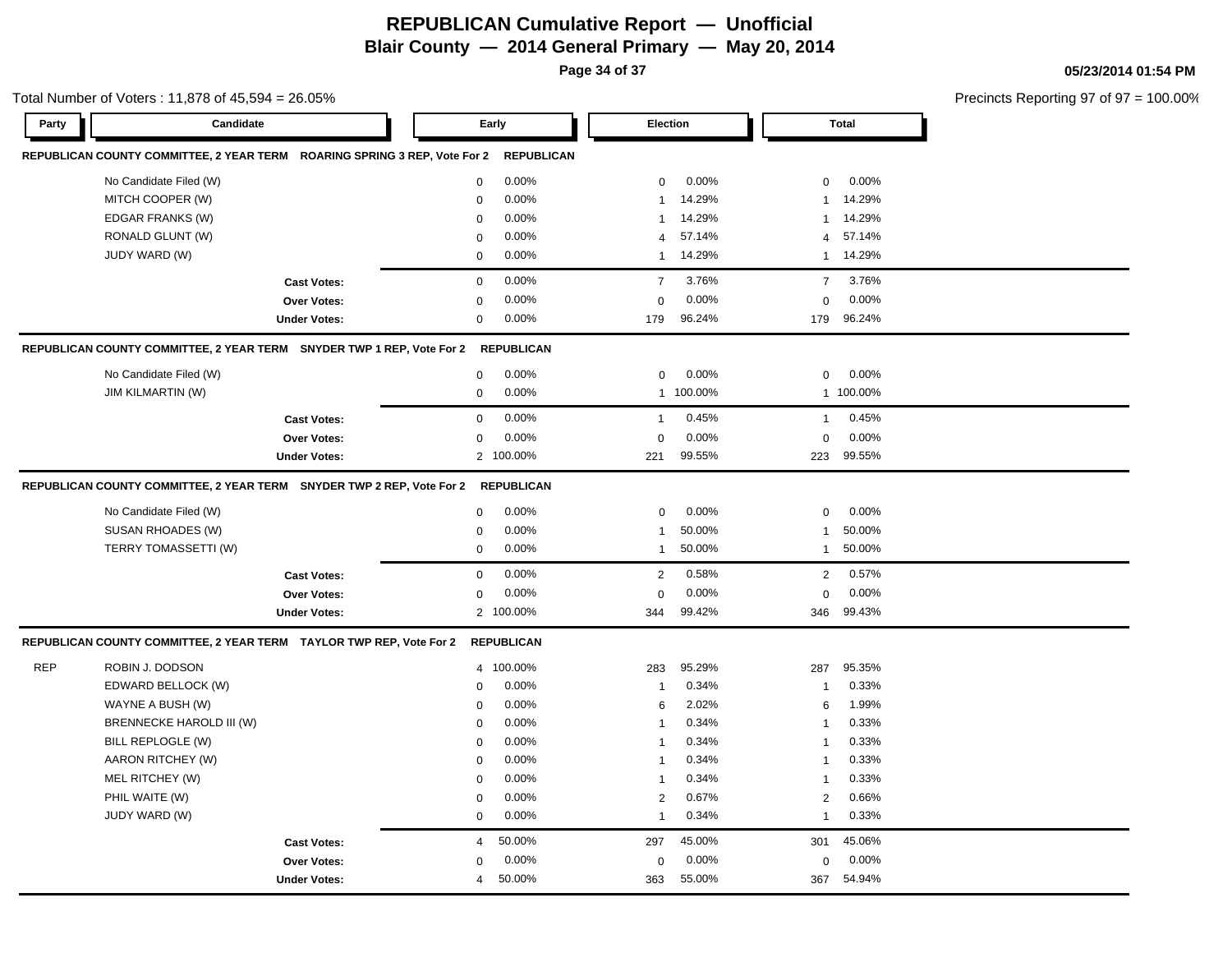**Page 35 of 37**

|                    | Total Number of Voters: 11,878 of 45,594 = 26.05%                      |                     |                           |                 |        |                | Precincts Reporting 97 of 97 = 100.00% |  |
|--------------------|------------------------------------------------------------------------|---------------------|---------------------------|-----------------|--------|----------------|----------------------------------------|--|
| Candidate<br>Party |                                                                        |                     | Early                     | <b>Election</b> |        | <b>Total</b>   |                                        |  |
|                    | REPUBLICAN COUNTY COMMITTEE, 2 YEAR TERM TYRONE TWP 1 REP, Vote For 2  |                     | <b>REPUBLICAN</b>         |                 |        |                |                                        |  |
| <b>REP</b>         | J. GRANT HORMELL                                                       |                     | 0.00%<br>0                | 98              | 98.99% | 98             | 98.99%                                 |  |
|                    | DIANE REESE (W)                                                        |                     | 0.00%<br>0                | $\mathbf{1}$    | 1.01%  | $\mathbf{1}$   | 1.01%                                  |  |
|                    |                                                                        | <b>Cast Votes:</b>  | 0.00%<br>0                | 99              | 43.42% | 99             | 43.04%                                 |  |
|                    |                                                                        | <b>Over Votes:</b>  | 0.00%<br>0                | 0               | 0.00%  | 0              | $0.00\%$                               |  |
|                    |                                                                        | <b>Under Votes:</b> | 2 100.00%                 | 129             | 56.58% | 131            | 56.96%                                 |  |
|                    | REPUBLICAN COUNTY COMMITTEE, 2 YEAR TERM TYRONE TWP 2 REP, Vote For 2  |                     | REPUBLICAN                |                 |        |                |                                        |  |
| <b>REP</b>         | TIMOTHY BOTTENFIELD                                                    |                     | 0.00%<br>0                | 92              | 97.87% | 92             | 97.87%                                 |  |
|                    | RAMOND PAUL (W)                                                        |                     | 0.00%<br>0                | $\overline{2}$  | 2.13%  | $\overline{2}$ | 2.13%                                  |  |
|                    |                                                                        | <b>Cast Votes:</b>  | 0.00%<br>0                | 94              | 41.59% | 94             | 40.87%                                 |  |
|                    |                                                                        | Over Votes:         | 0.00%<br>$\mathbf 0$      | 0               | 0.00%  | $\mathbf 0$    | 0.00%                                  |  |
|                    |                                                                        | <b>Under Votes:</b> | 4 100.00%                 | 132             | 58.41% | 136            | 59.13%                                 |  |
|                    | REPUBLICAN COUNTY COMMITTEE, 2 YEAR TERM TYRONE BORO 1 REP, Vote For 2 |                     | <b>REPUBLICAN</b>         |                 |        |                |                                        |  |
| <b>REP</b>         | <b>GARY DONNOR</b>                                                     |                     | 100.00%<br>$\overline{2}$ | 85              | 96.59% | 87             | 96.67%                                 |  |
|                    | SALLIE DONNOR (W)                                                      |                     | 0.00%<br>$\mathbf 0$      | -1              | 1.14%  | $\mathbf{1}$   | 1.11%                                  |  |
|                    | DONALD H HOLLENBACH (W)                                                |                     | 0.00%<br>0                | 1               | 1.14%  | $\mathbf{1}$   | 1.11%                                  |  |
|                    | ANDREA L MILLS (W)                                                     |                     | 0.00%<br>0                | 1               | 1.14%  | $\mathbf{1}$   | 1.11%                                  |  |
|                    |                                                                        | <b>Cast Votes:</b>  | 50.00%<br>$\overline{2}$  | 88              | 43.14% | 90             | 43.27%                                 |  |
|                    |                                                                        | Over Votes:         | 0.00%<br>0                | $\mathbf 0$     | 0.00%  | 0              | 0.00%                                  |  |
|                    |                                                                        | <b>Under Votes:</b> | 50.00%<br>$\overline{2}$  | 116             | 56.86% | 118            | 56.73%                                 |  |
|                    | REPUBLICAN COUNTY COMMITTEE, 2 YEAR TERM TYRONE BORO 2 REP, Vote For 2 |                     | <b>REPUBLICAN</b>         |                 |        |                |                                        |  |
|                    | No Candidate Filed (W)                                                 |                     | 0.00%<br>0                | 0               | 0.00%  | $\mathbf 0$    | $0.00\%$                               |  |
|                    | LINDA DANIELS (W)                                                      |                     | 100.00%<br>1              | 2               | 50.00% | 3              | 60.00%                                 |  |
|                    | <b>GEORGE ELDER (W)</b>                                                |                     | 0.00%<br>$\mathbf 0$      |                 | 25.00% | $\mathbf{1}$   | 20.00%                                 |  |
|                    | <b>MARTIN MALONE (W)</b>                                               |                     | 0.00%<br>0                | $\mathbf{1}$    | 25.00% | $\mathbf{1}$   | 20.00%                                 |  |
|                    |                                                                        | <b>Cast Votes:</b>  | 50.00%<br>-1              | 4               | 3.64%  | 5              | 4.46%                                  |  |
|                    |                                                                        | <b>Over Votes:</b>  | 0.00%<br>0                | $\mathbf 0$     | 0.00%  | $\mathbf 0$    | $0.00\%$                               |  |
|                    |                                                                        | <b>Under Votes:</b> | 50.00%<br>-1              | 106             | 96.36% | 107            | 95.54%                                 |  |
|                    | REPUBLICAN COUNTY COMMITTEE, 2 YEAR TERM TYRONE BORO 3 REP, Vote For 2 |                     | <b>REPUBLICAN</b>         |                 |        |                |                                        |  |
|                    | No Candidate Filed (W)                                                 |                     | 0.00%<br>0                | 0               | 0.00%  | $\mathbf 0$    | 0.00%                                  |  |
|                    | STEVEN BONTA (W)                                                       |                     | 0.00%<br>0                | $\overline{a}$  | 66.67% | $\overline{2}$ | 66.67%                                 |  |
|                    | STEVE BASTOO (W)                                                       |                     | 0.00%<br>0                | $\mathbf{1}$    | 33.33% | $\mathbf{1}$   | 33.33%                                 |  |
|                    |                                                                        | <b>Cast Votes:</b>  | 0.00%<br>0                | 3               | 3.95%  | 3              | 3.85%                                  |  |
|                    |                                                                        | Over Votes:         | 0.00%<br>$\mathbf 0$      | $\mathbf 0$     | 0.00%  | $\mathbf 0$    | 0.00%                                  |  |
|                    |                                                                        | <b>Under Votes:</b> | 2 100.00%                 | 73              | 96.05% |                | 75 96.15%                              |  |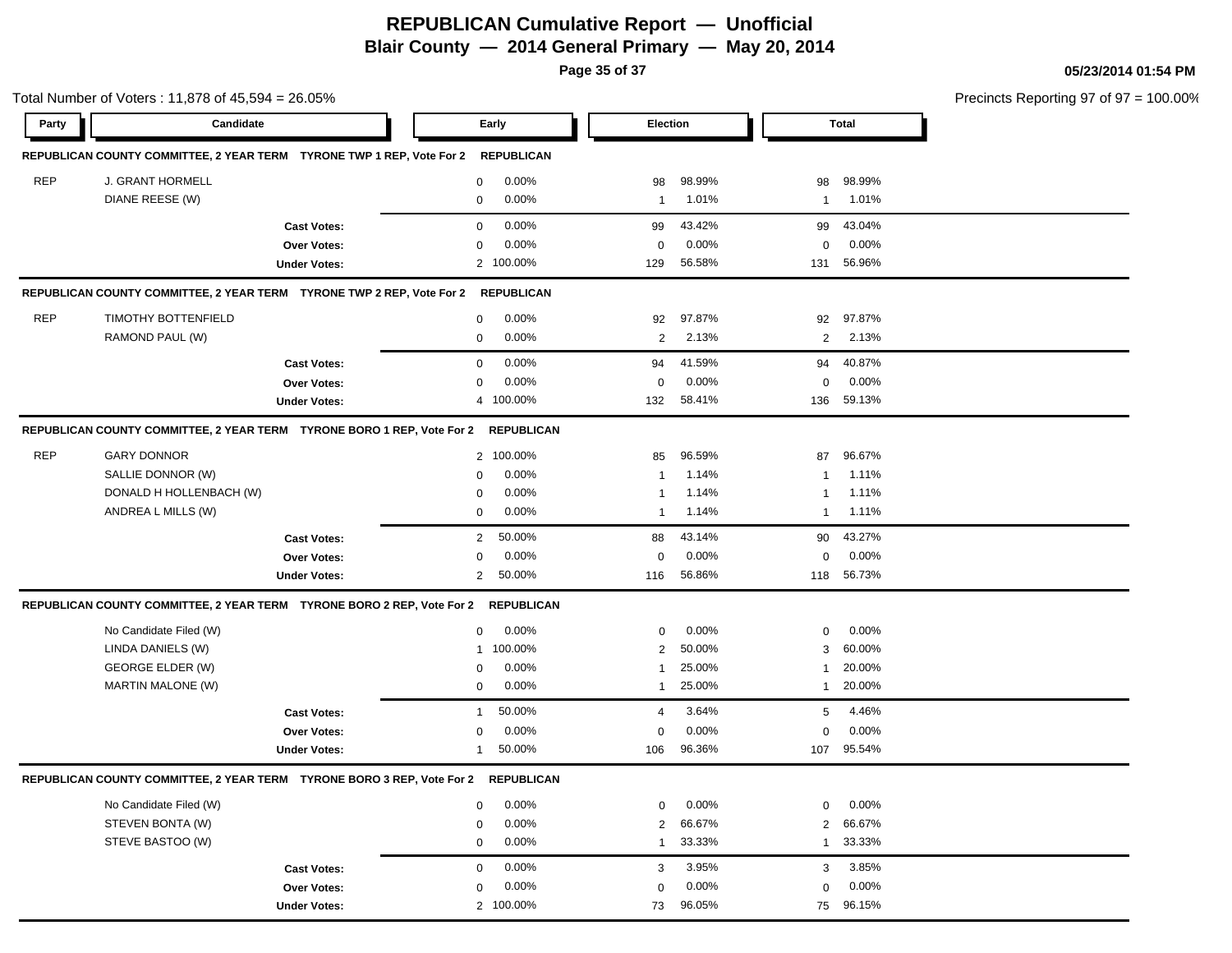**Page 36 of 37**

|       | Total Number of Voters: 11,878 of 45,594 = 26.05%                      |             |                   |                |                 |                |              |  |
|-------|------------------------------------------------------------------------|-------------|-------------------|----------------|-----------------|----------------|--------------|--|
| Party | Candidate                                                              |             | Early             |                | <b>Election</b> |                | <b>Total</b> |  |
|       | REPUBLICAN COUNTY COMMITTEE, 2 YEAR TERM TYRONE BORO 4 REP, Vote For 2 |             | <b>REPUBLICAN</b> |                |                 |                |              |  |
|       | No Candidate Filed (W)                                                 | 0           | 0.00%             | $\mathbf 0$    | 0.00%           | 0              | 0.00%        |  |
|       | <b>Cast Votes:</b>                                                     | $\mathbf 0$ | 0.00%             | $\mathbf 0$    | 0.00%           | $\mathbf 0$    | 0.00%        |  |
|       | Over Votes:                                                            | $\Omega$    | 0.00%             | 0              | 0.00%           | $\Omega$       | 0.00%        |  |
|       | <b>Under Votes:</b>                                                    |             | 2 100.00%         |                | 54 100.00%      |                | 56 100.00%   |  |
|       | REPUBLICAN COUNTY COMMITTEE, 2 YEAR TERM TYRONE BORO 5 REP, Vote For 2 |             | <b>REPUBLICAN</b> |                |                 |                |              |  |
|       | No Candidate Filed (W)                                                 | $\mathbf 0$ | 0.00%             | $\mathbf 0$    | 0.00%           | $\mathbf 0$    | 0.00%        |  |
|       | TED BEAM (W)                                                           | $\mathbf 0$ | 0.00%             | -1             | 50.00%          | 1              | 50.00%       |  |
|       | TERRY TOMISETTI (W)                                                    | 0           | 0.00%             | $\mathbf{1}$   | 50.00%          | $\mathbf{1}$   | 50.00%       |  |
|       | <b>Cast Votes:</b>                                                     | $\mathbf 0$ | 0.00%             | 2              | 2.38%           | 2              | 2.38%        |  |
|       | Over Votes:                                                            | $\mathbf 0$ | 0.00%             | $\Omega$       | 0.00%           | $\Omega$       | 0.00%        |  |
|       | <b>Under Votes:</b>                                                    | 0           | 0.00%             | 82             | 97.62%          | 82             | 97.62%       |  |
|       | REPUBLICAN COUNTY COMMITTEE, 2 YEAR TERM TYRONE BORO 6 REP, Vote For 2 |             | <b>REPUBLICAN</b> |                |                 |                |              |  |
|       | No Candidate Filed (W)                                                 | $\mathbf 0$ | 0.00%             | $\mathbf 0$    | 0.00%           | $\mathbf 0$    | 0.00%        |  |
|       | CJ CARRICIOLA (W)                                                      | $\Omega$    | 0.00%             |                | 14.29%          | -1             | 14.29%       |  |
|       | CHRISTOPHER CARRIER (W)                                                | $\Omega$    | 0.00%             |                | 14.29%          | -1             | 14.29%       |  |
|       | WILLIAM FINK (W)                                                       | $\Omega$    | 0.00%             |                | 14.29%          | 1              | 14.29%       |  |
|       | ANNETTE S LYNN (W)                                                     | $\Omega$    | 0.00%             |                | 14.29%          | -1             | 14.29%       |  |
|       | AUSTIN LYNN (W)                                                        | 0           | 0.00%             |                | 14.29%          | 1              | 14.29%       |  |
|       | TRACY MILLER (W)                                                       | 0           | 0.00%             | $\overline{2}$ | 28.57%          | 2              | 28.57%       |  |
|       | <b>Cast Votes:</b>                                                     | $\mathbf 0$ | 0.00%             | $\overline{7}$ | 2.80%           | $\overline{7}$ | 2.73%        |  |
|       | <b>Over Votes:</b>                                                     | $\mathbf 0$ | 0.00%             | $\mathbf 0$    | 0.00%           | $\mathbf 0$    | 0.00%        |  |
|       | <b>Under Votes:</b>                                                    |             | 6 100.00%         | 243            | 97.20%          | 249            | 97.27%       |  |
|       | REPUBLICAN COUNTY COMMITTEE, 2 YEAR TERM TYRONE BORO 7 REP, Vote For 2 |             | <b>REPUBLICAN</b> |                |                 |                |              |  |
|       | No Candidate Filed (W)                                                 | $\mathbf 0$ | 0.00%             | $\mathbf 0$    | 0.00%           | $\mathbf 0$    | 0.00%        |  |
|       | <b>DIANE MELING (W)</b>                                                | $\Omega$    | 0.00%             | $\overline{2}$ | 66.67%          | 2              | 66.67%       |  |
|       | TERREY TOMASSETTI (W)                                                  | 0           | 0.00%             | 1              | 33.33%          | -1             | 33.33%       |  |
|       | <b>Cast Votes:</b>                                                     | $\mathbf 0$ | 0.00%             | 3              | 2.21%           | 3              | 2.21%        |  |
|       | Over Votes:                                                            | $\Omega$    | 0.00%             | $\Omega$       | 0.00%           | $\Omega$       | 0.00%        |  |
|       | <b>Under Votes:</b>                                                    | $\mathbf 0$ | 0.00%             | 133            | 97.79%          | 133            | 97.79%       |  |

 $\frac{1}{2}$  ecincts Reporting 97 of 97 = 100.00%